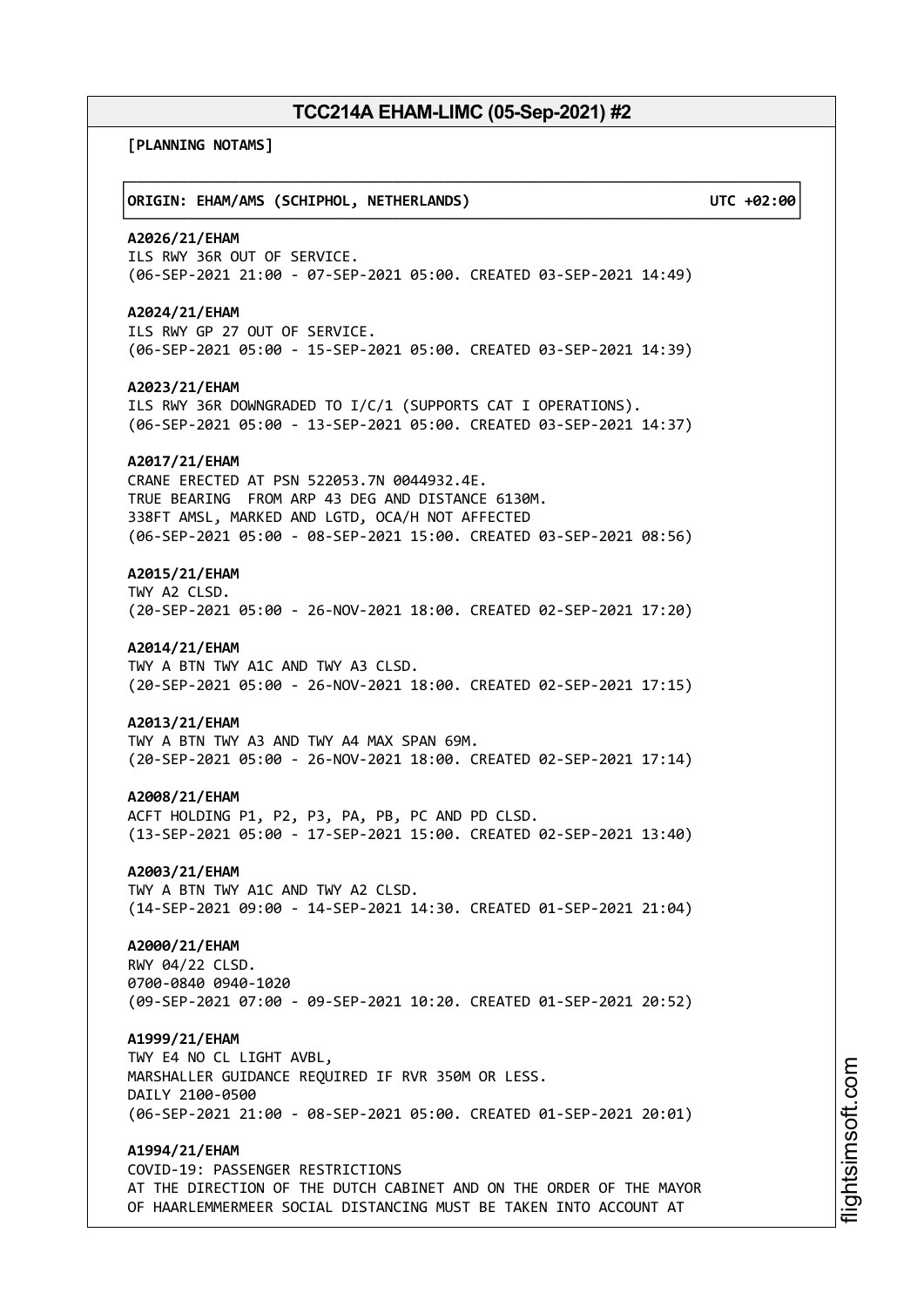AMSTERDAM AIRPORT SCHIPHOL. AN APPROPRIATE DISTANCE OF 1,5 METERS MUST BE TAKEN INTO ACCOUNT. THEREFORE, AIRLINES ARE INSTRUCTED TO BROADCAST THE FOLLOWING MESSAGE TO PASSENGERS ON BOARD, PRIOR TO DISEMBARKING UNTIL FURTHER NOTICE: WELCOME TO AMSTERDAM AIRPORT SCHIPHOL: TO MINIMIZE THE SPREAD OF THE COVID-19 DISEASE, PASSENGERS ARE OBLIGED TO KEEP A DISTANCE OF 1,5 METER TO EACH OTHER UPON DISEMBARKING THE AIRCRAFT AND MUST WEAR A FACE MASK FOR THE DURATION OF THEIR STAY IN THE TERMINAL BUILDINGS. STAY HEALTHY AND GIVE EACH OTHER SPACE. THANK YOU FOR YOUR COOPERATION. (01-SEP-2021 10:17 - 30-NOV-2021 12:00 EST. CREATED 01-SEP-2021 10:17) **A1941/21/EHAM** ACFT STAND D49 TO D57: VISUAL DOCKING GUIDANCE SYSTEM TESTS IN PROGRESS. IF DOCKED BY A MARSHALLER, INFORMATION DISPLAYED ON SIMULTANIOUSLY ACTIVED VISUAL DOCKING GUIDANCE SYSTEM SHOULD BE INGNORED. REF AIP AD2.9 AND AD2.20 PAR 3. (26-AUG-2021 15:26 - 26-NOV-2021 15:00 EST. CREATED 26-AUG-2021 15:27) **A1932/21/EHAM** TWY B BTN TWY A19 AND TWY A21 NO CL LIGHT AVBL, MARSHALLER **GUITDANCE** REQUIRED IF RVR 350M OR LESS. (07-SEP-2021 21:00 - 10-SEP-2021 05:00. CREATED 26-AUG-2021 08:11) **A1931/21/EHAM** TWY B BTN TWY A19 AND TWY A21 CLSD. (07-SEP-2021 21:00 - 10-SEP-2021 05:00. CREATED 26-AUG-2021 08:08) **A1929/21/EHAM** RWY 18L/36R CLSD. 2100-0500 (06-SEP-2021 21:00 - 08-SEP-2021 05:00. CREATED 26-AUG-2021 08:05) **A1928/21/EHAM** TWY E6 CLSD. (06-SEP-2021 05:00 - 13-SEP-2021 05:00. CREATED 26-AUG-2021 08:04) **A1927/21/EHAM** TWY N2 CLSD. (06-SEP-2021 05:00 - 13-SEP-2021 05:00. CREATED 26-AUG-2021 08:02) **A1926/21/EHAM** RWY 09/27 CLSD. (06-SEP-2021 05:00 - 15-SEP-2021 05:00. CREATED 26-AUG-2021 08:01) **A1920/21/EHAM** FIREWORKS DISPLAY AT AMSTERDAM, PSN 522225N 0045338E. GND-300FT AGL (10-SEP-2021 20:00 - 10-SEP-2021 20:30. CREATED 25-AUG-2021 14:43) **A1912/21/EHAM** TWY A BTN TWY A2 AND TWY A3 CLSD. (15-SEP-2021 09:00 - 15-SEP-2021 17:00. CREATED 24-AUG-2021 09:08)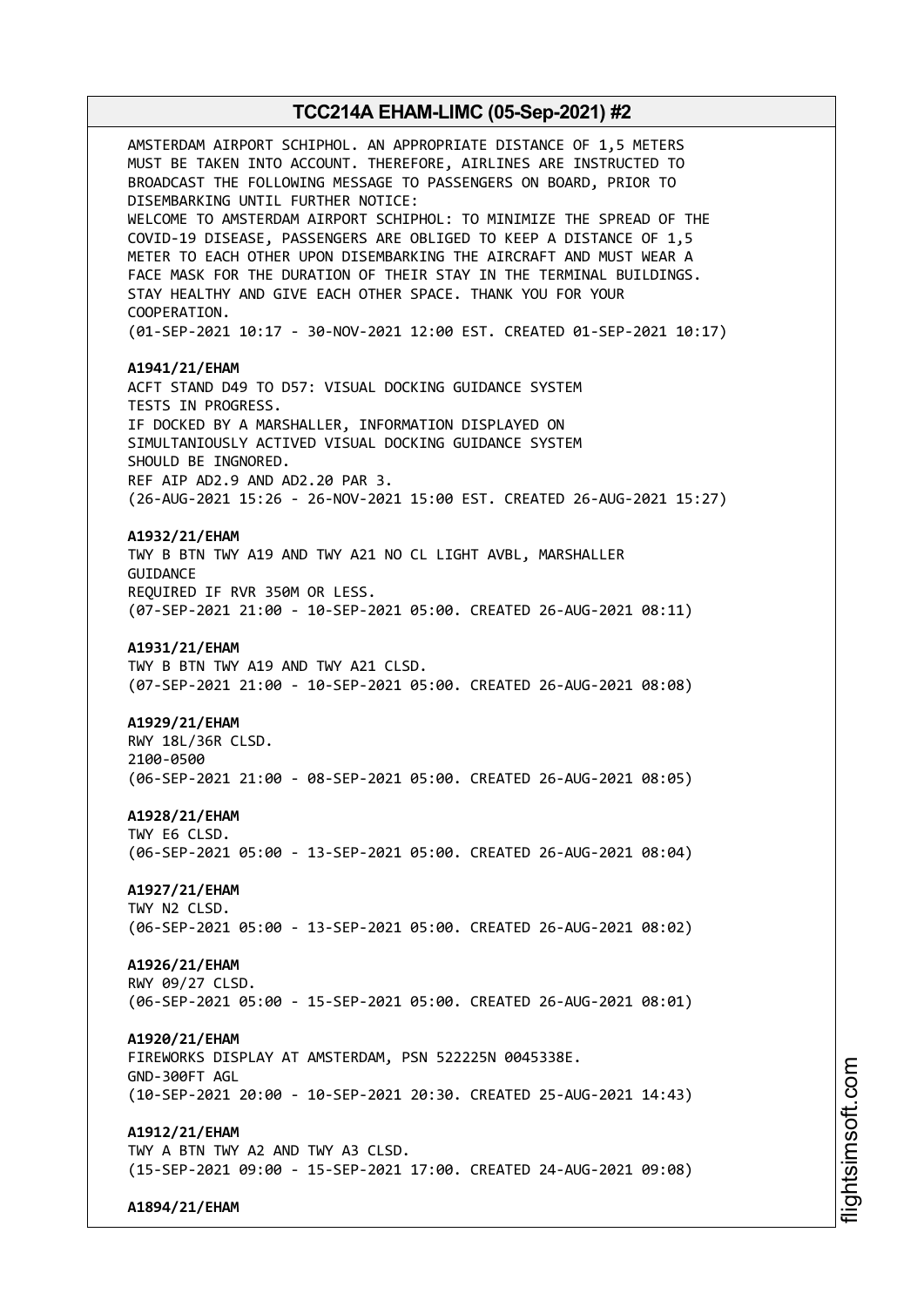TWY A BTN TWY A2 AND TWY A3 CLSD. (15-SEP-2021 09:00 - 15-SEP-2021 17:00. CREATED 20-AUG-2021 15:03)

### **A1879/21/EHAM**

CRANE ERECTED AT PSN 521711.1N 0045105.3E. TRUE BEARING FROM ARP 112DEG AND DISTANCE 6425M. 279FT AMSL, MARKED AND LGTD, OCA/H NOT AFFECTED. (19-AUG-2021 05:42 - 19-NOV-2021 12:00 EST. CREATED 19-AUG-2021 05:42)

#### **A1875/21/EHAM**

SCHIPHOL DVOR/DME SPL 108.400MHZ/CH21X OUT OF SERVICE. REF AIP SUP 07/2021 FOR TEMP CHART AMENDMENTS. (23-AUG-2021 07:00 - 25-NOV-2021 08:00. CREATED 18-AUG-2021 09:58)

#### **A1873/21/EHAM**

REMOTE HOLDING POSITIONS P3, PC AND PD CLSD. (17-AUG-2021 22:47 - 13-SEP-2021 05:00 EST. CREATED 17-AUG-2021 22:47)

#### **A1851/21/EHAM**

ARTIP 2C NIGHT TRANSITION NOT AVBL. (12-AUG-2021 15:35 - 12-NOV-2021 12:00 EST. CREATED 12-AUG-2021 15:38)

### **V0358/21/EHAM**

[US DOD PROCEDURAL NOTAM] INSTRUMENT APPROACH PROCEDURE COMPLETELY WITHDRAWN VOR RWY 09, VOR RWY 18R, VOR RWY 24, VOR RWY 27, VOR RWY 36C. DO NOT USE. (11-AUG-2021 22:00 - 08-SEP-2021 22:00. CREATED 10-AUG-2021 19:08)

### **A1825/21/EHAM**

TWY A BTN TWY A1C AND TWY A3 NO CL LIGHT AVBL, MARSHALLER GUIDANCE REQUIRED IF RVR 350M OR LESS. (15-SEP-2021 05:00 - 20-SEP-2021 05:00. CREATED 10-AUG-2021 06:53)

### **A1824/21/EHAM**

TWY A BTN TWY A2 AND TWY A3 CLSD. (16-SEP-2021 09:00 - 16-SEP-2021 17:00. CREATED 10-AUG-2021 06:50)

### **V0355/21/EHAM**

[US DOD PROCEDURAL NOTAM] INSTRUMENT APPROACH PROCEDURE AMENDMENT ILS OR LOC RWY 27. INCREASE IFR LANDING MINIMA. RAISE S-LOC 27\*\* CAT ABCD TO READ 570/2000M 582 (600-2000M). EDIT RELATED \*\*ALS INOP NOTE TO READ: \*\*WHEN ALS INOP, INCREASE CAT ABCD VIS TO 2700M, RVR NA. SEE NOTAM V0352/21 ALSO IN EFFECT 11 AUG TO 08 SEP 2021. (06-AUG-2021 16:00 - 04-NOV-2021 12:00. CREATED 06-AUG-2021 14:13)

### **A1804/21/EHAM**

REF AIP NETHERLANDS PAGE AD 2.EHAM-AOC-04-22 CRANE ERECTED AT PSN 521703,8N0044600,2E, 2090M BEYOND TORA RWY 22 AND 310M LEFT OF EXTD RCL, 122FT AMSL, MARKED AND LGTD. (06-AUG-2021 09:42 - 04-NOV-2021 12:00 EST. CREATED 06-AUG-2021 09:44)

### **A1803/21/EHAM**

CRANE ERECTED AT PSN 521938.7N 0045206.1E, TRUE BEARING FM ARP 73DEG AND DISTANCE 7425M. 315FT AMSL, MARKED AND LGTD. (06-AUG-2021 09:40 - 04-NOV-2021 12:00 EST. CREATED 06-AUG-2021 09:42)

#### **A1802/21/EHAM**

CHANGE OF OPERATING MINIMA OCA(OCH) RWY 27 DUE TO CRANE.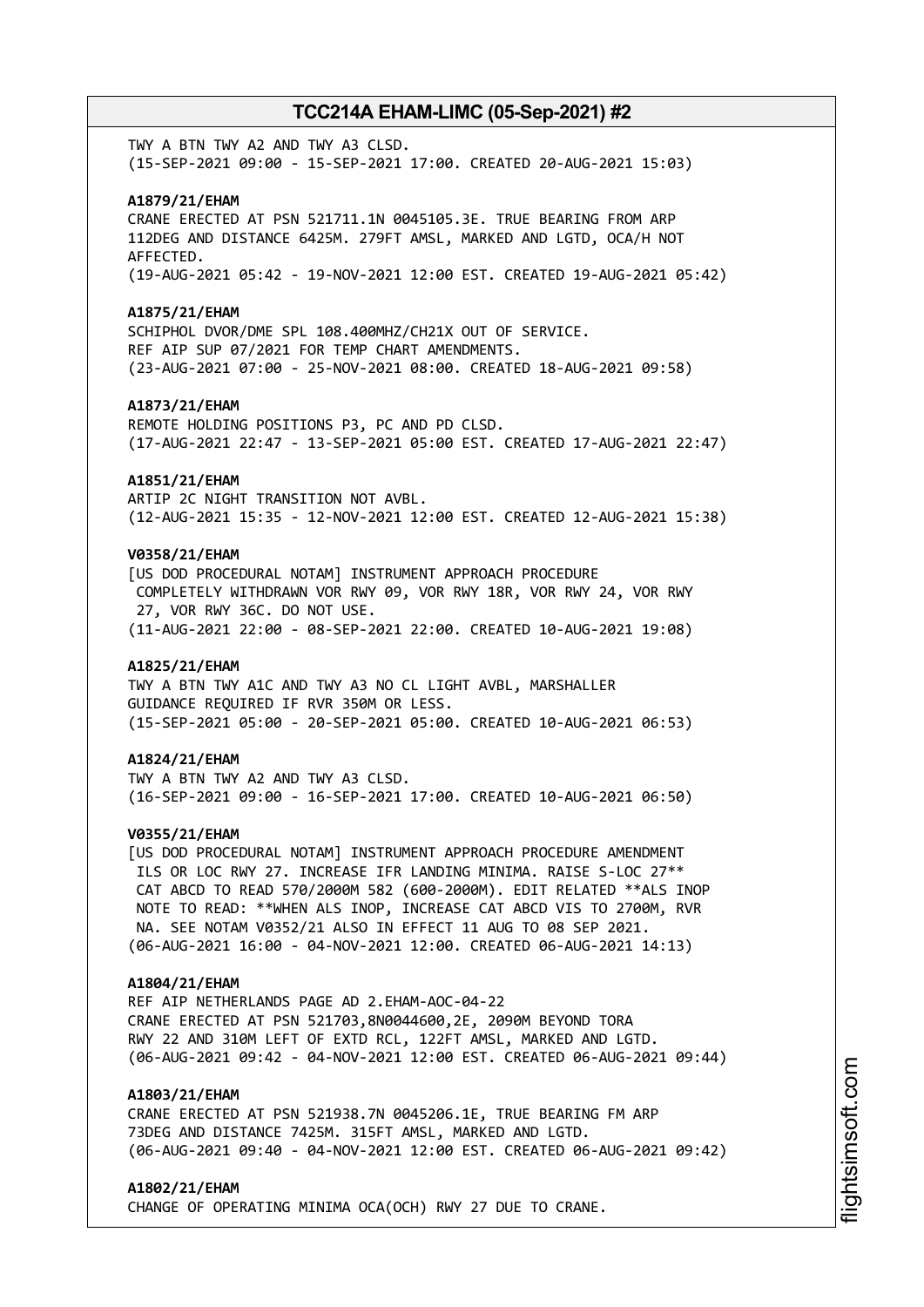LOC ACFT CAT A-D INCREASED TO 570(580). REF AIP AD 2.EHAM-IAC-27.1. (06-AUG-2021 09:33 - 04-NOV-2021 12:00 EST. CREATED 06-AUG-2021 09:37)

### **V0353/21/EHAM**

[US DOD PROCEDURAL NOTAM] STANDARD INSTRUMENT DEPARTURE (SID) NOT AUTHORIZED THE FOLLOWING SIDS ARE NOT AVAILABLE. DO NOT USE.: SID RWY 04/22 (ARNEM 2F/3G, RENDI 1F/1G) ; SID RWY 04/22 (KUDAD 1F/1G, LOPIK 1F/1G); SID RWY 06/24 (ANDIK 2R/1S, BERGI 2R/1S, SPIJKERBOOR 3K, VALKO 2S, VOLLA 1R); SID RWY 06/24 (KUDAD 1R/2S, LOPIK 1R/2S); SID RWY 09/27 (ANDIK 1N, BERGI 2N/1P, IDRID 1N, SPIJKERBOOR 1P, VALKO 4M, VOLLA 1P); SID RWY 09/27 (KUDAD 1N/1P, LOPIK 1N/1P); SID RWY 18L (ANDIK 2E, BERGI 3E, VALKO 4E); SID RWY 18L (KUDAD 1E, LOPIK 3E); SID RWY 18C/36C (BETUS 4Y, DENAG 5X, NOPSU 2W, TORGA 1X, WISPA 2X); SID RWY 18C/36C (LARAS 1X, OGINA 3W, ROVEN 2X, WOODY 2W); SID RWY 36L (BERGI 4V, SPIJKERBOOR 3V, VOLLA 2V); SID RWY 36L (KUDAD 1V, LOPIK 3V). (11-AUG-2021 22:00 - 08-SEP-2021 22:00. CREATED 05-AUG-2021 17:17)

#### **V0352/21/EHAM**

[US DOD PROCEDURAL NOTAM] INSTRUMENT APPROACH PROCEDURE NOT AUTHORIZED THE FOLLOWING INSTRUMENT APPROACH PROCEDURES ARE NOT AVAILABLE. DO NOT USE. ILS OR LOC RWY 06, ILS OR LOC RWY 18C, ILS OR LOC RWY 18R, ILS OR LOC RWY 22, ILS OR LOC RWY 27, ILS OR LOC RWY 36C, ILS OR LOC RWY 36R, RNP RWY 18C, RNP RWY 22, RNP RWY 36R. (11-AUG-2021 22:00 - 08-SEP-2021 22:00. CREATED 05-AUG-2021 16:40)

#### **W2096/21/EHAM**

[US DOD DAFIF ONLY] STANDARD INSTRUMENT DEPARTURE (SID) ; SID RWY 06/24 ARNEM 3S AND RENDI 2S TRANSITIONS UNUSABLE. (12-AUG-2021 09:00 - 09-SEP-2021 09:00. CREATED 05-AUG-2021 16:21)

#### **A1786/21/EHAM**

LIGHTSHOW AT AMSTERDAM PSN 522303N 0045406E. GND-UNL 13-17 0500-0900 1500-1900 (13-OCT-2021 05:00 - 17-OCT-2021 19:00. CREATED 04-AUG-2021 13:11)

#### **A1728/21/EHAM**

REF AIP NETHERLANDS PAGE AD 2.EHAM-AOC-09-27 CRANE ERECTED AT PSN 521855.0N 0045210.0E, 4925M BEYOND TORA RWY 09 AND 615M RIGHT OF EXTD RCL, 246FT AMSL, MARKED AND LGTD. (28-JUL-2021 07:45 - 28-OCT-2021 10:00 EST. CREATED 28-JUL-2021 07:45)

#### **A1678/21/EHAM**

CAUTION, MIGRATING GEESE CROSSING EHAM AREA AT 300-700FT AROUND SR AND SS. (20-JUL-2021 09:15 - 20-OCT-2021 09:00 EST. CREATED 20-JUL-2021 09:16)

#### **A1607/21/EHAM**

CRANES ERECTED, PSN BTN 521758.7N 0045133.8E AND 521754.6N 0045151.7E, 227FT AMSL, MARKED AND LGTD, OCA/H NOT AFFECTED. (13-SEP-2021 00:00 - 13-DEC-2021 23:59 EST. CREATED 12-JUL-2021 10:34)

### **A1606/21/EHAM**

NIGHT APPROACH NIRSI 1R TO RNP RWY 18R NOT AVBL, REF AIP CHART AD 2.EHAM-IAC-18R.4. (12-AUG-2021 00:00 - 11-NOV-2021 23:59 EST. CREATED 12-JUL-2021 10:28)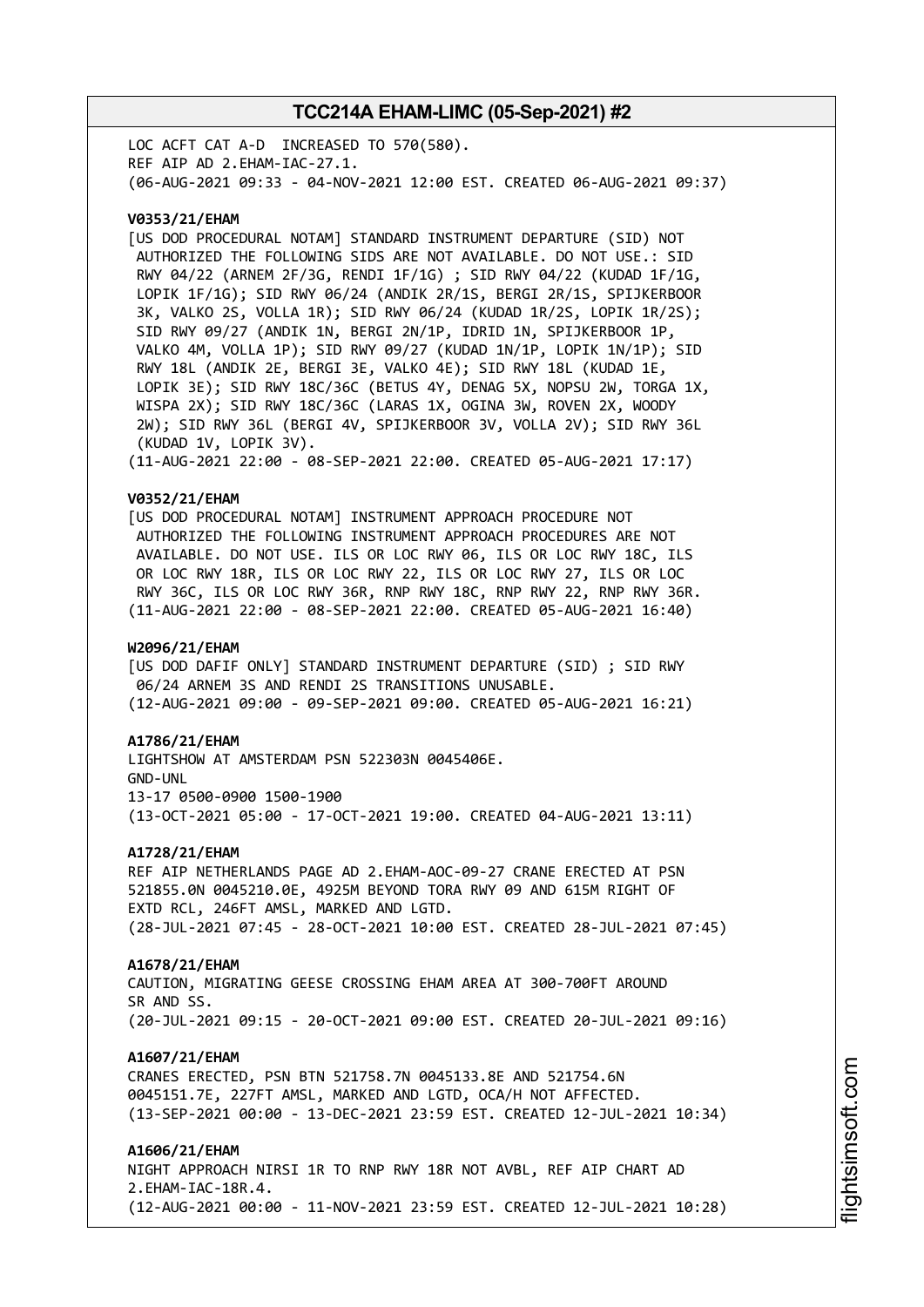# **A1599/21/EHAM** TWY Z BTN Z1 AND TWY Q CL LIGHTS U/S. (10-JUL-2021 15:31 - 08-NOV-2021 06:00. CREATED 10-JUL-2021 15:32) **A1590/21/EHAM** FIREWORKS AT SANTPOORT NOORD PSN 522625N 0043820E. GND-542FT AGL (09-OCT-2021 19:00 - 09-OCT-2021 21:00. CREATED 09-JUL-2021 16:44) **A1494/21/EHAM** CRANE ERECTED AT PSN 522049.9N0045021.8E, 4400M BEYOND TORA RWY 04 AND 570M LEFT OF EXTD RCL, 237FT AMSL, MARKED AND LGTD. REF AIP NETHERLANDS PAGE AD 2.EHAM-AOC-04-22 . (30-JUN-2021 06:03 - 30-SEP-2021 23:59 EST. CREATED 30-JUN-2021 06:03) **A1490/21/EHAM** FIREWORKS DISPLAY AT AMSTERDAM, PSN 521855N 0045733E. GND-200FT AGL (17-OCT-2021 17:30 - 17-OCT-2021 19:30. CREATED 29-JUN-2021 14:58) **A1488/21/EHAM** CRANE ERECTED PSN 521806.7N 0044534.2E, 2000M BEYOND THR RWY 06 AND 400M LEFT OF RCL 06. 134FT AMSL (148FT AGL), MARKED AND LIGHTED. (29-JUN-2021 12:55 - 29-SEP-2021 09:00 EST. CREATED 29-JUN-2021 12:56) **A1487/21/EHAM** CHANGE OF OPERATING MINIMA OCA(OCH) RWY 06 DUE TO CRANE. ILS RWY 06 CAT 1, ACFT CAT A-D INCREASED TO: A 156 (166), B 169 (179), C 177 (187), D 187 (197), DL 187 (197). ILS RWY 06 CAT II, ACFT CAT A-D INCREASED TO: A 78, B 96, C 108, D 122, DL 122. REF AIP NETHERLANDS PAGE AD 2.EHAM-IAC-06.1. (29-JUN-2021 12:54 - 29-SEP-2021 09:00 EST. CREATED 29-JUN-2021 12:54) **A1431/21/EHAM** FIREWORKS DISPLAY AT HILLEGOM, PSN 521725N 0043504E. GND-115FT AGL (19-SEP-2021 20:00 - 19-SEP-2021 21:00. CREATED 23-JUN-2021 15:03) **A1384/21/EHAM** ILS RWY 18R DOWNGRADED TO III/E/3 (SUPPORTS CAT III OPERATIONS). (18-JUN-2021 22:31 - 18-SEP-2021 12:00 EST. CREATED 18-JUN-2021 22:31) **A1355/21/EHAM** RWY 18C PAPI CHANGE MEHT 70FT TO READ 68FT. REF AIP NETHERLANDS FHAM AD 2 14 (15-JUN-2021 13:51 - PERM. CREATED 15-JUN-2021 13:51) **A1286/21/EHAM** CRANE ERECTED AT PSN 522005.9N 0045138.9E. TRUE BEARING FROM ARP 65DEG AND DISTANCE 7240M. 260FT AMSL, MARKED, OCA/H NOT AFFECTED. (07-JUN-2021 07:49 - 07-SEP-2021 09:00 EST. CREATED 07-JUN-2021 07:49) **A0207/21/EHAM** REF AIP NETHERLANDS PAGE AD 2.EHAM-AOC-04-22, CRANE ERECTED AT PSN 521703.8N 0044600.2E, 2090M BEYOND TORA RWY 22 AND 310M LEFT OF

EXTD RCL, 122FT AMSL, MARKED AND LGTD.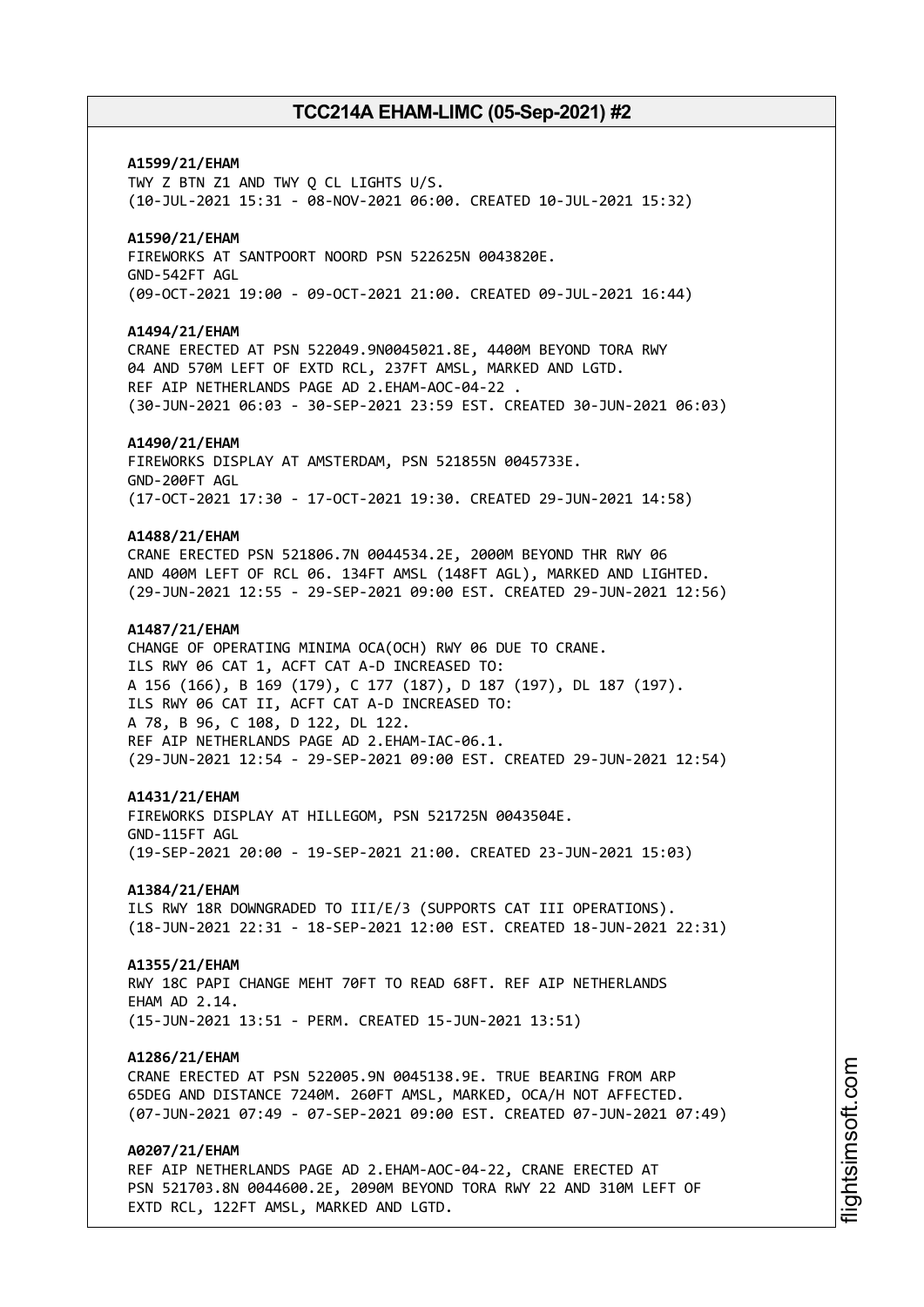0200-1600 (30-SEP-2021 02:00 - 30-OCT-2021 16:00. CREATED 01-JUN-2021 01:05) **A0206/21/EHAM** REF AIP NETHERLANDS PAGE AD 2.EHAM-AOC-04-22, CRANE ERECTED AT PSN 521703.8N 0044600.2E, 2090M BEYOND TORA RWY 22 AND 310M LEFT OF EXTD RCL, 122FT AMSL, MARKED AND LGTD. 0200-1600 (29-JUN-2021 02:00 - 29-SEP-2021 16:00. CREATED 01-JUN-2021 01:05) **A1049/21/EHAM** NEW OBSTACLES AT AMSTERDAM, 2 CRANES APRX 522308N 0045416E. HEIGHT 558FT AGL, ELEV 567FT AMSL, LGT OBST/R. REF AIP ENR 5.4. (12-MAY-2021 12:54 - PERM. CREATED 12-MAY-2021 12:54) **A0735/21/EHAM** ACFT STAND A56 WITHDRAWN. REF AIP AD 2.EHAM-APDC.1. (06-APR-2021 09:15 - PERM. CREATED 06-APR-2021 09:16) **A0734/21/EHAM** TWY A1C MAX WINGSPAN 36M. REF AIP AD 2.EHAM-APDC.1 AND AD 2.EHAM-GMC. (06-APR-2021 09:14 - PERM. CREATED 06-APR-2021 09:15) **A0379/21/EHAM** FIREWORKS AT SPAARNWOUDE, PSN 522331N0044454E. SFC-290FT AGL DAILY 1100-2100 (11-SEP-2021 11:00 - 12-SEP-2021 21:00. CREATED 16-FEB-2021 11:27) ┌──────────────────────────────────────────────────────────────────────────────┐

### │**DESTINATION: LIMC/MXP (MALPENSA, ITALY) UTC +02:00**│

# **A6164/21/LIMC** RWY 17R/35L CLSD DUE TO WIP. RMK: ALL CROSSING AVBL REF AIP AD2 LIMC 2-1 (05-SEP-2021 13:30 - 05-SEP-2021 16:30. CREATED 05-SEP-2021 07:32) **A6145/21/LIMC** DME 'IMA' CH28X ASSOCIATED WITH ILS RWY35L AVBL AS FLW: LIMITATION AT 17NM SECTOR 133DEG/148DEG MRA 3500FT REF AIP AD2 LIMC 1-8 (03-SEP-2021 10:55 - 30-NOV-2021 23:59 EST. CREATED 03-SEP-2021 10:55) **A6144/21/LIMC** LOCALIZER (ILS) 'MLP' RWY35R OPERATIVE WITH FLW LIMITATION: COVERAGE REDUCED TO 30DEG WITHIN 17NM LEFT SIDE RCL REF AIP AD2 LIMC 1-9 (03-SEP-2021 10:54 - 30-NOV-2021 23:59 EST. CREATED 03-SEP-2021 10:54) **A6143/21/LIMC** DME 'MLP' CH 36X ASSOCIATED WITH ILS RWY35R, NEW LIMITATIONS: SECTOR 070DEG/140DEG NOT USABLE

└──────────────────────────────────────────────────────────────────────────────┘

SECTOR 140DEG/200DEG AT 25NM MRA 2700FT SECTOR 200DEG/240DEG AT 25NM MRA 4000FT SECTOR 240DEG/260DEG AT 25NM MRA 6000FT SECTOR 260DEG/280DEG AT 25NM MRA 8000FT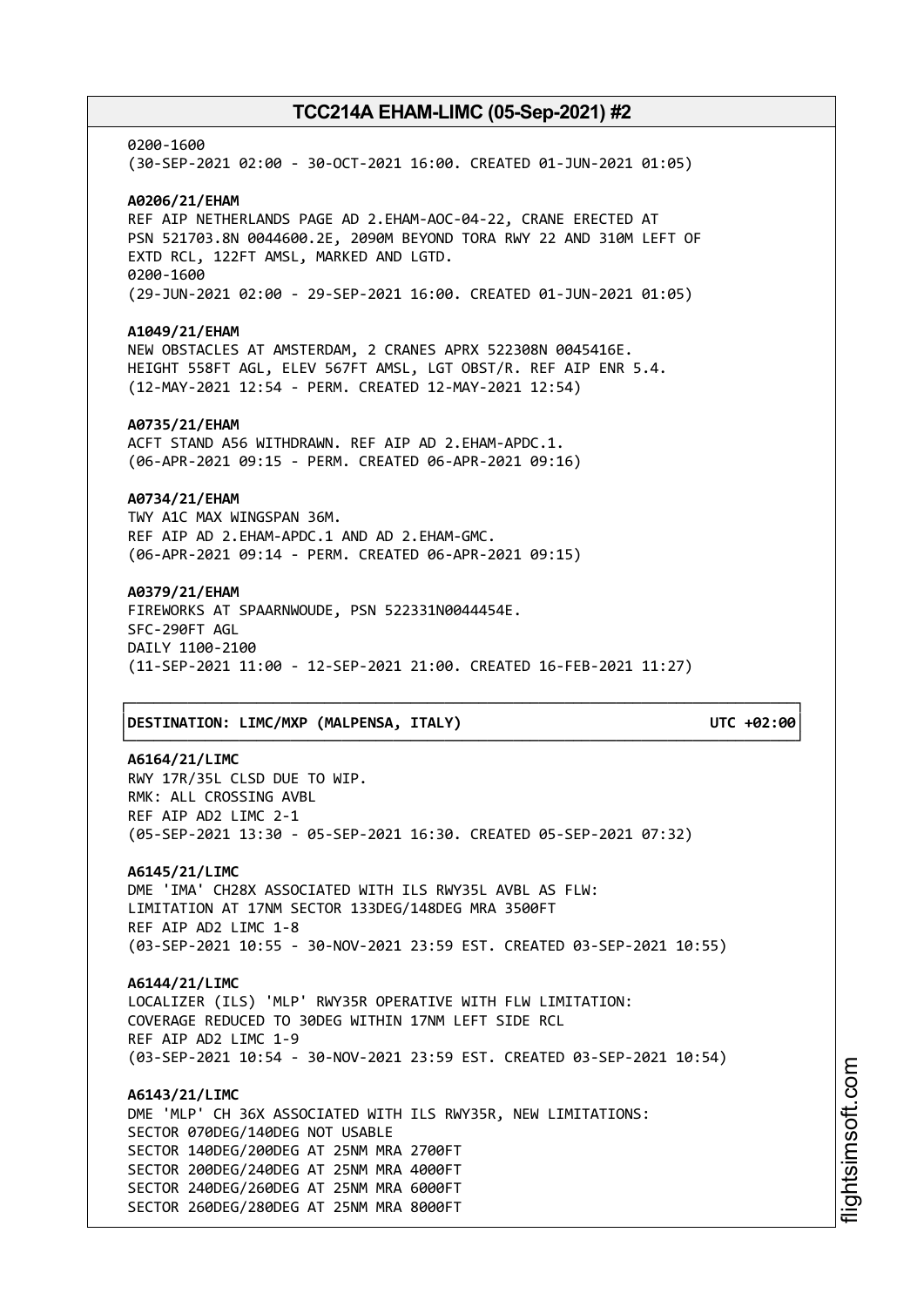SECTOR 280DEG/070DEG AT 25NM MRA 10000FT DME UNLOCKS MAY OCCUR EAST OF THE FIELD REF AIP AD2 LIMC 1-9 (03-SEP-2021 10:53 - 30-NOV-2021 23:59 EST. CREATED 03-SEP-2021 10:53) **A6050/21/LIMC** REF AIP AD 2 LIMC 1-3 ITEM 7 'SEASONAL AVAILABILITY AND CLEARING' BOX 3 'REMARKS' CHANGE TO READ: 1) RWY 35R/17L AND RWY 35L/17R ADHERENCE CHARACTERISTIC IS MEASURED EVERY 10 DAYS IN DRY CONDITIONS BY USE OF SURFACE FRICTION TESTER VEHICLE WITH DEVICE SELF WETTING. THE MINIMUM FRICTION COEFFICIENT IS MEASURED BY USE OF SURFACE FRICTION TESTER VEHICLE (ASFT). WHENEVER THE VALUE OF FRICTION COEFFICIENT MEASURED IS EQUAL OR LESS THEN 0.34 (CHECK AT 95KM/H) OR EQUAL OR LESS THEN 0.50 (CHECK AT 65KM/H), RWY MAY BECOME SLIPPERY WHEN WET AND MAINTENANCE AND CORRECTIVE ACTIONS WILL BE TAKEN PROMPTLY. IN THIS CASE AN APPROPRIATE AERONAUTICAL INFORMATION NOTAM WILL BE ISSUED 2) DE-SNOWING ASSURED 3) DURING WINTER OPERATIONS, RWYS AND TWYS WILL BE DE/ANTI-ICED WITH KFOR(POTASSIOUM FORMATE FLUIDS) PRODUCT 4) SPECIALLY PREPARED WINTER RUNWAYS: NOT APPLICABLE 5) RUNWAY CONDITION ASSESSMENT AND REPORTING ARE MANAGED IN CONFORMITY WITH PRESCRIPTION CONTAINED IN AIC A2/2021. (01-SEP-2021 12:22 - PERM. CREATED 01-SEP-2021 12:22) **A6040/21/LIMC** EXTRAORDINARY MAINTENANCE WORKS ON RWY 35R/17L AIRAC SUP S18/21 IS IN FORCE FM 09 SEP TO 03 NOV 2021. CURRENT STATUS OF WORKING PHASES: - PHASE 1 IS ACTIVE TOGETHER WITH ALL RELATED RESTRICTIONS/LIMITATIONS RMK: THE ID OF TEMPORARY LOC RWY 17R EQUIPMENT PUBLISHED AT PAGE 2/41 AND 5/41 SHALL READ 'IMLN' INSTEAD OF 'IMNL' - PHASE 2: NOT ACTIVATED YET. (09-SEP-2021 00:00 - 03-NOV-2021 23:59. CREATED 01-SEP-2021 08:13) **A5827/21/LIMC** INTERMEDIATE HOLDING POSITION (IHP) 'H5' ON TWY 'H' NOT USABLE FOR LOW VISIBILITY PROCEDURES (LVP) AND NIGHT OPS DUE TO TRANSVERSAL RMK: YELLOW LIGHT NOT AVBL REF AIP AD 2 LIMC 1-16 AND 2-7 (24-AUG-2021 07:52 - 04-NOV-2021 23:00. CREATED 24-AUG-2021 07:53) **A5646/21/LIMC** SARONNO NDB 'SRN' FREQ 330.00KHZ UNSERVICEABLE. REF AIP AD 2 LIMC 1-11 (12-AUG-2021 14:34 - 30-SEP-2021 23:59 EST. CREATED 12-AUG-2021 14:34) **A5320/21/LIMC** TRIGGER NOTAM-SUP S18/21 IN FORCE FM 09 SEP TO 03 NOV 2021 MILANO/MALPENSA AD (LIMC): EXTRAORDINARY MAINTENANCE WORKS ON RWY 35R/17L SUP IS POSTED AND AVBL ON WEBSITE WWW.ENAV.IT (09-SEP-2021 00:00 - 22-SEP-2021 23:59. CREATED 29-JUL-2021 21:51) **A5314/21/LIMC**

TRIGGER NOTAM-PERM AIP AIRAC AMDT 8/21 EFFECTIVE DATE 09 SEP 2021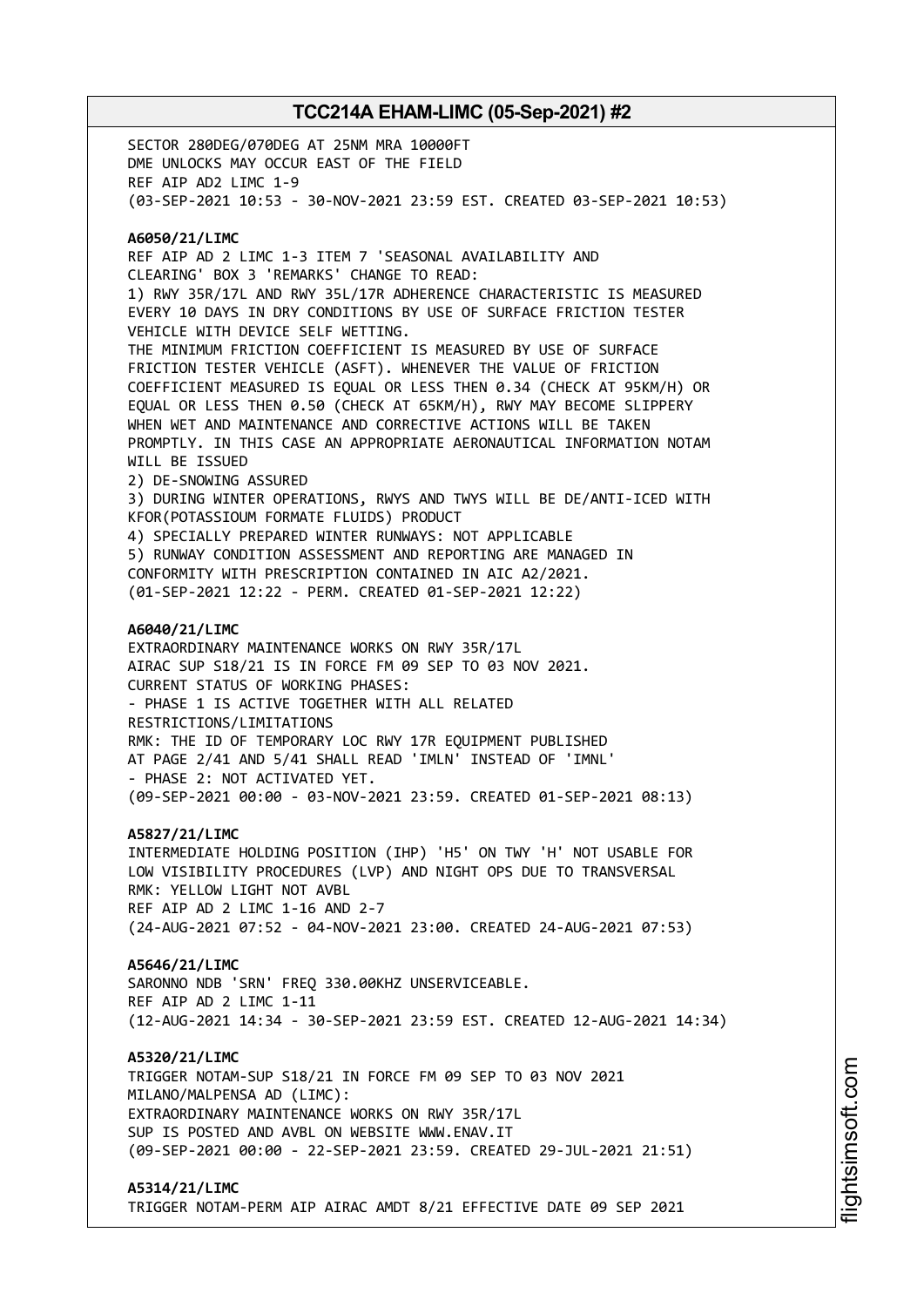MILANO/MALPENSA AD 1. REVIEW OF SID AND STAR 2. REVIEW OF INSTRUMENT APPROACH PROCEDURES AND IMPLEMENTATION OF THE FOLLOWING: - RNP Z RWY 17R - RNP Y RWY 17R AIRAC IS POSTED AND AVBL ON WEBSITE WWW.ENAV.IT (09-SEP-2021 00:00 - 22-SEP-2021 23:59. CREATED 29-JUL-2021 21:16) **A5311/21/LIMC** DOCKING SYSTEM OF AIRCRAFT STAND 505 NOT AVAILABLE. RMK: MARSHALLING ASSISTANCE MANDATORY ICAO SIGNALS PROVIDED REF AIP AD 2 LIMC 2-9 (29-JUL-2021 20:18 - 24-SEP-2021 18:00. CREATED 29-JUL-2021 20:18) **A5101/21/LIMC** ACFT STAND 761 CLSD DUE TO WIP. RMK: ICAO SIGNALS PROVIDED. REF AIP AD 2 LIMC 2-9 (23-JUL-2021 10:46 - 15-OCT-2021 18:00. CREATED 23-JUL-2021 10:46) **A5100/21/LIMC** ACFT STAND 709 CLSD DUE TO WIP. RMK: ICAO SIGNALS PROVIDED. REF AIP AD 2 LIMC 2-9 (23-JUL-2021 10:44 - 15-OCT-2021 18:00. CREATED 23-JUL-2021 10:44) **A5065/21/LIMC** COVID-19 PASSENGER RESTRICTIONS: IN COMPLIANCE WITH ITALIAN CAA (ENAC) PROVISIONS ALL COMMERCIAL PASSENGER FLT WILL BE OPERATED FROM AIR TERMINAL 1. AIR PASSENGER TERMINAL 2 WILL BE CLOSED FOR HANDLING OPERATIONS AND CREW TRANSIT REF AIP AD 2 LIMC 1-1 (22-JUL-2021 10:32 - 19-OCT-2021 21:59. CREATED 22-JUL-2021 10:32) **A4988/21/LIMC** MALPENSA NDB 'MMP' FREQ 425.00KHZ UNSERVICEABLE REF AIP AD 2 LIMC 1-11 (20-JUL-2021 11:14 - 16-OCT-2021 15:00 EST. CREATED 20-JUL-2021 11:14) **A4055/21/LIMC** LOC (ILS) RWY 17R NEW EQUIPMENT INSTALLED ON TEST, DO NOT USE FOR OPERATIONAL PURPOSES. CHARACTERISTICS: IDENT 'IMLN', FREQ 108.300MHZ (21-JUN-2021 00:01 - 08-SEP-2021 23:59. CREATED 18-JUN-2021 10:02) **M4645/20/LIMC** REF FLIP CENTRAL AND NORTHERN ITALY AD LIMC 1-4 'ILS OR LOC-Z RWY17L' BOX OCA/OCH MINIMUM ROW STRAIGHT IN APPROACH 'ILS CAT I' CHG AS FLW: CAT A/B/C/D: 945 - 200 (200 - 0.8) ALS INOP (200- 1.2) ROW STRAIGHT IN APPROACH 'LOC + DME' CHG AS FLW: CAT A/B/C/D: 1300 - 555 (600 -1.8) ALS INOP (600 -2.5) ROW CIRCLING CHG AS FLW: CAT A/B: 1450-682 (700 - 3.2)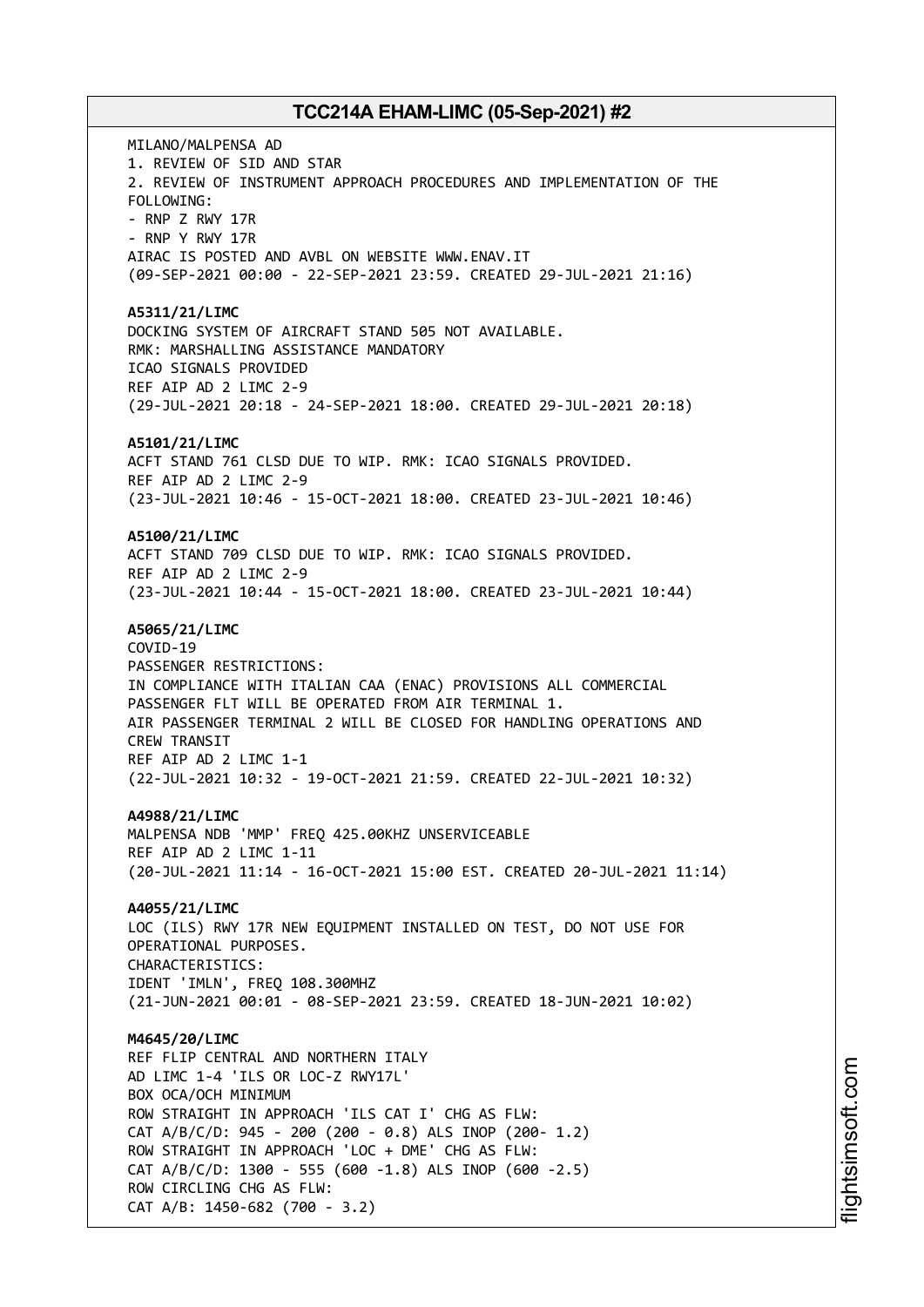└──────────────────────────────────────────────────────────────────────────────┘

CAT C: 1650 - 882 (900- 4.0) CAT D: 1710 - 942 (1000 - 4.3 (21-SEP-2020 11:04 - PERM. CREATED 21-SEP-2020 11:04)

### │**ALTERNATE: LIMF/TRN (CASELLE, ITALY) UTC +02:00**│

┌──────────────────────────────────────────────────────────────────────────────┐

### **A6142/21/LIMF**

TORINO CASELLE LOCATOR 'CAS' FREQ 357.00KHZ UNSERVICEABLE REF AIP AD 2 LIMF 1-8 (03-SEP-2021 10:52 - 01-DEC-2021 23:59. CREATED 03-SEP-2021 10:52)

### **A6097/21/LIMF**

DUE TO LOCAL STRIKE OF PART OF OPERATIONAL PERSONNEL ATS AND MET OBS SERVICE MAY BE AFFECTED. RMK: ACCORDING TO ITALIAN LAW 146/90 AND 83/2000 THE PROVISION OF ATS WILL BE GRANTED TO: - STATE/HEAD/FFR/MEDEVAC/HOSP/HUM/SAR/ATFMX AND EMERGENCY FLT - OVERFLYING FLT AND STATE ACFT - INCOMING INTERCONTINENTAL FLT - FLT TO/FM ITALIAN ISLANDS AND DEP INTERCONTINENTAL AS INDENTIFIED BY CIVIL AVIATION AUTHORITY - ALL OTHER FLT SPECIFICALLY AUTHORIZED BY CIVIL AVIATION AUTHORITY (07-SEP-2021 11:00 - 07-SEP-2021 15:00. CREATED 02-SEP-2021 12:25) **A6096/21/LIMF** COVID-19: INFORMATION. FUELLING SERVICE AVBL AS FLW: 'AIR BP ITALIA SPA' FUELLING AVBL FOR SCHEDULED FLT. FOR STATE, EMERGENCY, HUMANITARIAN, HOSPITAL FLIGHTS AND DIVERTED TRAFFIC, FUEL AVBL WITH 2HR PN BY CALLING FLW PHONE NUMBERS: +393357128347, +39357128360, +393357128346 REF AIP AD 2 LIMF 1-1

(02-SEP-2021 11:32 - 30-OCT-2021 12:00 EST. CREATED 02-SEP-2021 11:32)

### **A6087/21/LIMF**

LDG AND TKOF FORBIDDEN TO ALL TFC DUE TO WIP, EXC STATE, AMBULANCE AND HUMANITARIAN FLT ONLY IF NOTIFIED TO AERODROME OPERATOR (SAGAT S.P.A.) AT LEAST 2HR AND 30MIN BFR WORKS BEGIN REF AIP AD 2 LIMF 1-10 10 12 18 19 25 26 2115-0400 AND 11 2230-0400 (10-SEP-2021 21:15 - 27-SEP-2021 04:00. CREATED 02-SEP-2021 08:56)

#### **A6085/21/LIMF**

LDG AND TKOF FORBIDDEN TO ALL TFC DUE TO WIP, EXC STATE AND HUMANITARIAN FLT ONLY IF NOTIFIED TO AERODROME OPERATOR AT LEAST 2HR AND 30MIN BFR WORKS BEGIN REF AIP AD 2 LIMF 1-10 SEP 13 16 17 20-24 27-30 OCT 01 2115-0400, SEP 14 2115-0040, 15 014 5-0400 AND 2115-0400 (13-SEP-2021 21:15 - 02-OCT-2021 04:00. CREATED 02-SEP-2021 08:56)

**A6073/21/LIMF** INSTRUMENT PRECISION APPROACH AND LANDING PROCEDURES RUNWAY 36 DOWNGRADED TO CAT I DUE TO RUNWAY CENTER LINE AND TOUCH DOWN LIGHTS NOT AVAILABLE. RMK: TAKE-OFF OPERATIONS FORBIDDEN WITH RVR BELOW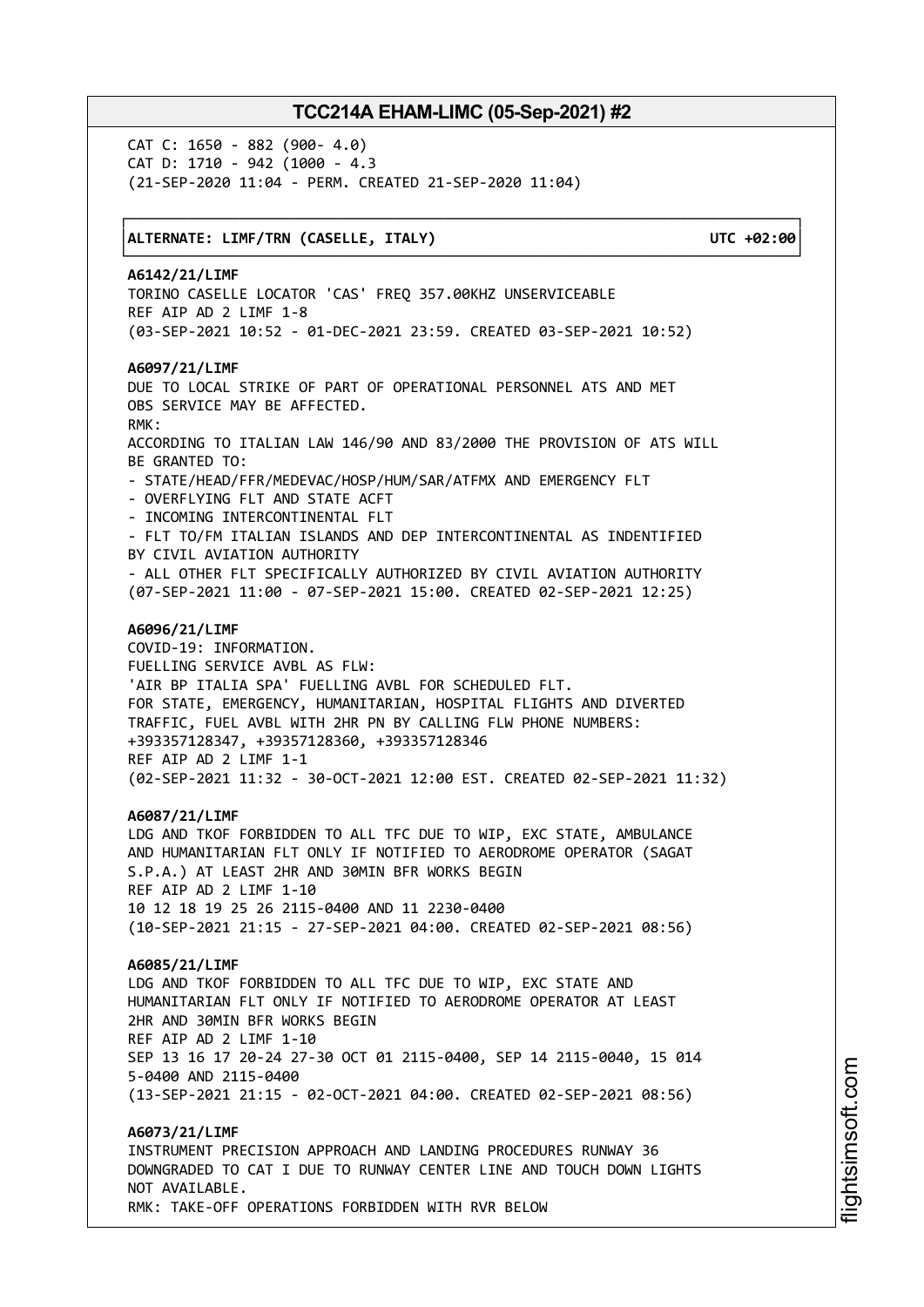400M REF AIP AD 2 LIMF 1-6 (13-SEP-2021 21:00 - 30-SEP-2021 04:00. CREATED 01-SEP-2021 15:44) **A6072/21/LIMF** RUNWAY CENTER LINE AND TOUCH DOWN LIGHTS NOT AVAILABLE DUE TO TECR REF AIP AD 2 LIMF 1-6 AND 2-1 (13-SEP-2021 21:00 - 30-SEP-2021 04:00. CREATED 01-SEP-2021 15:43) **A6071/21/LIMF** TAXIWAY 'G' CLOSED DUE TO WIP MEN AND EQPT IN RDO CONTACT WITH TWR REF AIP AD 2 LIMF 2-1 (06-SEP-2021 11:00 - 09-SEP-2021 22:00. CREATED 01-SEP-2021 15:42) **A6070/21/LIMF** CENTRE LINE LIGHTS TWY H NOT AVBL, FOLLOW-ME MANDATORY IN NIGHT HOURS. REF AIP AD2 LIMF 1-1 AND 2-1 (13-SEP-2021 21:15 - 30-SEP-2021 04:00. CREATED 01-SEP-2021 15:42) **A6048/21/LIMF** VISUAL DOCKING GUIDANCE SYSTEM ACFT STAND 112 NOT AVBL REF AIP AD 2 LIMF 2-11 (01-SEP-2021 10:33 - 30-SEP-2021 20:00 EST. CREATED 01-SEP-2021 10:33) **A6035/21/LIMF** 'ARGOS VIP PRIVATE HANDLING SRL' SER NOT AVBL RMK: SER AVBL ON REQUEST 30MIN PN AT FLW PHONE NUMBERS: +3901119372878, +3901156769623 AND MOBILE +393315043049 REF AIP AD 2 LIMF 1-2 DAILY 0500-0800 AND 1400-2100 (01-SEP-2021 07:15 - 30-SEP-2021 21:00 EST. CREATED 01-SEP-2021 07:15) **A5929/21/LIMF** REF AIP AD2 LIMF 1-3 ITEM 7 'SEASONAL AVAILABILITY AND CLEARING' BOX 3 'REMARKS' CHANGE TO READ: 1) USE OF MATERIAL FOR MOVEMENT AREA SURFACE TREATMENT: POTASSIUM FORMATE FLUIDS (KFOR) AND SODIUM FORMATE SOLIDS (NAFO). 2) SPECIALLY PREPARED WINTER RUNWAYS: NOT APPLICABLE. 3) RUNWAY CONDITION ASSESSMENT AND REPORTING ARE MANAGED IN CONFORMITY WITH PRESCRIPTIONS CONTAINED IN AIC A2/21 4) SNOW REMOVAL IS PERFORMED AS DETAILED IN THE 'AIRPORT SNOW REMOVAL PLAN' AVAILABLE ON REQUEST TO COORDINAMENTO.VOLI(AT)SAGAT.TRN.IT (27-AUG-2021 09:57 - PERM. CREATED 27-AUG-2021 09:57) **A5927/21/LIMF** INSTRUMENT APPROACH PROCEDURE 'LO RWY 36' SUSPENDED REF AIP AD 2 LIMF 5-11 (27-AUG-2021 08:49 - 03-NOV-2021 23:59. CREATED 27-AUG-2021 08:50) **A5792/21/LIMF** CASELLE TACAN 'CAS' CH 32X UNSERVICEABLE REF AIP AD 2 LIMF 1-8 (23-AUG-2021 07:15 - 19-NOV-2021 11:00 EST. CREATED 23-AUG-2021 07:15) **A5645/21/LIMF**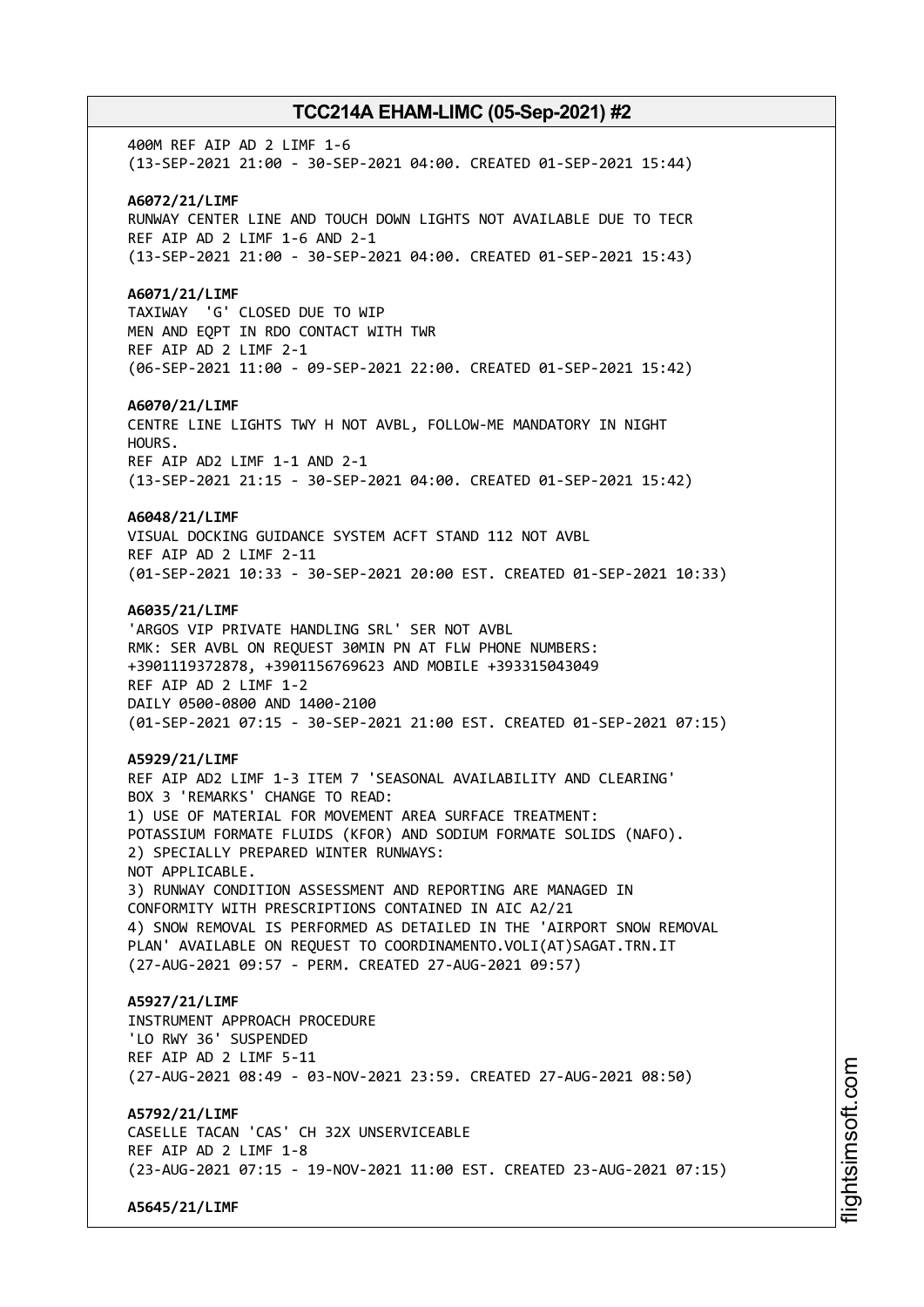SARONNO NDB 'SRN' FREQ 330.00KHZ UNSERVICEABLE. REF AIP AD 2 LIMF 1-9 (12-AUG-2021 14:33 - 30-SEP-2021 23:59 EST. CREATED 12-AUG-2021 14:34) **A4991/21/LIMF** MAIN APRON (SOUTH AREA) FOLLOW-ME IS MANDATORY FROM INTERMEDIATE HOLDING POSITON (IHP) 'Y1' TO NEW ACFT STAND 400 REF AIP AD 2 LIMF 2-7 AND NOTAM PERM A4665/21 (20-JUL-2021 13:12 - 09-SEP-2021 12:00 EST. CREATED 20-JUL-2021 13:12) **A4665/21/LIMF** REF AIP AD 2 LIMF 2-7 'ACFT PARKING DOCKING CHART ICAO - MAIN AND GENERAL APRONS' AND LIMF 2-11 'ACFT PARKING DOCKING REMARKS' NEW ACFT STAND 400 IMPLEMENTED ON MAIN APRON (SOUTH AREA) WITH FLW CHARACTERISTICS: - PSN COORD (WGS-84) 451124.95N 0073843.67E - ALTIMETER CHECK POINT 940.0FT - STANDARD ENGINE START POINT L7 - POWER IN - PUSH BACK - STAND MARKING CONSIST OF A YELLOW BROKEN LINE - MARSHALLER MANDATORY - ACFT ICAO CODE C (15-JUL-2021 00:00 - PERM. CREATED 08-JUL-2021 14:08) **A4216/21/LIMF** PUSH BACK OPS NOT AVBL DUE TO GROUND EQUIPMENT ON MAINT FOR ACFT ICAO CODE 'E' BOEING 747-200/300/400 AND AIRBUS A340-500/600 REF AIP AD 2 LIMF 1-10 (24-JUN-2021 13:12 - 20-SEP-2021 21:00 EST. CREATED 24-JUN-2021 13:12) **A3712/21/LIMF** REF AIP AD 2 LIMF 1-1 ITEM 3 'OPERATIONAL HOURS' BOX 8 'FUELLING' ADD AS FOLLOW: LEVORATO MARCEVAGGI S.R.L. HR 0500-2230 (0400-2130): JET A1 - PHONE +390114701740, - MOBILE PHONE +393482371509, - E-MAIL: TORINO(AT)LEVORATOMARCEVAGGI.IT OUT OF PUBLISHED HOURS FUELLING IS AVAILABLE FOR STATE, EMERGENCY, HUMANITARIAN, HOSPITAL FLIGHTS AND DIVERTED TRAFFIC CALLING ONE HOUR PRIOR NOTICE THE FOLLOWING NUMBERS: - MOBILE PHONE +393482371509, +393408434284 (08-JUN-2021 00:00 - PERM. CREATED 07-JUN-2021 13:27) **A3711/21/LIMF** REF AIP AD 2 LIMF 1-2 ITEM 4 'HANDLING SERVICES AND FACILITIES' BOX 3 'FUELLING CAPACITY' ADD AS FLW: LEVORATO MARCEVAGGI: JET A1 400000 LITRES - SUPPLIED BY 3 TANTRUCKS (08-JUN-2021 00:00 - PERM. CREATED 07-JUN-2021 13:09)

## │**EHAA (AMSTERDAM FIR/UIR)** │

**M2743/21/EHAA** TEMPORARY RESTRICTED AREA 'BAARLO' ACTIVATED FOR LAUNCHING OF MODEL ROCKETS AROUND BAARLO. AREA: PSN 524443N 0055718E RADIUS 2NM BTN GND/FL060. AREA PROHIBITED. POLICE, SAR AND MEDICAL FLIGHTS ARE EXEMPTED.

┌──────────────────────────────────────────────────────────────────────────────┐

└──────────────────────────────────────────────────────────────────────────────┘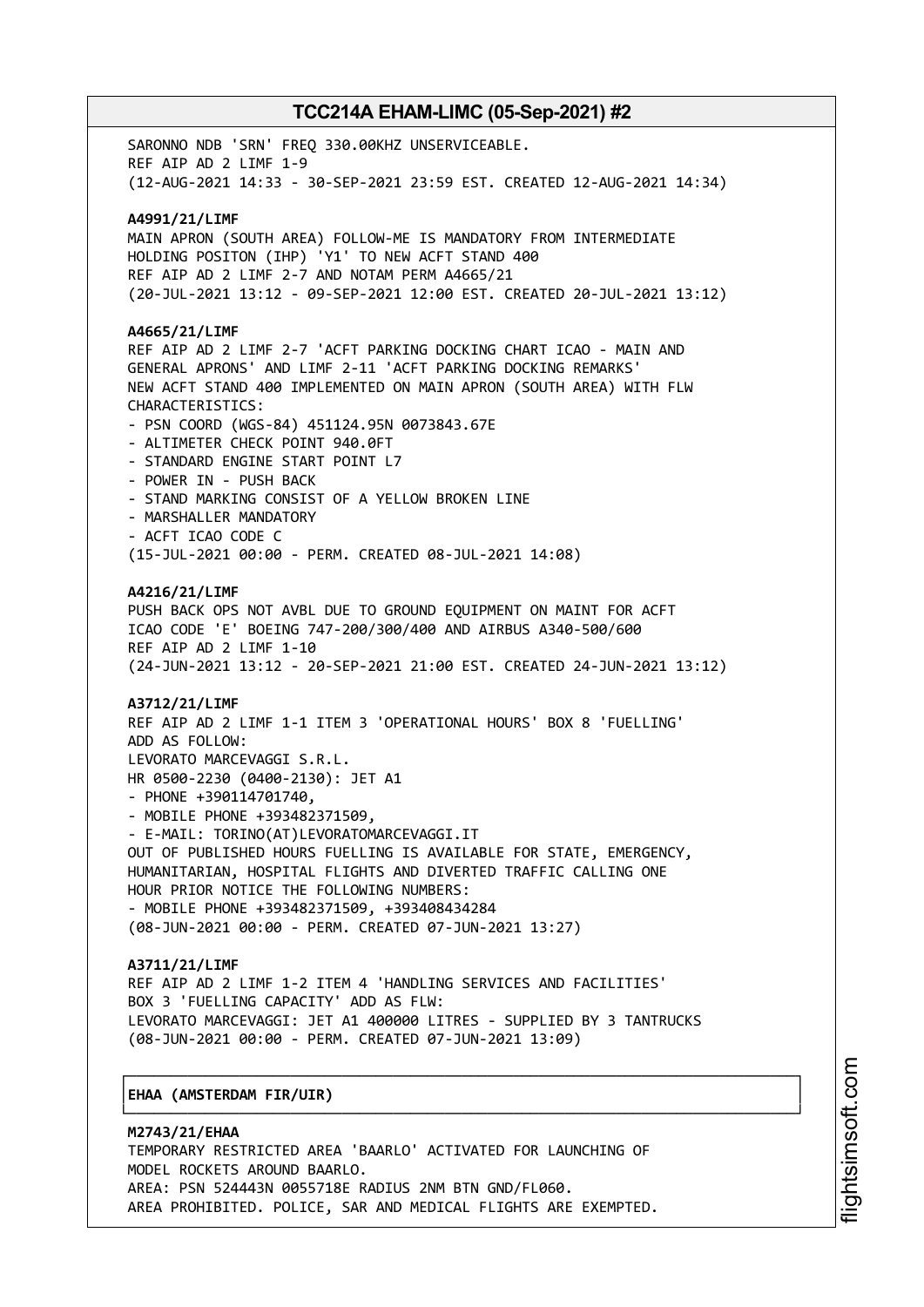GND-FL060 (12-SEP-2021 08:00 - 12-SEP-2021 15:00. CREATED 03-SEP-2021 18:33) **M2741/21/EHAA** UAS FLYING WILL TAKE PLACE AT ZALTBOMMEL PSN 514817N 0051604E RADIUS 0.3NM BTN GND/263FT AGL. REQ TO AVOID AREA. GND-263FT AGL (06-SEP-2021 05:00 - 06-SEP-2021 08:00. CREATED 03-SEP-2021 17:24) **B0576/21/EHAA** PJE WILL TAKE PLACE AT OUDENBOSCH, PSN 513622N 0043256E. GND-3000FT AMSL 04 11 0700-1700 (04-SEP-2021 07:00 - 11-SEP-2021 17:00. CREATED 03-SEP-2021 16:04) **B0575/21/EHAA** INFO EEMSHAVEN HELIPORT IN AD.3 NOT FOR OPERATIONAL USE. REF AIP NETHERLANDS AIRAC AMDT 07/2021, AD 3.EHHE. (03-SEP-2021 12:16 - 10-SEP-2021 12:00 EST. CREATED 03-SEP-2021 12:17) **M2733/21/EHAA** TEMPORARY SEGREGATED AREA EHTSA50 (MARNE) ACTIVATED. AREA PROHIBITED. GND-1200FT AMSL 04 0600-1800, 05 0600-2200 (04-SEP-2021 06:00 - 05-SEP-2021 22:00. CREATED 03-SEP-2021 09:21) **M2730/21/EHAA** TEMPORARY SEGREGATED AREA EHTSA50 (MARNE) ACTIVATED. AREA PROHIBITED. GND-1200FT AMSL 14-16 0600-2159, 17 0600-1500 (14-SEP-2021 06:00 - 17-SEP-2021 15:00. CREATED 03-SEP-2021 08:22) **M2728/21/EHAA** RESTRICTED AREA EHR2A (MARNEWAARD A) ACTIVATED. AREA PROHIBITED. VERTICAL LIMITS CHANGED DURING ACTIVATION. GND-1200FT AGL (08-SEP-2021 14:00 - 12-SEP-2021 23:59. CREATED 03-SEP-2021 08:17) **M2721/21/EHAA** TEMPORARY RESERVED AIRSPACE EHTRA80 (DEELEN HOOG) ACTIVATED. AREA PROHIBITED. 3000FT AMSL-FL065 (24-SEP-2021 06:00 - 24-SEP-2021 15:00. CREATED 03-SEP-2021 08:04) **M2718/21/EHAA** RESTRICTED AREA EHR2A (MARNEWAARD A) ACTIVATED. AREA PROHIBITED. VERTICAL LIMITS CHANGED DURING ACTIVATION. GND-FL065 (27-OCT-2021 05:00 - 27-OCT-2021 18:00. CREATED 03-SEP-2021 07:54) **M2688/21/EHAA** FIREWORKS AT VRIEZENVEEN PSN 522408N 0063730E. GND-135FT AGL (11-SEP-2021 19:00 - 11-SEP-2021 20:30. CREATED 02-SEP-2021 10:17) **M2672/21/EHAA**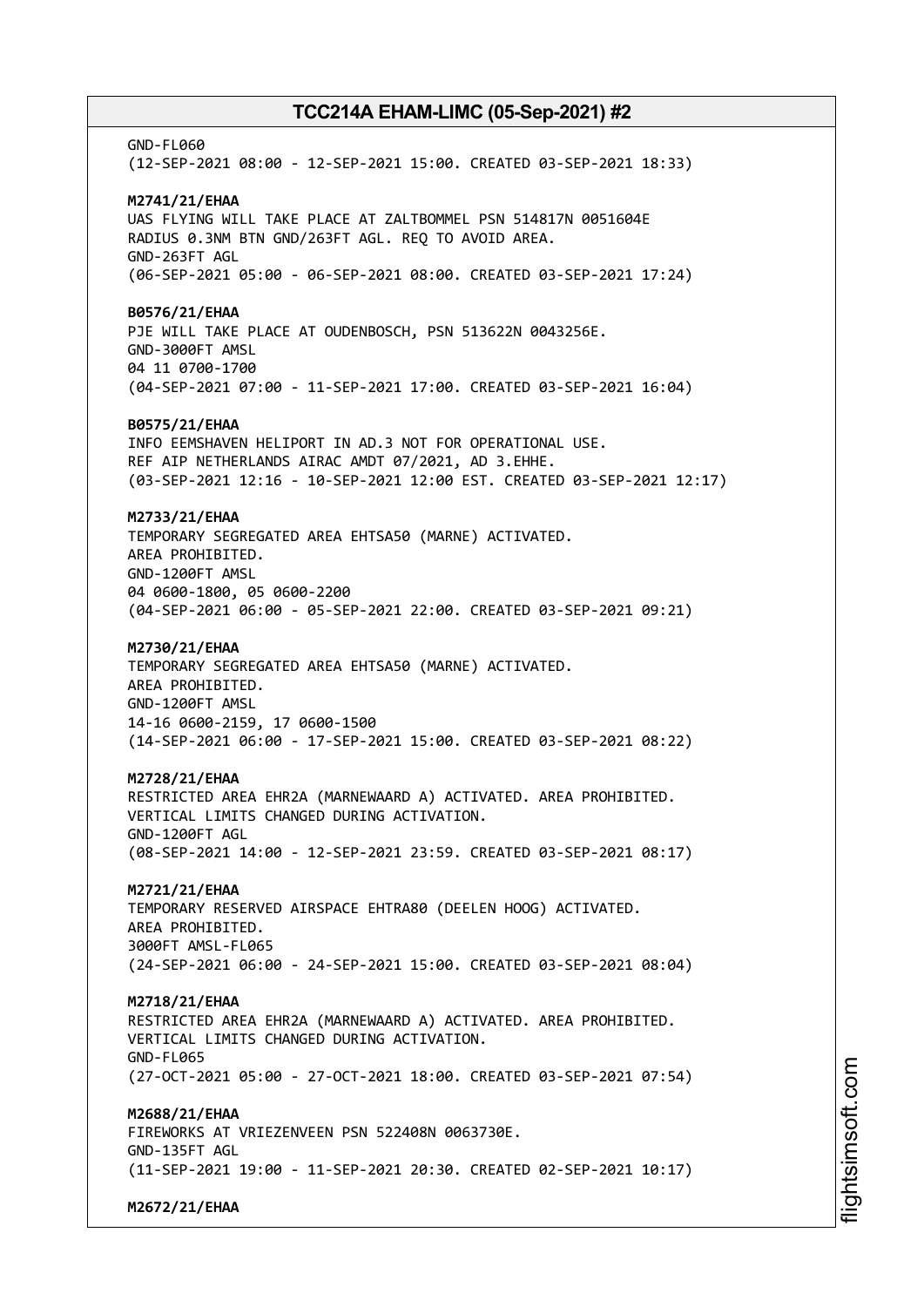DANGER AREAS EHD 41A/B/C/D ACTIVATED. AREAS PROHIBITED. VERTICAL LIMITS EHD41D CHANGED DURING ACTIVATION. SFC-FL200 (21-SEP-2021 14:00 - 21-SEP-2021 16:00. CREATED 01-SEP-2021 13:23) **M2670/21/EHAA** DANGER AREAS EHD41A/B/C ACTIVATED. AREAS PROHIBITED. SFC-FL055 21 1000-1200, 22 0830-1100 (21-SEP-2021 10:00 - 22-SEP-2021 11:00. CREATED 01-SEP-2021 13:21) **B0567/21/EHAA** FLARING OPERATIONS AT DRILLING RIG PROSPECTOR 1, PSN 522947N 0041257E. SFC-1000FT AMSL (01-SEP-2021 09:13 - 13-SEP-2021 12:00 EST. CREATED 01-SEP-2021 09:14) **M2666/21/EHAA** DUTCH MIL INFO RX FREQ 132.350 MHZ U/S IN THE NORTH EASTERN PART OF THE NETHERLANDS, IN CASE OF URGENCY CONTACT DUTCH MIL LOWER ON FREQ 128.355 MHZ. (01-SEP-2021 08:43 - 30-SEP-2021 14:00 EST. CREATED 01-SEP-2021 08:44) **M2664/21/EHAA** TEMPORARY SEGREGATED AREA EHTSA50 (MARNE) ACTIVATED. AREA PROHIBITED. GND-1200FT AMSL (05-SEP-2021 22:00 - 08-SEP-2021 22:00. CREATED 01-SEP-2021 07:59) **B0566/21/EHAA** LIMITED RADIO COVERAGE OF THE AMSTERDAM INFO FREQUENCY 119.175MHZ BETWEEN UTIRA AND EPOXU BELOW 1000FT. NORTH SEA AREA AMSTERAM IS A RADIO MANDATORY ZONE AND RADIO COMMUNICATION WITH AMSTERDAM INFORMATION IS REQUIRED. TO PREVENT SAFETY INCIDENTS KEEP TRYING TO CALL AMSTERDAM INFO WHEN OPERATING IN THIS AREA. (01-SEP-2021 06:12 - 01-DEC-2021 12:00 EST. CREATED 01-SEP-2021 06:13) **B0565/21/EHAA** CHECKLIST YEAR=2021 0274 0281 0282 0334 0335 0348 0368 0378 0384 0424 0434 0435 0452 0455 0467 0471 0476 0485 0486 0492 0496 0497 0506 0516 0517 0527 0528 0530 0532 0535 0540 0541 0543 0550 0556 0557 0558 0559 0560 0561 0563 0564 LATEST PUBLICATIONS AIP AIRAC AMDT IFR 010/2021 EFFECTIVE DATE 07 OCT 21 AIP AIRAC SUP IFR 007/2021 EFFECTIVE DATE 12 AUG 21 AIP SUP IFR 005/2021 EFFECTIVE DATE 08 APR 21 AIC IFR B003/2021 EFFECTIVE DATE 03 JUN 21 AIC IFR A004/2021 EFFECTIVE DATE 29 JUL 21 AIC CHECKLIST AIP IFR A019/1992 B061/1992 B006/2002 A016/2002 B023/2004 B001/2006 A012/2007 A001/2008 B003/2008 A009/2008 A013/2010 A014/2010 A006/2011 B009/2011 B005/2013 A006/2013 A003/2014 A004/2014 A006/2014 A004/2015 B004/2015 B005/2016 B001/2017 B002/2018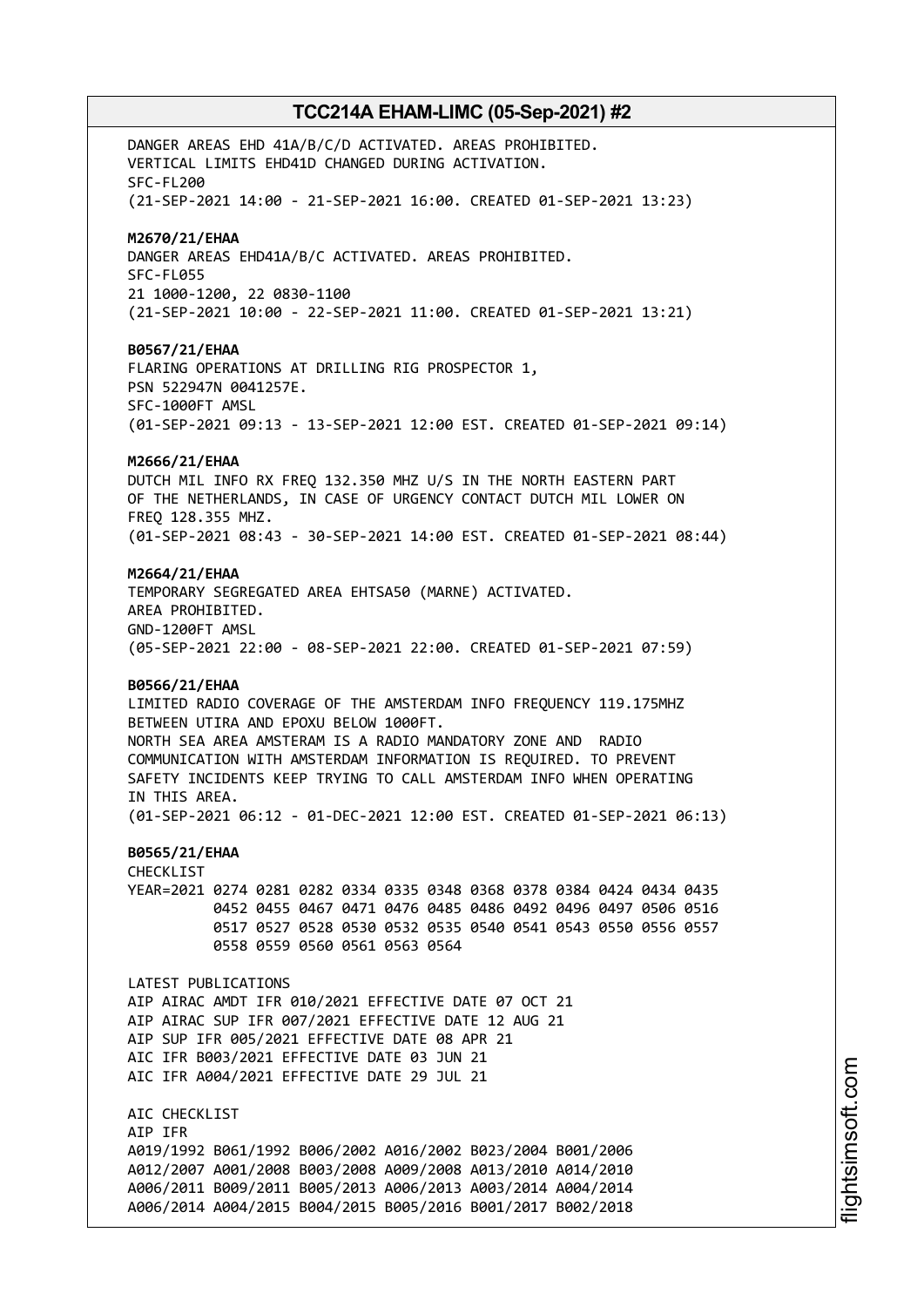B001/2019 A002/2019 B002/2019 B003/2019 A004/2019 A006/2019 A009/2019 A011/2019 A012/2019 A013/2019 A014/2019 A002/2020 A004/2020 B001/2021 A001/2021 A002/2021 B002/2021 A003/2021 B003/2021 A004/2021 AIP VFR NIL SUP CHECKLIST AIP IFR 004/2020 004/2021 007/2021 AIP VFR **NTI** (01-SEP-2021 00:05 - 01-OCT-2021 00:05 EST. CREATED 01-SEP-2021 00:07) **A1990/21/EHAA** CHECKLIST YEAR=2021 0206 0207 0379 0463 0465 0734 0735 1049 1149 1162 1230 1278 1286 1308 1355 1366 1371 1375 1379 1384 1409 1431 1484 1487 1488 1490 1494 1499 1503 1510 1538 1539 1541 1569 1590 1599 1606 1607 1611 1615 1616 1645 1664 1678 1728 1734 1746 1755 1768 1786 1788 1794 1800 1802 1803 1804 1813 1814 1815 1816 1818 1824 1825 1826 1827 1834 1851 1859 1861 1867 1873 1875 1879 1880 1893 1894 1895 1897 1899 1900 1901 1903 1905 1911 1912 1913 1920 1925 1926 1927 1928 1929 1930 1931 1932 1933 1934 1935 1939 1940 1941 1956 1960 1964 1966 1976 1979 1980 1981 1985 1987 1989 LATEST PUBLICATIONS AIP AIRAC AMDT IFR 010/2021 EFFECTIVE DATE 07 OCT 21 AIP AIRAC SUP IFR 007/2021 EFFECTIVE DATE 12 AUG 21 AIP SUP IFR 005/2021 EFFECTIVE DATE 08 APR 21 AIC IFR B003/2021 EFFECTIVE DATE 03 JUN 21 AIC IFR A004/2021 EFFECTIVE DATE 29 JUL 21 AIC CHECKLIST AIP IFR A019/1992 B061/1992 B006/2002 A016/2002 B023/2004 B001/2006 A012/2007 A001/2008 B003/2008 A009/2008 A013/2010 A014/2010 A006/2011 B009/2011 B005/2013 A006/2013 A003/2014 A004/2014 A006/2014 A004/2015 B004/2015 B005/2016 B001/2017 B002/2018 B001/2019 A002/2019 B002/2019 B003/2019 A004/2019 A006/2019 A009/2019 A011/2019 A012/2019 A013/2019 A014/2019 A002/2020 A004/2020 B001/2021 A001/2021 A002/2021 B002/2021 A003/2021 B003/2021 A004/2021 AIP VFR **NTL** SUP CHECKLIST AIP IFR 004/2020 004/2021 007/2021 AIP VFR **NTL** (01-SEP-2021 00:05 - 01-OCT-2021 00:05 EST. CREATED 01-SEP-2021 00:06) **A1989/21/EHAA** TEMPORARY RESTRICTED AREA TGB ZANDVOORT F1 WEST 1 ESTABLISHED WI AREA: 522717.17N 0043359.01E, 522550.49N 0043328.09E,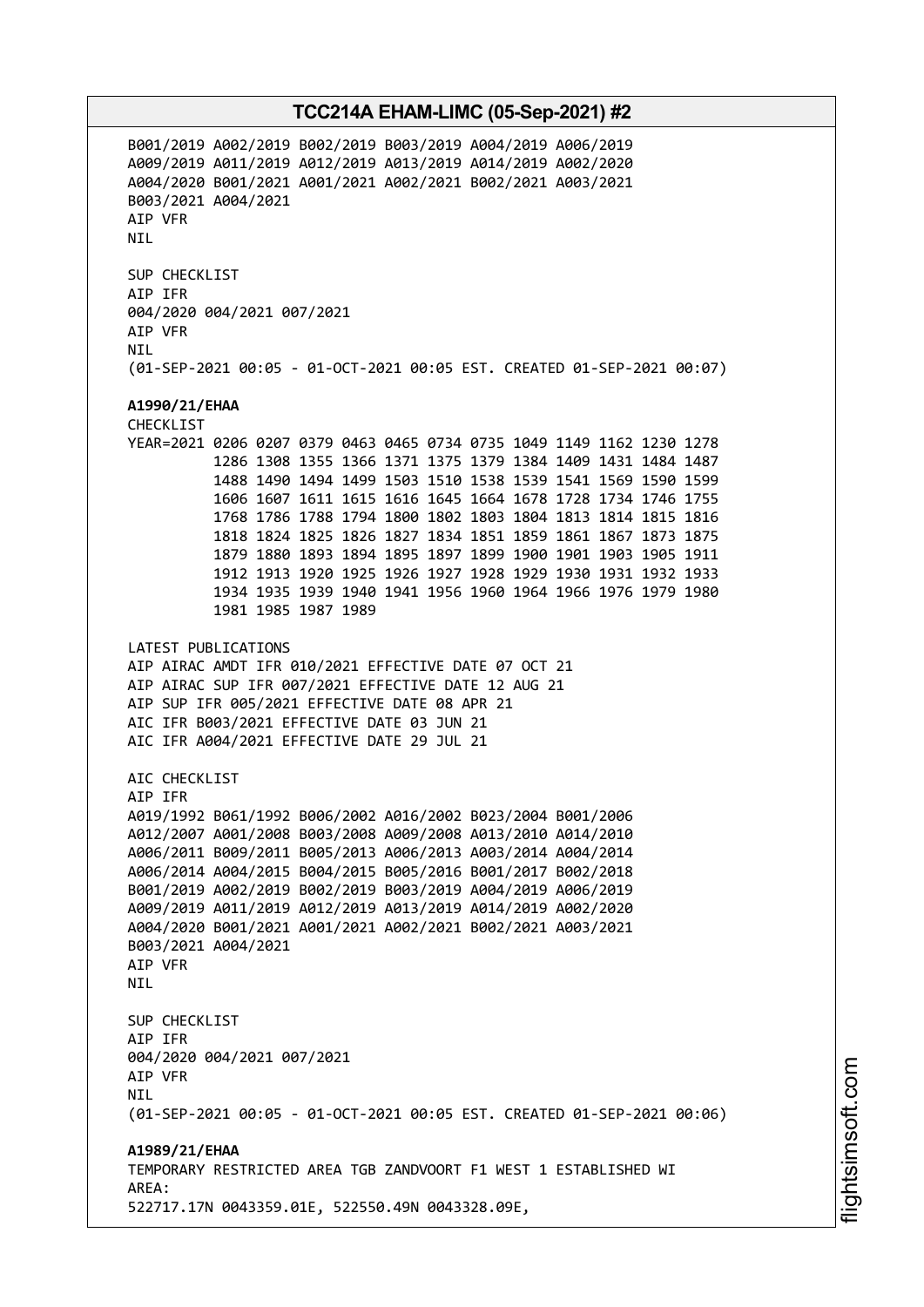521855.05N 0043250.08E, 522054.16N 0042616.33E, 522730.19N 0043033.23E BACK TO 522717.17N 0043359.01E. AREA PROHIBITED FOR CIVIL AIR TRAFFIC INCLUDING DRONES, BALLOONS, KITES AND PJE ACTIVITIES. SAR, POLICE, HELICOPTER EMERGENCY MEDICAL SERVICES, RED BULL AEROBATICS TEAM, AND AUTHORISED GP F1 RELATED (HELICOPTER) TRAFFIC ARE EXEMPTED. TRAFFIC SHALL CONTACT ZANDVOORT INFORMATION ON FREQ 120.140 MHZ BEFORE ENTERING AREA AND IS MANDATORY TO MAINTAIN TWO WAY RADIO CONTACT IN AREA. SPECIAL ROUTES GP 1, 2, 3, 4 AND 5 ONLY AVBL FOR GP F1 RELATED AUTHORISED HELICOPTERS. SEE CHART: HTTPS://WWW.LVNL.NL/OHD/TIJDELIJKE-LUCHTRUIMSLUITINGEN GND-1500FT AMSL 03 1515-1645, 05 1530-1700 (03-SEP-2021 15:15 - 05-SEP-2021 17:00. CREATED 31-AUG-2021 18:36) **A1987/21/EHAA** TEMPORARY RESTRICTED AREA TGB ZANDVOORT F1 WEST 2 ESTABLISHED WI AREA: 522717.17N 0043359.01E, 522550.49N 0043328.09E, 521855.05N 0043250.08E, 522054.16N 0042616.33E, 522730.19N 0043033.23E BACK TO 522717.17N 0043359.01E. AREA PROHIBITED FOR CIVIL AIR TRAFFIC INCLUDING DRONES, BALLOONS, KITES AND PJE ACTIVITIES. SAR, POLICE, HELICOPTER EMERGENCY MEDICAL SERVICES AND AUTHORISED GP F1 RELATED (HELICOPTERS AND 1 DRONE) AND CO-ORDINATED AUTHORISED COMMERCIAL TRAFFIC (BTW, SURVEY, AND SCENERY FLIGHTS) ARE EXEMPTED. TRAFFIC SHALL CONTACT TEL +31 881221210 24HR PN FOR AUTHORISATION. ALL AUTHORISED TRAFFIC HAS TO CONTACT ZANDVOORT INFORMATION ON FREQ 120.140 MHZ BEFORE ENTERING AREA AND IS MANDATORY TO MAINTAIN TWO WAY RADIO CONTACT IN AREA. COMMERCIAL AUTHORISED TRAFFIC (BTW, SURVEY, AND SCENERY FLIGHTS) ONLY ALLOWED ON TRACK (ONE WAY) NOVEMBER (ENTRY) - SIERRA (EXIT) AT 1400FT. SPECIAL ROUTES GP 1, 2, 3, 4 AND GP 5 ONLY AVBL FOR GP F1 RELATED AUTHORISED HELICOPTERS. SEE CHART: HTTPS://WWW.LVNL.NL/OHD/TIJDELIJKE-LUCHTRUIMSLUITINGEN GND-1500FT AMSL 03 0440-1515 1645-1837, 04 0442-1835, 05 0443-1530 1700-1833 (03-SEP-2021 04:40 - 05-SEP-2021 18:33. CREATED 31-AUG-2021 18:25) **A1985/21/EHAA** TEMPORARY RESTRICTED AREA TGB ZANDVOORT F1 EAST ESTABLISHED WI AREA: 522717.17N 0043359.01E, 522700.50N 0043817.17E, 522454.39N 0043805.45E COUNTER CLOCKWISE ALONG EHAM CTR 1 TO 521855.05N 0043250.08E, 522550.49N 0043328.09E BACK TO 522717.17N 0043359.01E. AREA PROHIBITED FOR CIVIL AIR TRAFFIC INCLUDING DRONES, BALLOONS, KITES AND PJE ACTIVITIES. SAR, POLICE, HELICOPTER EMERGENCY MEDICAL SERVICES AND AUTHORISED GP F1 RELATED (HELICOPTERS AND 1 DRONE) ARE EXEMPTED. TRAFFIC SHALL CONTACT TEL +31 881221210 24HR PN FOR AUTHORISATION. ALL AUTHORISED TRAFFIC SHALL CONTACT ZANDVOORT INFORMATION ON FREQ 120.140 MHZ BEFORE ENTERING AREA AND IS MANDATORY TO MAINTAIN TWO WAY RADIO CONTACT IN AREA. SPECIAL ROUTES GP 1, 2, 3, 4 AND 5 ONLY AVBL FOR GP F1 RELATED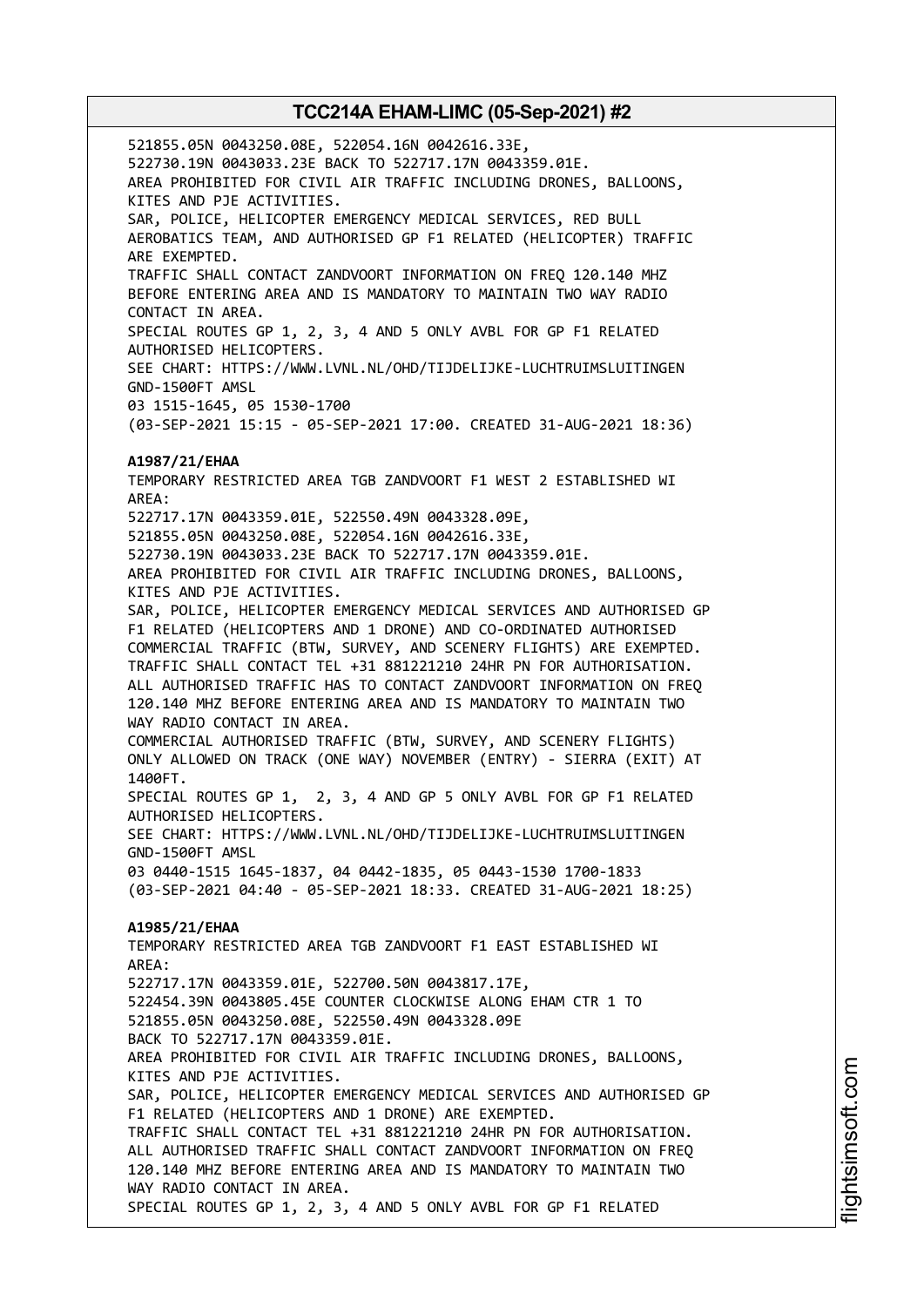AUTHORIZED HELICOPTERS. SEE CHART: HTTPS://WWW.LVNL.NL/OHD/TIJDELIJKE-LUCHTRUIMSLUITINGEN GND-1200FT AMSL SR MINUS15- SS PLUS15 (03-SEP-2021 04:40 - 05-SEP-2021 18:33. CREATED 31-AUG-2021 18:19) **M2660/21/EHAA** DANGER AREAS EHD 41A/B/C/D ACTIVATED. AREAS PROHIBITED. VERTICAL LIMITS EHD41D CHANGED DURING ACTIVATION. SFC-FL360 (14-SEP-2021 09:00 - 14-SEP-2021 14:00. CREATED 31-AUG-2021 13:47) **A1981/21/EHAA** OPERATIONS IN FIR MINSK (UMMV) NETHERLANDS AIR CARRIERS AND CAPTAINS OF ACFT IN CHARGE OF AIR SERVICE MANAGED BY CARRIERS HOLDERS OF OPERATING LICENCE ISSUED BY THE NETHERLANDS, WHETHER THEY ARE CONTRACTUAL CARRIERS AND/OR DE FACTO CARRIERS, OR PERFORMING AIR SERVICE WITH COMMERCIAL CHARTER AGREEMENT OR WITH CODE SHARING AND TO ALL FLIGHT PERFORMED WITH NETHERLANDS ACFT REGISTRATION, ARE REQUESTED TO AVOID MINSK FIR (UMMV). FOREIGN AIR CARRIERS INBOUND EU ARE RECOMMENDED TO AVOID BELARUS MINSK FIR(UMMV). (31-AUG-2021 13:46 - 02-DEC-2021 23:59 EST. CREATED 31-AUG-2021 13:47) **M2658/21/EHAA** RESTRICTED AREA EHR2 (MARNEWAARD) ACTIVATED. AREA PROHIBITED. SFC-11700FT AMSL DAILY 0600-1400 (14-SEP-2021 06:00 - 16-SEP-2021 14:00. CREATED 31-AUG-2021 13:33) **M2652/21/EHAA** TEMPORARY SEGREGATED AREA EHTSA52 (HAVELTE) ACTIVATED. AREA PROHIBITED. GND-600FT AMSL (11-OCT-2021 05:00 - 15-OCT-2021 10:00. CREATED 31-AUG-2021 08:56) **M2648/21/EHAA** DANGER AREAS EHD 41A/B/C/D ACTIVATED. AREAS PROHIBITED. VERTICAL LIMITS EHD41D CHANGED DURING ACTIVATION. SFC-FL360 (22-SEP-2021 13:00 - 22-SEP-2021 15:30. CREATED 31-AUG-2021 08:36) **A1960/21/EHAA** MANDATORY DIGITAL SUBMISSION OF GENERAL DECLARATION VIA WWW.GENDEC.EU FOR ALL GENERAL AVIATION FLIGHTS ORIGINATING FROM NON-SCHENGEN COUNTRIES OR ALL FLIGHTS WITH DESTINATION TO NON-SCHENGEN COUNTRIES. GENDEC SUBMISSION AT LEAST 2 HOURS PRIOR TO ALL DEPARTURES FROM A NON-SCHENGEN COUNTRY TO THE NETHERLANDS OR ALL DEPARTURES FROM THE NETHERLANDS TO NON-SCHENGEN COUNTRIES. AIRPORTS MAY HAVE ADDITIONAL REQUIREMENTS ON MINIMUM TIME FOR SUBMISSION OF GENDEC. REF AIP NETHERLANDS GEN 1.2. (30-AUG-2021 12:10 - PERM. CREATED 30-AUG-2021 12:10) **M2637/21/EHAA**

DANGER AREAS EHD41A/B/C ACTIVATED. AREAS PROHIBITED. VERTICAL LIMITS CHANGED DURING ACTIVATION.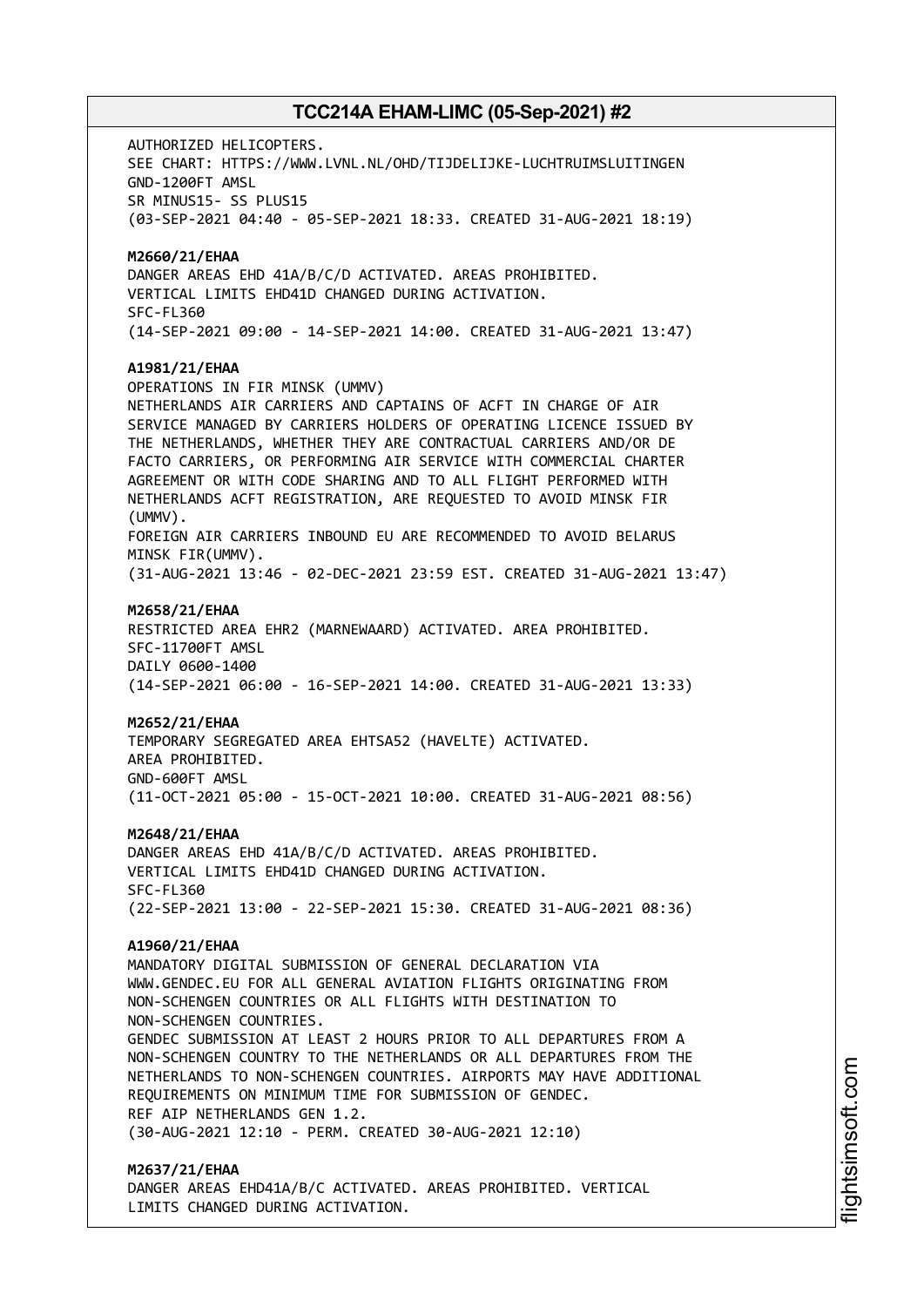SFC-2000FT AMSL 16 21 22 0700-1530 (16-SEP-2021 07:00 - 22-SEP-2021 15:30. CREATED 30-AUG-2021 10:44) **M2636/21/EHAA** DANGER AREAS EHD41A/B/C ACTIVATED. AREAS PROHIBITED. VERTICAL LIMITS CHANGED DURING ACTIVATION. SFC-2000FT AMSL (08-SEP-2021 07:00 - 08-SEP-2021 15:30. CREATED 30-AUG-2021 10:43) **M2635/21/EHAA** DANGER AREAS EHD 41A/B/C/D ACTIVATED. AREAS PROHIBITED. VERTICAL LIMITS EHD41D CHANGED DURING ACTIVATION. SFC-FL360 (07-SEP-2021 09:00 - 07-SEP-2021 15:00. CREATED 30-AUG-2021 10:40) **M2634/21/EHAA** DANGER AREAS EHD41A/B/C ACTIVATED. AREAS PROHIBITED. VERTICAL LIMITS CHANGED DURING ACTIVATION. SFC-2000FT AMSL 0700-0900, 1100-1300, 1500-1530 (07-SEP-2021 07:00 - 07-SEP-2021 15:30. CREATED 30-AUG-2021 10:39) **M2632/21/EHAA** FIREWORKS AT VRIEZENVEEN PSN 522408N 0063730E. GND-135FT AGL (10-SEP-2021 19:00 - 10-SEP-2021 20:30. CREATED 30-AUG-2021 10:09) **B0561/21/EHAA** SEVERAL CRANES ERECTED AT ZEEWOLDE PSN 522055N 0052025E, 548FT AMSL/558FT AGL. (28-AUG-2021 05:25 - 26-NOV-2021 09:00 EST. CREATED 28-AUG-2021 05:26) **M2613/21/EHAA** TEMPORARY SEGREGATED AREA EHTSA55 (VLASAKKERS, RPAS) ACTIVATED. AREA PROHIBITED. GND-600FT AMSL (09-DEC-2021 09:00 - 10-DEC-2021 15:00. CREATED 27-AUG-2021 11:50) **M2604/21/EHAA** MILITARY TRAFFIC WITH DEPARTURE OR DESTINATION ETNG OVERFLYING EHAA FIR SHALL FILE A GAT FLIGHTPLAN, FILED IN ACCORDANCE WITH AIP THE NETHERLANDS SECTION ENR1.10 AND ACKNOWLEDGED BY IFPS. (27-AUG-2021 06:50 - 27-NOV-2021 23:59 EST. CREATED 27-AUG-2021 06:51) **B0559/21/EHAA** FLOATING CRANE ERECTED AT TRIANEL WINDPARK BORKUM WI AREA PSN 540000N 0062740E TO 540000N 0062745E TO 535959N 0062745E TO 535959N 0062740E BACK TO 540000N 0062740E. CRANE WILL OPERATE WITHIN OR NEXT TO THE APPROACH CORRIDOR OF DOLWIN ALPHA PLATFORM. HEIGHT 500FT AMSL, DAY/NIGHT LIGHTED. (28-AUG-2021 00:00 - 07-SEP-2021 23:59 EST. CREATED 26-AUG-2021 23:41) **A1939/21/EHAA** TRIGGER NOTAM - AIRAC AIP AMDT 10/2021 WEF 07 OCT 2021: ROUTE

P999 WPT SOMPO RENAMED OLWOF. (07-OCT-2021 00:00 - 20-OCT-2021 23:59. CREATED 26-AUG-2021 15:01)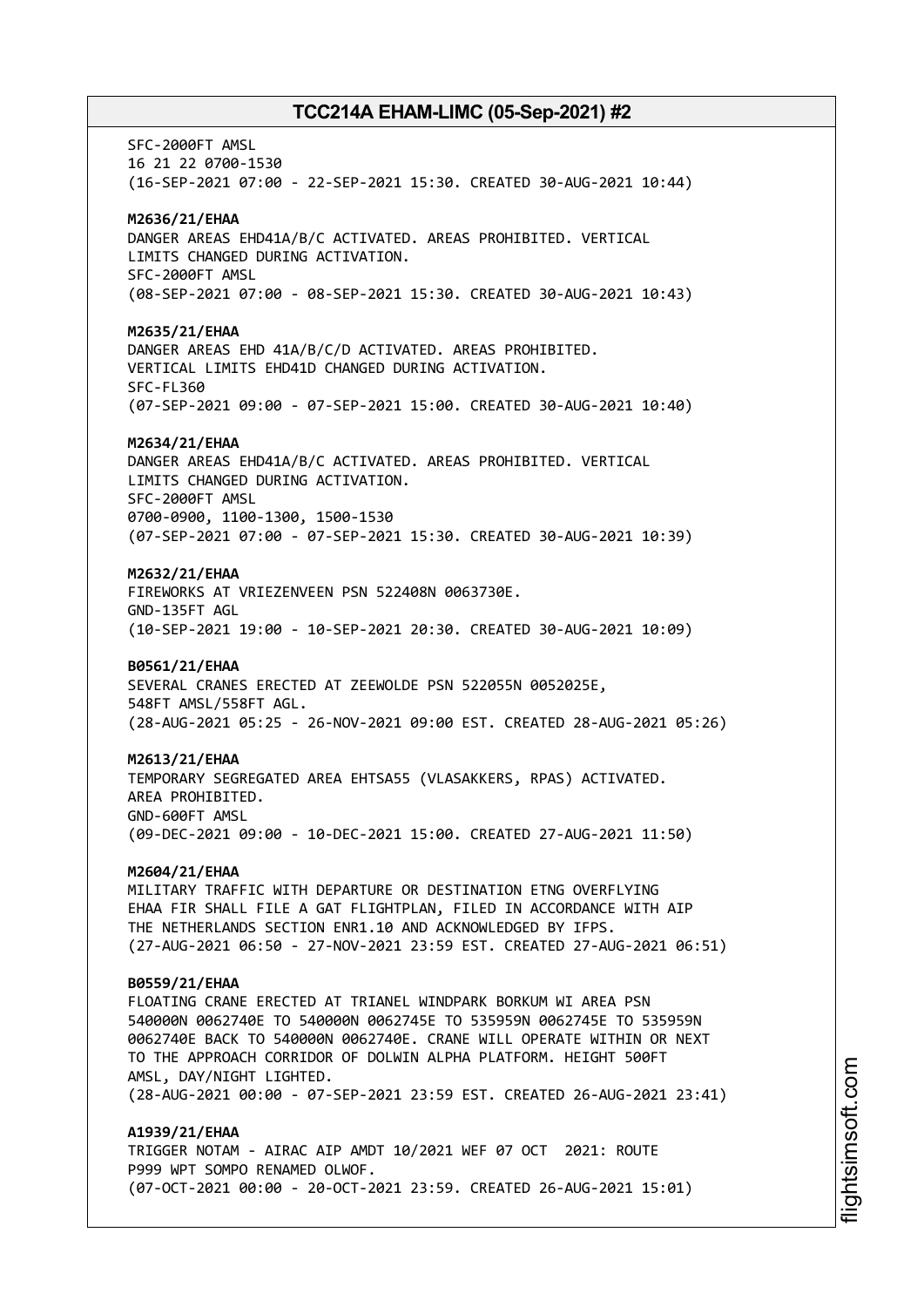**B0558/21/EHAA** OBST LIGHTS CHIMNEY NIJMEGEN 515122N 0054944E U/S. REF AIP ENR 5.4 ITEM 123. HEIGT 512FT AGL, ELEVATION 551FT AMSL. (26-AUG-2021 07:14 - 26-NOV-2021 09:00 EST. CREATED 26-AUG-2021 07:16) **M2591/21/EHAA** CROSSING AND ENTERING EHR4, EHR4A, EHR4B, EHR4C, EHR4D, EHR4E AND EHR4F (VLIEHORS) IS PROHIBITED TO GENERAL AVIATION WHEN ACTIVE. POLICE, SAR, HEMS AND FLIGHTS TO AND FROM OIL PLATFORM L15-FA-1 ARE EXEMPTED. THESE FLIGHTS MUST BE COORDINATED WITH DUTCH MIL INFO (FREQ 132.350MHZ) PRIOR TO ENTRY. AIRSPACE CLASSIFICATION G IS APPLICABLE WITHIN THE ABOVE MENTIONED AIRSPACE. SFC-FL285 (25-AUG-2021 13:37 - 23-NOV-2021 10:00 EST. CREATED 25-AUG-2021 13:38) **M2570/21/EHAA** FIREWORKS AT HOLTEN PSN 521625N 0062347E GND-365FT AGL (25-SEP-2021 18:00 - 25-SEP-2021 20:00. CREATED 25-AUG-2021 08:03) **M2556/21/EHAA** TEMPORARY SEGREGATED AREA EHTSA52 (HAVELTE) ACTIVATED. AREA PROHIBITED. GND-600FT AMSL (07-SEP-2021 13:00 - 08-SEP-2021 10:00. CREATED 24-AUG-2021 09:50) **M2538/21/EHAA** TEMPORARY RESERVED AIRSPACE EHTRA80 (DEELEN HOOG) ACTIVATED. AREA PROHIBITED. 3000FT AMSL-FL065 DAILY 0600-2159 (20-SEP-2021 06:00 - 23-SEP-2021 21:59. CREATED 23-AUG-2021 11:36) **M2526/21/EHAA** UAS FLYING WILL TAKE PLACE AT 'S-HERTOGENBOSCH PSN 514115N 0051828E RADIUS 500M BTN GND/400FT AGL, REQ TO AVOID AREA. GND-400FT AGL (16-SEP-2021 12:30 - 16-SEP-2021 17:51. CREATED 23-AUG-2021 05:34) **M2521/21/EHAA** FIREWORKS AT GRIJPSKERKE PSN 513125N 0033350E. GND-250FT AGL (18-SEP-2021 17:00 - 18-SEP-2021 23:30. CREATED 20-AUG-2021 11:39) **M2520/21/EHAA** FIREWORKS AT BAARN PSN 521309N 0051419E. GND-130FT AGL (24-SEP-2021 19:30 - 24-SEP-2021 21:55. CREATED 20-AUG-2021 11:35) **M2519/21/EHAA** FIREWORKS AT DROUWENERMOND PSN 525816N 0065228E. GND-660FT AGL (24-SEP-2021 19:00 - 24-SEP-2021 20:45. CREATED 20-AUG-2021 10:55) **M2480/21/EHAA** TEMPORARY RESTRICTED AREA 'ZEELANDBRUG' ACTIVATED. AREA: 513809N 0035450E - 513748N 0035529E - 513518N 0035203E -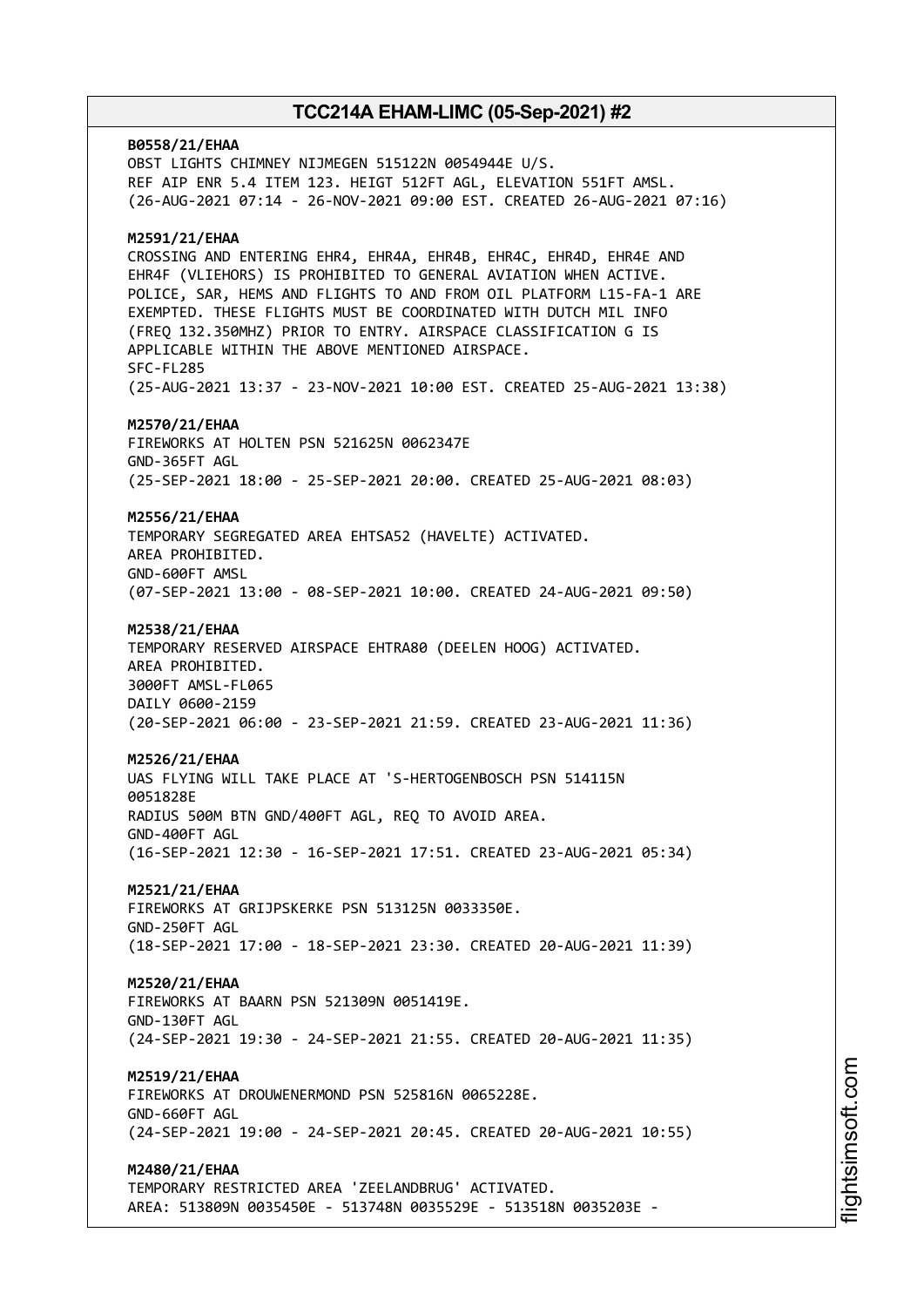513539N 0035123E BACK TO 513809N 0035450E BTN GND/1000FT AMSL. AREA PROHIBITED. SAR, POLICE, HELICOPTER EMERGENCY MEDICAL SERVICE FLIGHTS AND OTHER AUTHORISED TFC ARE EXEMPTED AFTER PRIOR PERMISSION FROM MILATCC SCHIPHOL OR AMSTERDAM FIC. GND-1000FT AMSL DAILY 0600-1500 (18-OCT-2021 06:00 - 22-OCT-2021 15:00. CREATED 17-AUG-2021 19:21) **M2479/21/EHAA** TEMPORARY RESTRICTED AREA 'ZEELANDBRUG' ACTIVATED. AREA: 513809N 0035450E - 513748N 0035529E - 513518N 0035203E - 513539N 0035123E BACK TO 513809N 0035450E BTN GND/1000FT AMSL. AREA PROHIBITED. SAR, POLICE, HELICOPTER EMERGENCY MEDICAL SERVICE FLIGHTS AND OTHER AUTHORISED TFC ARE EXEMPTED AFTER PRIOR PERMISSION FROM MILATCC SCHIPHOL OR AMSTERDAM FIC. GND-1000FT AMSL DAILY 0600-1500 (04-OCT-2021 06:00 - 08-OCT-2021 15:00. CREATED 17-AUG-2021 19:20) **A1861/21/EHAA** BASED ON THE LATEST COVID-19 REGULATIONS (TIJDELIJKE REGELING MAATREGELEN COVID-19) ALL FLIGHTS SHOULD ADHERE TO THE FOLLOWING CONDITIONS: 1. DISINFECT CABIN, SEATS AND INSTRUMENTS. 2. ALL PASSENGERS ARE REQUIRED TO USE A MANDATORY NON MEDICAL FACE MASK FROM BEFORE BOARDING UNTIL AFTER DISEMBARKING (NON COMMERCIAL FLIGHTS ARE EXEMPTED) . 3. BEFORE BOARDING, A HEALTH CHECK OF ALL POB SHALL BE PERFORMED BY CREW BASED ON THE RIVM GUIDELINES: HTTPS://WWW.RIVM.NL/CORONAVIRUS-COVID-19/ADVIEZEN-WERK-VRIJE-TIJD/GEN ERIEK-KADER-CORONAMAATREGELEN 4. COMPANIES SHALL ADHERE TO COMPANY SPECIFIC PROTOCOL. NOTE: POLICE, HELICOPTER EMERGENCY SERVICES AND SAR FLIGHTS ARE EXEMPTED. (16-AUG-2021 13:44 - 19-SEP-2021 09:00 EST. CREATED 16-AUG-2021 13:44) **B0543/21/EHAA** MOBILE RIG SWIFT-10 RELOCATED, PSN 5236.7N 00350.4E. (16-AUG-2021 06:39 - 16-NOV-2021 09:00 EST. CREATED 16-AUG-2021 06:40) **B0541/21/EHAA** NEW OBSTACLES AT VEERE, BINNENHAVEN, 4 WIND TURBINES WITHIN AREA BTN: 513725N 0034124E, 513715N 0034136E, 513659N 0034131E, 513700N 0034111E. HEIGHT 669FT AGL, ELEV 682FT AMSL, LGT OBST/DAY FLG WHITE, NIGHT FLG R. REF AIP ENR 5.4. (13-AUG-2021 14:06 - PERM. CREATED 13-AUG-2021 14:06) **B0540/21/EHAA** NEW OBSTACLES AT 'S HERTOGENBOSCH, 4 WIND TURBINES WITHIN AREA  $RTN$ 514301N 0051700E, 514232N 0051631E, 514226N 0051615E, 514242N 0051611E. HEIGHT 583FT AGL, ELEV 590FT AMSL, LGT OBST/DAY FLG WHITE, NIGHT R. REF AIP ENR 5.4. (13-AUG-2021 13:06 - PERM. CREATED 13-AUG-2021 13:06)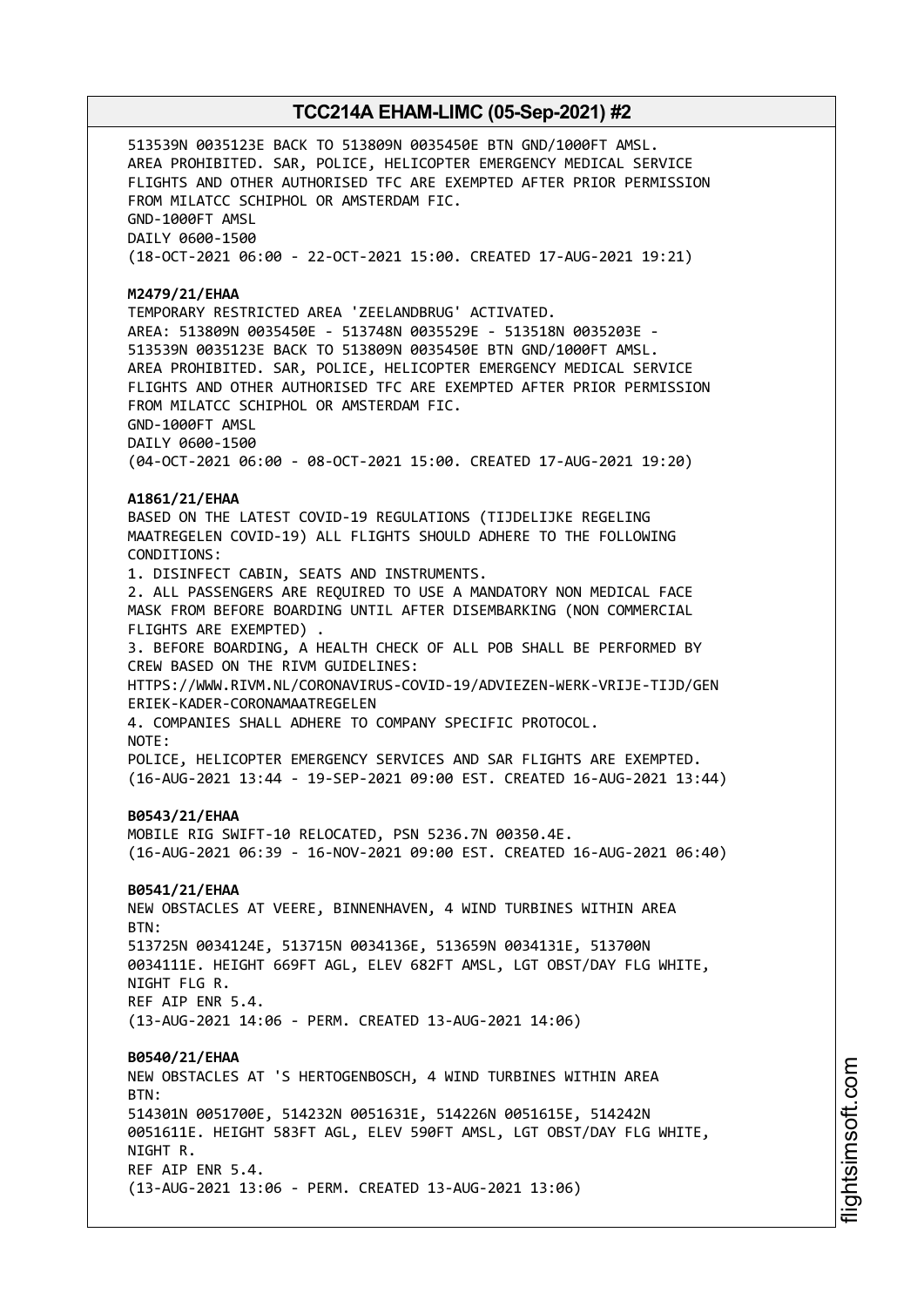**M2402/21/EHAA** TEMPORARY SEGREGATED AREA EHTSA52 (HAVELTE) ACTIVATED. AREA PROHIBITED. GND-600FT AMSL DAILY 0700-1300 (05-OCT-2021 07:00 - 06-OCT-2021 13:00. CREATED 11-AUG-2021 13:20) **M2390/21/EHAA** CHECKLIST YEAR=2020 3689 YEAR=2021 0085 0086 0087 0088 0089 0090 0091 0092 0136 0137 0175 0260 0390 0830 0844 0953 0959 0974 1150 1221 1301 1479 1494 1496 1504 1510 1511 1512 1513 1597 1598 1602 1603 1611 1612 1614 1616 1617 1618 1619 1630 1653 1670 1671 1673 1674 1675 1680 1729 1730 1731 1732 1744 1749 1757 1765 1769 1770 1794 1795 1796 1822 1826 1829 1861 1862 1863 1864 1886 1895 1899 1900 1902 1941 1945 1951 1961 1966 1974 1996 1997 1998 1999 2001 2005 2025 2026 2034 2035 2036 2042 2043 2044 2045 2050 2051 2052 2056 2059 2067 2068 2076 2082 2091 2092 2093 2094 2117 2128 2137 2150 2153 2154 2155 2157 2174 2177 2179 2192 2193 2213 2214 2215 2217 2226 2227 2228 2237 2238 2240 2241 2244 2249 2250 2253 2254 2255 2257 2260 2261 2267 2273 2274 2275 2277 2279 2285 2292 2296 2304 2309 2311 2320 2321 2322 2326 2328 2329 2330 2333 2336 2337 2342 2343 2344 2345 2348 2349 2352 2354 2356 2361 2362 2363 2364 2366 2367 2368 2369 2370 2371 2372 2373 2374 2375 2376 2377 2380 2384 2385 2386 2387 2388 2389 LATEST PUBLICATIONS AIP AIRAC AMDT MIL 009/2021 EFFECTIVE DATE 09 SEP 21 AIP AIRAC SUP MIL 002/2011 EFFECTIVE DATE 17 NOV 11 AIP SUP MIL 002/2015 EFFECTIVE DATE 21 OCT 15 AIC CHECKLIST AIP MIL **NTI** SUP CHECKLIST AIP MIL **NTI** (11-AUG-2021 09:18 - 11-SEP-2021 09:18 EST. CREATED 11-AUG-2021 09:21) **M2356/21/EHAA** PJE WILL TAKE PLACE AT NUNSPEET PSN 522301N 0054839E RADIUS 2NM. EHR3 AND EHR3A (OLDEBROEK) ARE EXCLUDED. GND-4000FT AGL (10-SEP-2021 16:15 - 10-SEP-2021 16:30. CREATED 09-AUG-2021 13:57) **B0532/21/EHAA** OBST LIGHTS U/S PART OF THE OBST LIGHTS PRINSES AMALIAWINDPARK U/S. REF AIP 5.4 ID 317. STRAIGHT LINE DEFINED BY: 523625N 0041420E - 523504N 0041547E - 523405N 0041449E - 523433N 0041059E - 523616N 0041140E. (09-AUG-2021 06:58 - 06-SEP-2021 09:00 EST. CREATED 09-AUG-2021 06:59) **B0530/21/EHAA**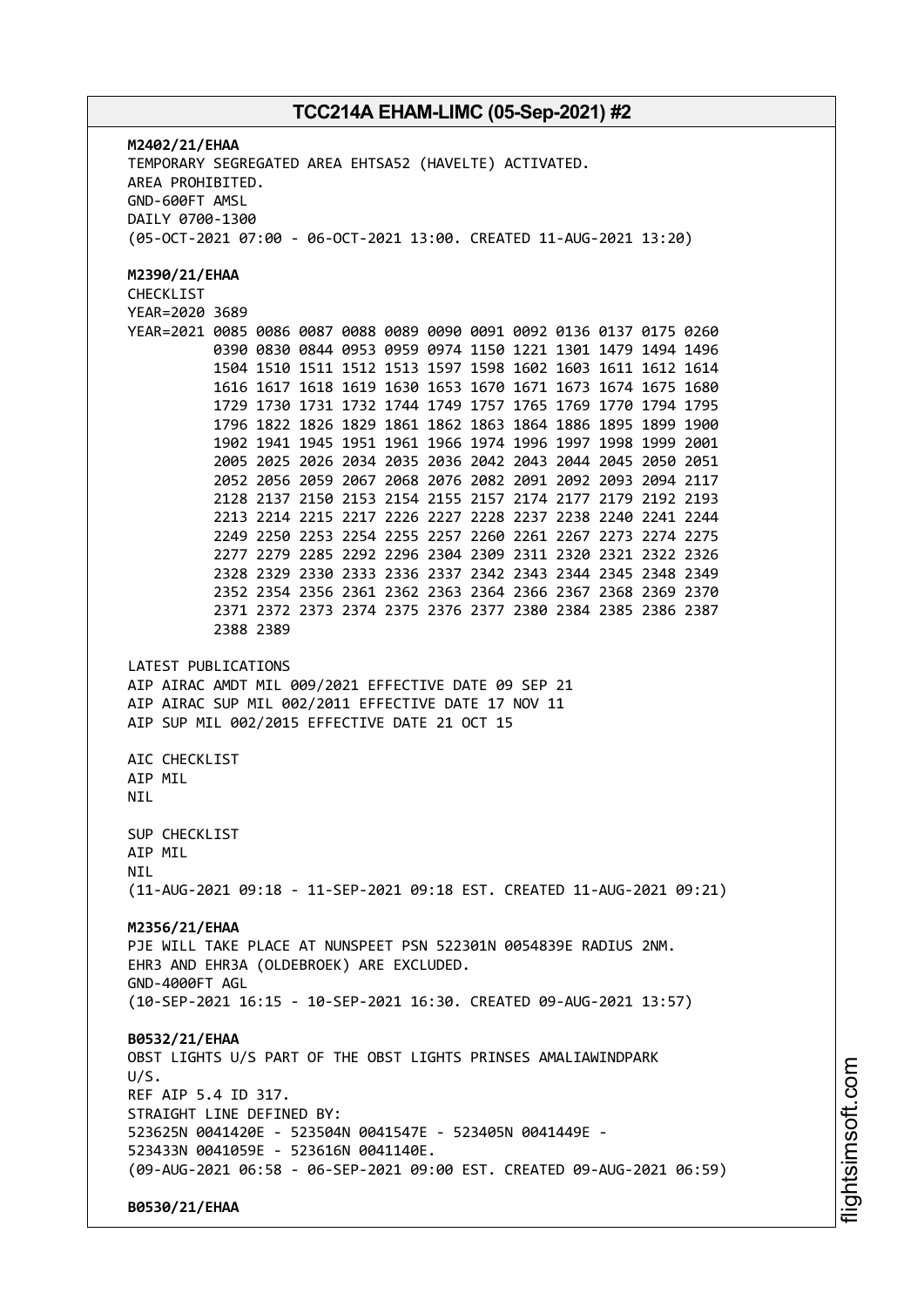SEVERAL OBSTACLE LIGHTS U/S AT NOORDZEE WINDPARK BORKUM RIFFGRUND 2. PSN 5357N00628E RADIUS 3NM. REF AIP THE NETHERLANDS ENR 5.4 ID 518. (06-AUG-2021 12:44 - 05-NOV-2021 09:00 EST. CREATED 06-AUG-2021 12:45) **A1800/21/EHAA** COVID-19: BY ORDER OF THE GOVERNMENT OF THE KINGDOM OF THE NETHERLANDS, THERE ARE CURRENTLY COVID-19 RESTRICTIONS IN EFFECT. NOTICE 1: AS OF AUGUST 8TH 2021, CHANGES IN REGARDS TO TRAVEL AND TESTING REGULATION WILL BE IN EFFECT. NOTICE 2: AS OF AUGUST 14TH 2021, A WAITING PERIOD OF 28 DAYS IS REQUIRED FOR TRAVELLERS WHO HAVE BEEN ADMINISTERED THE JANSSEN VACCINE. TRAVELLERS WHO HAVE A JANSSEN CERTIFICATE THAT WAS ISSUED BEFORE THE 14TH OF AUGUST, HAVE A WAITING PERIOD OF 14 DAYS. PLEASE REFER TO THE FOLLOWING WEBSITE FOR MORE INFORMATION: HTTPS://WWW.GOVERNMENT.NL/COVID19NOTAM (DOCUMENTS: NL COVID-19 TRAVEL RESTRICTIONS AND VACCINE DECLARATION). DURATION OF TRAVEL RESTRICTIONS: THE TEMPORARY TRAVEL RESTRICTIONS ARE APPLICABLE UNTIL FURTHER NOTICE, REGARDLESS OF THE INDICATED ENDING TIME OF THIS NOTAM. ANY POSSIBLE CHANGE OF THIS PERIOD WILL BE ASSESSED DEPENDING ON FURTHER DEVELOPMENTS. (07-AUG-2021 22:00 - 07-OCT-2021 21:59 EST. CREATED 06-AUG-2021 08:24) **M2330/21/EHAA** TEMPORARY SEGREGATED AREA EHTSA56 (LEUSDERHEIDE) ACTIVATED. AREA PROHIBITED. GND-600FT AMSL DAILY 0700-1500 (18-OCT-2021 07:00 - 22-OCT-2021 15:00. CREATED 05-AUG-2021 10:05) **M2329/21/EHAA** TEMPORARY SEGREGATED AREA EHTSA56 (LEUSDERHEIDE) ACTIVATED. AREA PROHIBITED. GND-600FT AMSL DAILY 0700-1500 (04-OCT-2021 07:00 - 08-OCT-2021 15:00. CREATED 05-AUG-2021 10:03) **B0528/21/EHAA** SEVERAL OBST LIGHTS NOORDZEE RIFFGAT U/S. 487FT AMSL. REF AIP NETHERLANDS ENR 5.4 ID 415. (04-AUG-2021 17:57 - 05-NOV-2021 10:00 EST. CREATED 04-AUG-2021 17:58) **M2277/21/EHAA** TEMPORARY RESTRICTED AREA 'EHR49 EXT' ACTIVATED. AREA: 530103N 0051232E - 525345N 0051600E - 525329N 0051111E - 524839N 0051016E - 524847N 0050733E - 525053N 0050749E - 525600N 0050333E BACK TO 530103N 0051232E BTN 19500FT AMSL/FL350. AREA PROHIBITED. SAR, POLICE, HELICOPTER EMERGENCY MEDICAL SERVICE FLIGHTS AND OTHER AUTHORISED TFC ARE EXEMPTED AFTER PRIOR PERMISSION FROM MILATCC SCHIPHOL/AMSTERDAM ACC (BELOW FL245) OR MAASTRICHT UAC (ABOVE FL245). 19500FT AMSL-FL350 MON-FRI 0900-1130 1330-1500 (27-SEP-2021 09:00 - 08-OCT-2021 15:00. CREATED 30-JUL-2021 09:06) **A1746/21/EHAA**

TRIGGER NOTAM - AIRAC AIP AMDT 09/2021 WEF 09 SEP 2021: NIL.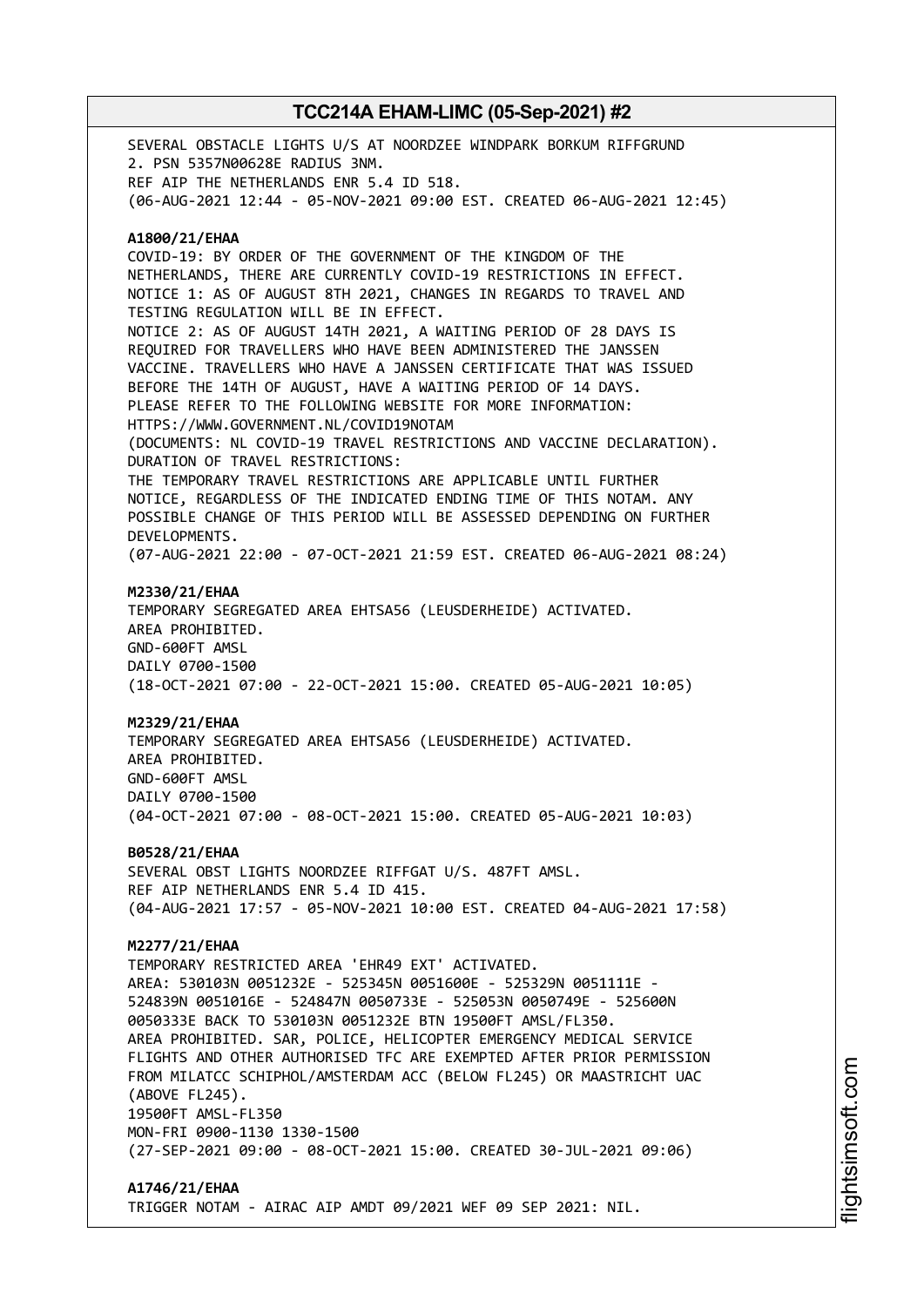CONTAINS NON AIRAC INFORMATION ONLY. (09-SEP-2021 00:00 - 22-SEP-2021 23:59. CREATED 29-JUL-2021 12:02) **M2267/21/EHAA** TEMPORARY SEGREGATED AREA EHTSA50 (MARNE) ACTIVATED. AREA PROHIBITED. GND-1200FT AMSL (29-NOV-2021 11:00 - 03-DEC-2021 11:00. CREATED 29-JUL-2021 11:24) **B0517/21/EHAA** SEVERAL OBSTACLE LIGHTS U/S AT NOORDZEE TRIANEL WINDPARK BORKUM. PSN 5403N 00627E RADIUS 5NM. REF AIP THE NETHERLANDS ENR 5.4 ID 420. (29-JUL-2021 05:30 - 29-OCT-2021 12:00 EST. CREATED 29-JUL-2021 05:30) **M2244/21/EHAA** IN EXERCISE 'LONGBOW STRIKE' INTENSE MIL ACTIVITY CAN BE EXPECTED BELOW MNM VFR ALT IN THE FOLLOWING AREA: 522853N 0060604E - 522757N 0063401E - 520955N 0064517E - 520919N 0061203E BACK TO 522853N 0060604E BTN GND/1500FT AMSL. REQ TO AVOID AREA. GND-1500FT AMSL MON-THU 1000-2030, FRI 0730-1400 (18-OCT-2021 10:00 - 22-OCT-2021 14:00. CREATED 28-JUL-2021 09:52) **A1734/21/EHAA** COVID-19: TO ENSURE SAFE AND EXPEDITIOUS DELIVERY OF COVID-19 VACCINES, AIRCRAFT OPERATORS OF FLIGHTS CARRYING SUCH VACCINES ARE EXEMPTED FROM ANY DUTCH ATFM MEASURES FOR EACH FLIGHT DEEMED CRITICAL. FOR SUCH CRITICAL FLIGHTS INSERT STS/ATFMX AND RMK/VACCINE IN ITEM 18 OF THE FLIGHT PLAN. (28-JUL-2021 08:33 - 28-OCT-2021 10:00 EST. CREATED 28-JUL-2021 08:34) **M2241/21/EHAA** TEMPORARY SEGREGATED AREA EHTSA50 (MARNE) ACTIVATED. AREA PROHIBITED. GND-1200FT AMSL 04 0600-08 1000, 11 1000-15 1000 (04-OCT-2021 06:00 - 15-OCT-2021 10:00. CREATED 27-JUL-2021 11:56) **M2240/21/EHAA** TEMPORARY SEGREGATED AREA EHTSA50 (MARNE) ACTIVATED. AREA PROHIBITED. VERTICAL LIMITS CHANGED DURING ACTIVATION. GND-600FT AMSL SEP 27 0600-OCT 01 1000 (27-SEP-2021 06:00 - 01-OCT-2021 10:00. CREATED 27-JUL-2021 11:54) **M2238/21/EHAA** MIL ACFT HAVE TO AVOID OVERFLYING THE VICINITY OF OISTERWIJK DUE TO CEREMONY. PSN: 513349N 0051151E RADIUS 1NM BTN GND/3000FT AMSL. GND-3000FT AMSL (08-SEP-2021 13:00 - 08-SEP-2021 14:30. CREATED 27-JUL-2021 10:59) **B0506/21/EHAA** MOBILE RIG SEAFOX-4 RELOCATED PSN 5318.4N00356.8E (ACP K15-G) . (22-JUL-2021 17:47 - 22-OCT-2021 09:00 EST. CREATED 22-JUL-2021 17:49)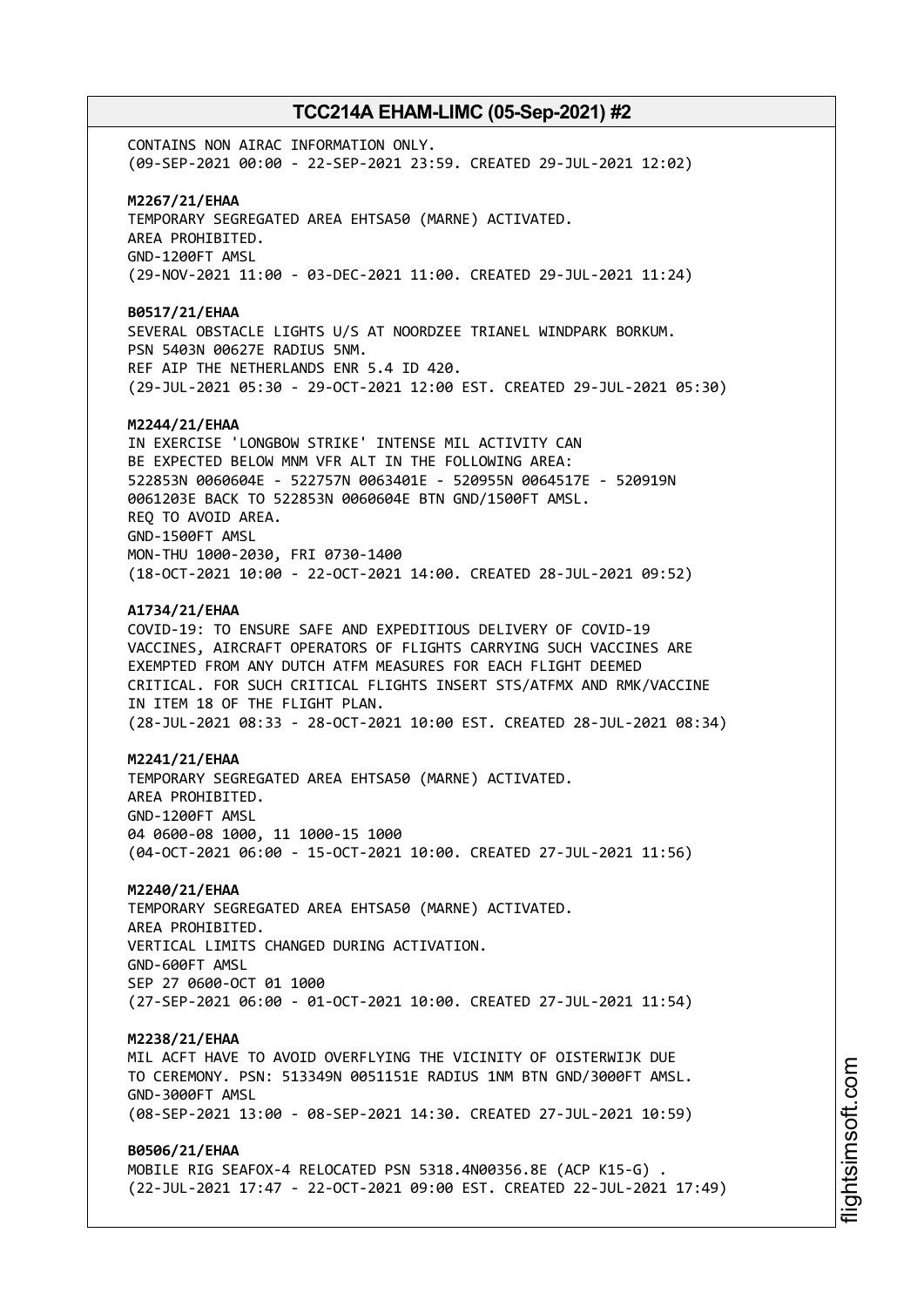**M2215/21/EHAA** TEMPORARY RESTRICTED AREA EHTRA81 (MAAS/WAAL) ACTIVATED. AREA PROHIBITED. GND-3000FT AMSL 0830-1530 1730-2130 (13-DEC-2021 08:30 - 13-DEC-2021 21:30. CREATED 22-JUL-2021 09:46) **M2193/21/EHAA** MIL ACFT HAVE TO AVOID OVERFLYING OF ZWIGGELTE AT PSN 525358N 0063348E RADIUS 0,5NM BTN GND/500FT AGL. GND-500FT AGL (20-JUL-2021 13:35 - 20-OCT-2021 23:59 EST. CREATED 20-JUL-2021 13:35) **B0497/21/EHAA** EHTRA14 AMEND CO-ORDINATES TO READ: 525716N 0071115E - ALONG DUTCH-GERMAN BORDER - 521956N 0070320E - 521811N 0064627E - 522808N 0062830E - 523821N 0062000E - 524117N 0062000E - 524157N 0063506E - 525236N 0063146E - 525716N 0071115E. REF AIP NETHERLANDS ENR 5.1. 2000FT AMSL-FL065 (19-JUL-2021 14:42 - PERM. CREATED 19-JUL-2021 14:44) **M2179/21/EHAA** UAS FLYING WILL TAKE PLACE AT NIEUW MILLIGEN PSN 521324N 0054554E RADIUS 0,5NM BTN GND/130FT AMSL, REQ TO AVOID AREA. GND-130FT AMSL DAILY 0600-1400 (06-SEP-2021 06:00 - 10-SEP-2021 14:00. CREATED 19-JUL-2021 11:53) **M2174/21/EHAA** PARAGLIDING WILL TAKE PLACE WITH WINCH LAUNCHING CABLE UP TO 2500FT AMSL AT TOLDIJK PSN 5202N00613E RADIUS 2NM, EXP INTENSE ACT IN VCY AND ABOVE. GND-2500FT AMSL DAILY SR-SS (25-JUL-2021 03:46 - 25-OCT-2021 16:20. CREATED 19-JUL-2021 07:42) **B0496/21/EHAA** MOBILE RIG PROSPECTOR-1 RELOCATED, PSN 5229.7N 00412.8E (ACP  $(10-4)$ (18-JUL-2021 17:04 - 18-OCT-2021 09:00 EST. CREATED 18-JUL-2021 17:05) **A1645/21/EHAA** IN LINE WITH THE DATA LINK SERVICE IMPLEMENTING RULE EU 29/2009, MAASTRICHT-UAC, WILL AS OF 24 AUG 2021 ONLY SUPPORT CONTROLLER PILOT DATA LINK COMMUNICATIONS (CPDLC) VIA ATN. LEGACY FANS 1/A SUPPORT WILL SEIZE AS OF THEN. WIE ALL ATRLINES WITH FUROCONTROL NM LOG-ON LISTED DUAL STACK AIRFRAMES, SHOULD ENSURE THE APPROPRIATE AVIONICS CONFIGURATION AND COCKPIT PROCEDURES TO LOG-ON VIA ATN TO EDYY (ISO FANS 1/A), TO SMOOTHEN THE OPERATIONAL TRANSITION TO ATN ONLY CPDLC AS SOON AS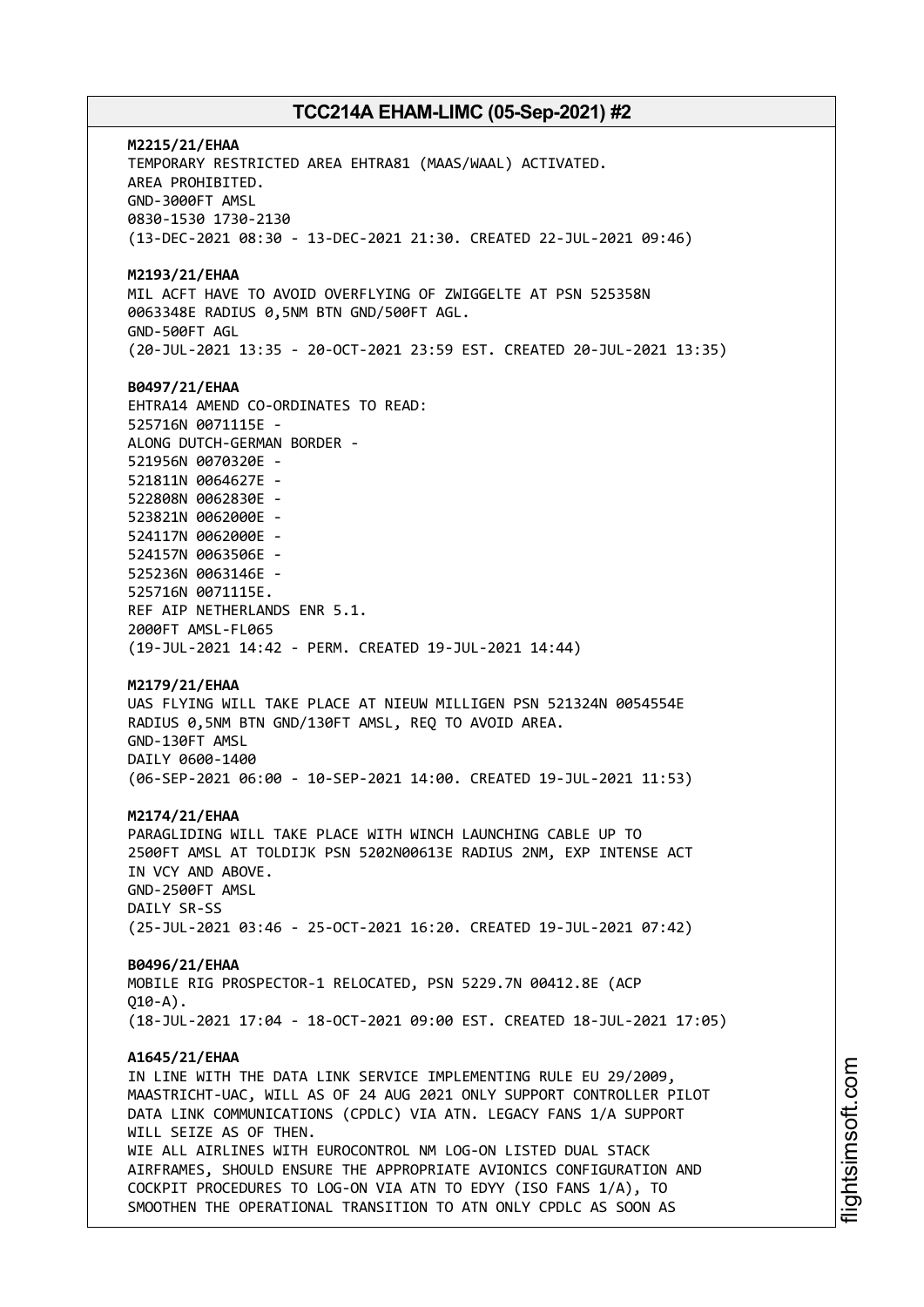PRACTICABLE. VALIDITY OF THE AIRCRAFT DATA PROVIDED TO EUROCONTROL NM IN THE LOG ON LIST AND NECESSARY UPDATES UPDATES SHOULD BE PROVIDED VIA ONE SKY TEAMS. THE PROCESS TO ADD AIRCRAFT TO THE LOGON LIST IS DESCRIBED: HTTPS://EXT.EUROCONTROL.INT/WIKILINK/INDEX.PHP/LOGON(UNDERSCORE)LIST IN CASE AIRCRAFT/FLEET ARE ELIGIBLE FOR LOG ON LISTING, BUT NOT YET L ISTED, REGISTRATION PROCESS SHOULD BE STARTED ASAP DUE TO THE ATN LOG -ON REQUIREMENTS AT MAASTRICHT-UAC. (15-JUL-2021 12:00 - 15-SEP-2021 12:00 EST. CREATED 15-JUL-2021 10:06) **M2137/21/EHAA** RESTRICTED AREA EHR2A (MARNEWAARD A) ACTIVATED. AREA PROHIBITED. VERTICAL LIMITS CHANGED DURING ACTIVATION. GND-FL065 SEP 27-29 0700-1000 1130-1330, OCT 01 0700-1000 1130-1330 (27-SEP-2021 07:00 - 01-OCT-2021 13:30. CREATED 15-JUL-2021 08:23) **M2094/21/EHAA** TEMPORARY SEGREGATED AREA EHTSA50 (MARNE) ACTIVATED. AREA PROHIBITED. GND-1200FT AMSL (13-SEP-2021 10:00 - 13-SEP-2021 21:59. CREATED 12-JUL-2021 13:56) **M2076/21/EHAA** FIREWORKS AT ZWOLLE PSN 523053N 0060520E GND-100FT AGL (09-SEP-2021 19:00 - 09-SEP-2021 21:00. CREATED 12-JUL-2021 06:28) **M2056/21/EHAA** TEMPORARY SEGREGATED AREA EHTSA52 (HAVELTE) ACTIVATED. AREA PROHIBITED. GND-600FT AMSL DAILY 0600-1300 (06-SEP-2021 06:00 - 07-SEP-2021 13:00. CREATED 09-JUL-2021 06:06) **A1569/21/EHAA** CROSSING AND ENTERING EHR4, EHR4A, EHR4B, EHR4C, EHR4D, EHR4E AND EHR4F (VLIEHORS) IS PROHIBITED TO GENERAL AVIATION WHEN ACTIVE. POLICE, SAR, HEMS AND FLIGHTS TO AND FROM OIL PLATFORM L15-FA-1 ARE EXEMPTED. THESE FLIGHTS MUST BE COORDINATED WITH DUTCH MIL INFO (132.350) PRIOR TO ENTRY. AIRSPACE CLASSIFICATION G IS APPLICABLE WITHIN THE ABOVE MENTIONED AIRSPACE. REF AIP NETHERLANDS ENR 5.1 PARA 7.2. SFC-FL285 (08-JUL-2021 11:22 - PERM. CREATED 08-JUL-2021 11:22) **M2052/21/EHAA** RESTRICTED AREA EHR2C (MARNEWAARD C) ACTIVATED. AREA PROHIBITED. 1200FT AMSL-2500FT AMSL (30-SEP-2021 06:00 - 30-SEP-2021 14:30. CREATED 08-JUL-2021 10:07) **M2050/21/EHAA** RESTRICTED AREA EHR2A (MARNEWAARD A) ACTIVATED. AREA PROHIBITED. VERTICAL LIMITS CHANGED DURING ACTIVATION. GND-FL065 (30-SEP-2021 06:00 - 30-SEP-2021 14:30. CREATED 08-JUL-2021 10:05) **M2044/21/EHAA**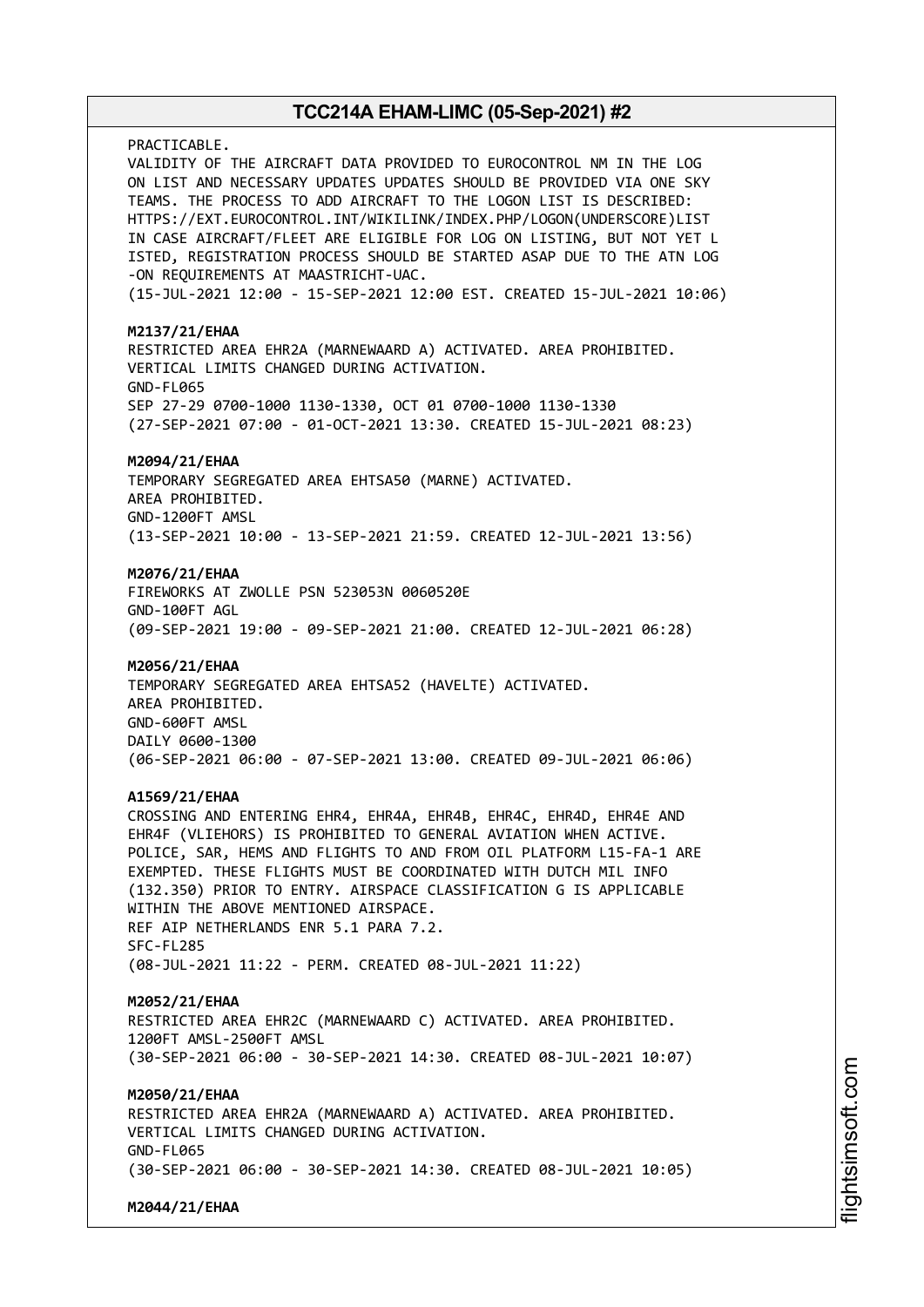FIREWORKS AT ELIM PSN 524056N 0063414E. GND-135FT AGL (06-SEP-2021 19:00 - 06-SEP-2021 21:00. CREATED 08-JUL-2021 06:48)

#### **M2035/21/EHAA**

DUE TO LACK OF PERSONNEL NO OAT ATS WILL BE PROVIDED IN EHAA FIR BY DUTCHMIL BTN GND AND FL245 UNLESS PPR OBTAINED VIA DUTCHMIL SUPERVISOR PHONE +31 (0)577 45 8700. DAILY 0600-1500 (07-JUL-2021 13:54 - 07-OCT-2021 15:00. CREATED 07-JUL-2021 13:55)

### **A1539/21/EHAA**

AMSTERDAM INFORMATION 124.300MHZ EXPECT LIMITED RADIO COVERAGE BELOW 1500FT BETWEEN EHRD CTR AND EHSE. (02-JUL-2021 14:10 - 02-OCT-2021 12:00 EST. CREATED 02-JUL-2021 13:31)

### **A1538/21/EHAA**

AMSTERDAM INFORMATION 119.175MHZ EXPECT LIMITED RADIO COVERAGE BELOW 2000FT AROUND ATRIX RADIUS 10NM. (02-JUL-2021 14:10 - 02-OCT-2021 12:00 EST. CREATED 02-JUL-2021 13:27)

### **M1966/21/EHAA**

DUE TO TECHNICAL ISSUES DUTCH MIL LOWER FREQUENCY 128.355MHZ HAS LIMITED RADIO COVERAGE IN CTA NORTH AND TMA A. CONTACT DUTCH MIL INFO ON 132.350MHZ WHEN UNABLE TO MAKE RADIO CONTACT. (02-JUL-2021 12:28 - 02-OCT-2021 23:59. CREATED 02-JUL-2021 12:32)

### **B0467/21/EHAA**

NEW PARAGLIDING SITE VELDHOEK, PSN 520200N 0062510E. MAX CABLE HGT 1500FT AMSL, ACTIVE DAILY UDP. REF AIP NETHERLANDS ENR 5.5. GND-1500FT AMSL (30-JUN-2021 09:50 - PERM. CREATED 30-JUN-2021 09:51)

### **B0452/21/EHAA**

NEW OBSTACLE UNDER CONSTRUCTION IJSSELMEER WINDFARM FRYSLAN, 89 WIND TURBINES WITHIN AREA: 530153N0051541E-530145N0051700E-525933N0051851E-525816N0051633E-52583 4N0051357E-530040N0051246E-530144N0051433E-530153N0051541E. ELEV 590FT AMSL, NOT LGTD. REF AIP ENR 5.4 (28-JUN-2021 14:48 - PERM. CREATED 28-JUN-2021 14:49)

### **M1829/21/EHAA**

RESTRICTED AREA EHR49 (BREEZANDDIJK) ACTIVATED. AREA PROHIBITED. SFC-19500FT AMSL MON-FRI 0600-1500 (27-SEP-2021 06:00 - 08-OCT-2021 15:00. CREATED 22-JUN-2021 10:13)

### **M1749/21/EHAA**

PJE WILL TAKE PLACE AT GROESBEEK PSN 514512N 0055527E RADIUS 2NM. GND-3000FT AGL (17-SEP-2021 04:59 - 17-SEP-2021 18:01. CREATED 15-JUN-2021 07:49)

## **B0435/21/EHAA**

OBST LIGHTS WIND FARM BARD OFFSHORE 1 PARTLY U/S. ELEVATION 492FT AMSL. REF AIP THE NETHERLANDS ENR 5.4 ID 333. (14-JUN-2021 14:44 - 14-SEP-2021 09:00 EST. CREATED 14-JUN-2021 14:45)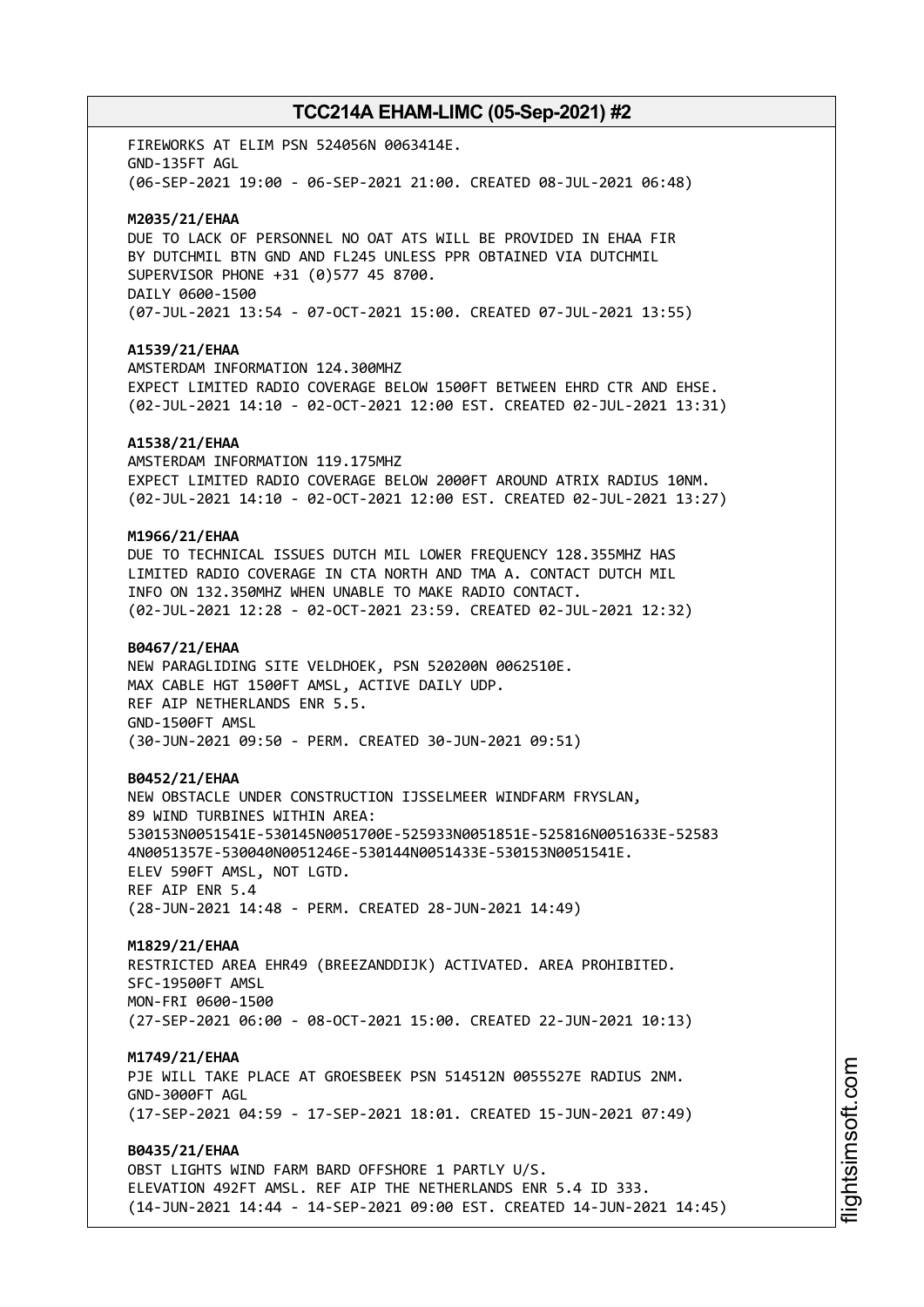### **B0434/21/EHAA**

MOBILE RIG MAERSK RESOLUTE RELOCATED, PSN 5222.7N 00323.9E (ACP P11-UNITY). (13-JUN-2021 00:53 - 13-SEP-2021 09:00 EST. CREATED 13-JUN-2021 00:54)

### **M1732/21/EHAA**

MIL ACFT HAVE TO AVOID OVERFLYING OF DIERENPARK APENHEUL AT PSN 521257N 0055505E RADIUS 0.5NM BTN GND/1000FT AGL. GND-1000FT AGL (11-JUN-2021 11:41 - 11-SEP-2021 23:59 EST. CREATED 11-JUN-2021 11:41)

### **M1731/21/EHAA**

ACFT HAVE TO AVOID OVERFLYING OF OUWEHANDS DIERENPARK RHENEN AT PSN 515727N 0053525E RADIUS 1.5NM BTN GND/3000FT AGL. GND-3000FT AGL (11-JUN-2021 11:40 - 11-SEP-2021 23:59 EST. CREATED 11-JUN-2021 11:41)

### **M1730/21/EHAA**

MIL ACFT HAVE TO AVOID OVERFLYING OF SLUIS DUE TO OSTRICH FARM AT PSN 511658N 0032501E RADIUS 2NM BTN GND/3000FT AGL. GND-3000FT AGL (11-JUN-2021 11:40 - 11-SEP-2021 23:59 EST. CREATED 11-JUN-2021 11:41)

#### **M1729/21/EHAA**

MIL ACFT HAVE TO AVOID OVERFLYING OF LITHOIJEN PSN 514600N 0052622E RADIUS 1NM BTN GND/500FT AGL. GND-500FT AGL (11-JUN-2021 11:39 - 11-SEP-2021 23:59 EST. CREATED 11-JUN-2021 11:40)

#### **B0424/21/EHAA**

MOBILE RIG TEST PLATFORM 590021-TEST PSN 5314.0N 00314.5E. (11-JUN-2021 07:45 - 06-SEP-2021 12:00 EST. CREATED 11-JUN-2021 07:46)

### **A1278/21/EHAA**

ALL FLIGHTS TO/FROM AIRPORTS IN THE NETHERLANDS, OR OVERFLYING NETHERLANDS TERRITORY, ARE NOT ALLOWED IF AIRCRAFT ARE OPERATED BY BELARUSIAN AIR CARRIERS AND/OR REGISTERED IN BELARUS, EXCEPT FOR AIRCRAFT IN EMERGENCY OR HUMANITARIAN FLIGHTS. (05-JUN-2021 00:00 - 06-SEP-2021 12:00 EST. CREATED 04-JUN-2021 18:50)

### **M1611/21/EHAA**

TEMPORARY RESTRICTED AREA 'TGB MARNEWAARD' ACTIVATED FOR EXERCISE 'FALCON LEAP'. AREA: PSN 532300N 0061504E RADIUS 5NM BTN GND/3000FT AMSL. AREA PROHIBITED. SAR, POLICE, HELICOPTER EMERGENCY MEDICAL SERVICES AND OTHER AUTHORISED TFC ARE EXEMPTED AFTER PRIOR PERMISSION FROM MILATCC SCHIPHOL. GND-3000FT AMSL 07 08 0800-1000 1200-1400 1600-1800, 13 0700-1600 (07-SEP-2021 08:00 - 13-SEP-2021 16:00. CREATED 02-JUN-2021 10:04)

### **M1598/21/EHAA**

IN EXERCISE 'WEAPON INSTRUCTOR COURSE' INTENSE MIL ACTIVITY CAN BE EXPECTED BELOW MNM VFR ALT IN THE FOLLOWING AREA: 532732N 0064038E - 532437N 0063630E - 524803N 0051711E - 524350N 0043648E ALONG A LINE (1NM WEST OF THE NORTH SEA COAST) TO 525835N 0044259E ALONG THE SOUTHERN BOUNDARY OF THE 'WADDENZEE' AREA (SEE: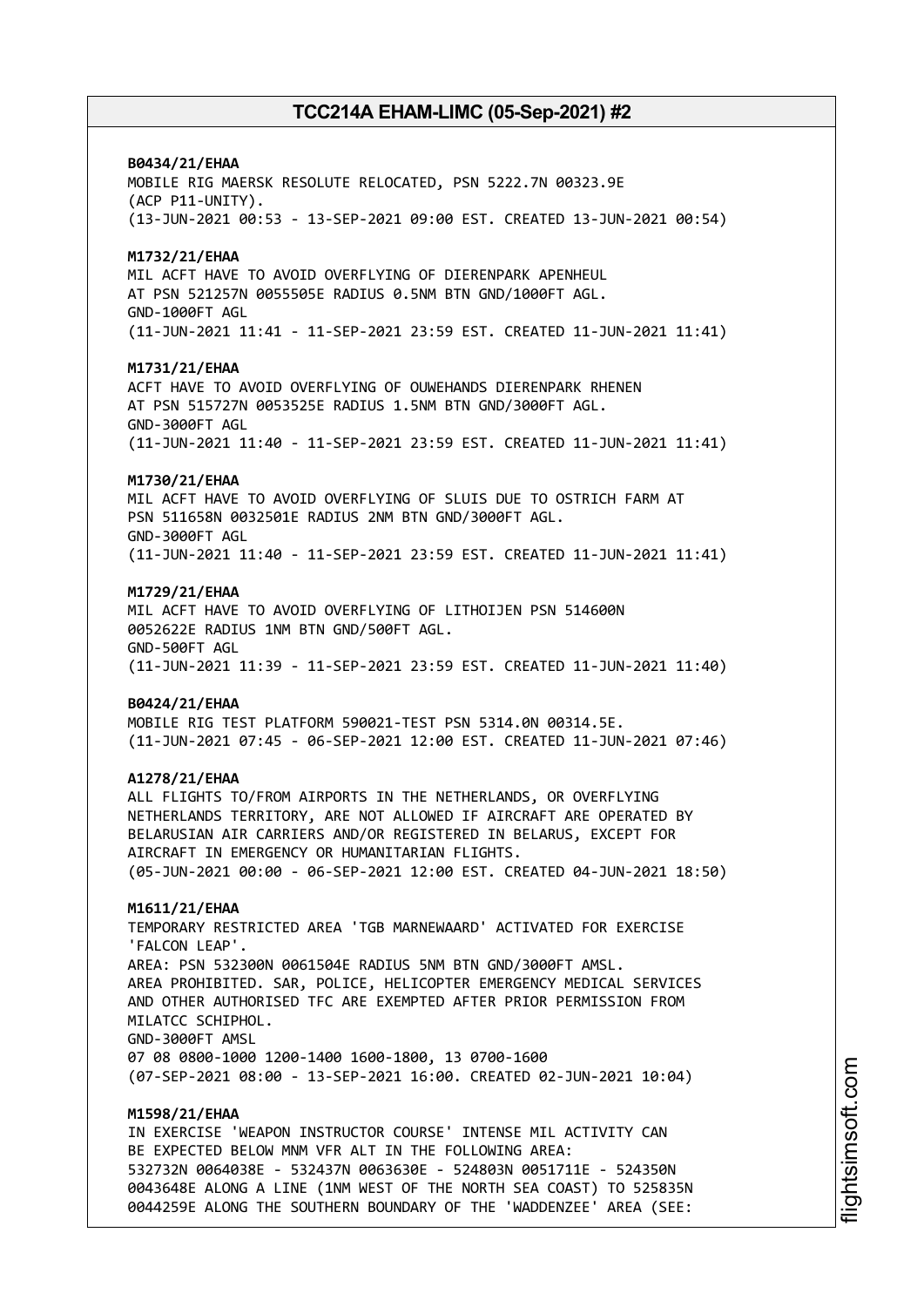AIP ENR 5.6 AND ENR 6-5.3) TO 532441N 0060956E ALONG A CLOCKWISE ARC (RADIUS 4NM WITH CENTRE 532300N 0061600E) TO 532446N 0062159E ALONG THE SOUTHERN BOUNDARY OF THE 'WADDENZEE' AREA (SEE: AIP ENR 5.6 AND ENR 6-5.3) BACK TO 532732N 0064038E BTN SFC/1500FT AGL. BIRD SANCTUARIES (AS DEFINED IN AIP ENR 5.6.3 AND ENR 6-5.3) 'LAUWERSMEER/WIERUMMER WAD/WAD FERWERADEEL' AND 'HORNHUIZER WAD' ARE EXCLUDED. REQ TO AVOID AREA. SFC-1500FT AGL DAILY 0700-1000 1130-1330 (27-SEP-2021 07:00 - 01-OCT-2021 13:30. CREATED 01-JUN-2021 12:13) **M1496/21/EHAA** TEMPORARY RESTRICTED AREA 'MARNEWAARD' ACTIVATED FOR MIL EXER 'WEAPON INSTRUCTOR COURSE'. AREA: 532422N 0060943E ALONG CLOCKWISE ARC (RADIUS 4NM WITH CENTRE 532300N 0061600E) TO 532500N 0062147E ALONG THE BOUNDARY OF EHR2A (MARNEWAARD A) BACK TO 532422N 0060943E BTN SFC/2000FT AMSL. AREA PROHIBITED. POLICE, SAR, HELICOPTER EMERGENCY MEDICAL SERVICE FLIGHTS AND PARTICIPATING FLIGHTS ARE EXEMPTED AFTER PRIOR PERMISSION FROM MILATCC SCHIPHOL. SFC-2000FT AMSL DAILY 0700-1000 1130-1330 (27-SEP-2021 07:00 - 01-OCT-2021 13:30. CREATED 21-MAY-2021 12:50) **B0348/21/EHAA** NEW OBSTACLES UNDER CONSTRUCTION AT OSPELDIJK, 4 WIND TURBINES (LINE) BTN PSN 511858N 0055138E AND 511827N 0055008E. HEIGHT 689FT AGL, ELEV 784FT AMSL. NOT LGT. REF AIP ENR 5.4. (20-MAY-2021 14:15 - PERM. CREATED 20-MAY-2021 14:16) **B0334/21/EHAA** NEW OBSTACLES AT HATTEMERBROEK, 4 WIND TURBINES (LINE) BTN PSN 522958N 0060004E AND 522929N 0060048E. HEIGHT 492FT AGL, ELEV 495FT AMSL, NOT LGT. REF AIP ENR 5.4. (18-MAY-2021 12:15 - PERM. CREATED 18-MAY-2021 12:15) **B0282/21/EHAA** NEW OBSTACLES AT NEER UNDER CONSTRUCTION, 3 WIND TURBINES IN LINE BTN 511706N 0055851E AND 511646N 0055950E. HEIGHT 659FT AGL, ELEV 751FT AMSL. LGT OBST/DAY FLG WHITE, NIGHT RED. REF AIP ENR 5.4. (26-APR-2021 14:34 - PERM. CREATED 26-APR-2021 14:34) **B0281/21/EHAA** NEW OBSTACLES AT EGCHEL UNDER CONSTRUCTION, 5 WIND TURBINES IN **LTNF** BTN 511917N 0055423E AND 511839N 0055638E. HEIGHT 656FT AGL, ELEV 757FT AMSL. LGT OBST/DAY FLG WHITE, NIGHT RED. REF AIP ENR 5.4. (26-APR-2021 14:21 - PERM. CREATED 26-APR-2021 14:25) **B0274/21/EHAA** OBST ERECTED, 4 NEW WIND TUNBINES AT ANGERLO BTN PSN 515833N 0060722E AND 515850N 0060825E. HEIGHT 577 FT AGL, ELEV 606FT AMSL, LGT OBST/DAY FLG W, NIGHT R. REF AIP ENR 5.4. (22-APR-2021 14:45 - PERM. CREATED 22-APR-2021 14:45)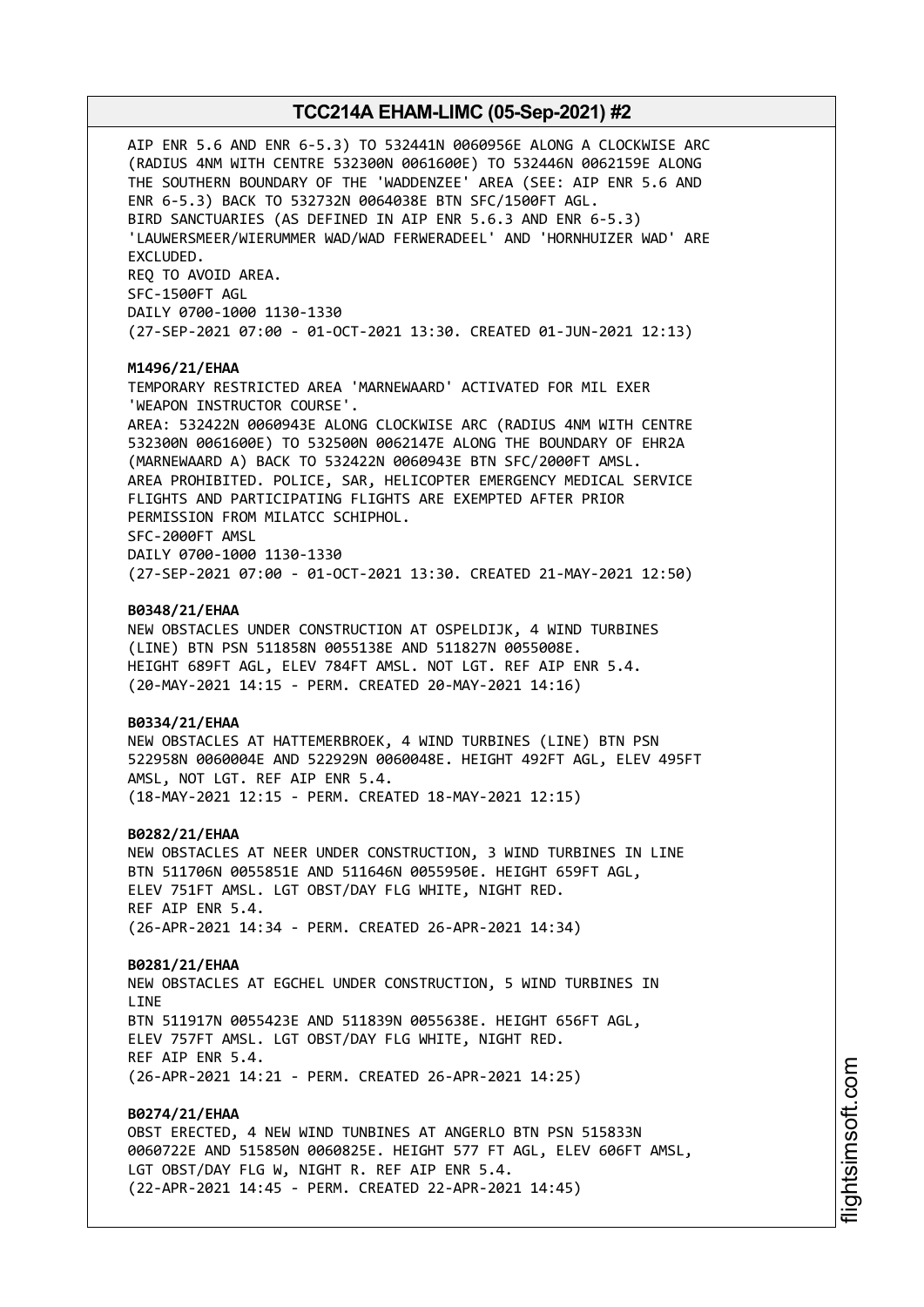┌──────────────────────────────────────────────────────────────────────────────┐

└──────────────────────────────────────────────────────────────────────────────┘

└──────────────────────────────────────────────────────────────────────────────┘

└──────────────────────────────────────────────────────────────────────────────┘

### **M0844/21/EHAA**

TEMPORARY RESTRICTED AREA 'TGB HOUTDORPERVELD' ACTIVATED. AREA: PSN 521528N 0054345E RADIUS 5NM BTN GND/3000FT AMSL. AREA PROHIBITED. SAR, POLICE, HELICOPTER EMERGENCY MEDICAL SERVICES AND OTHER AUTHORISED TFC EXEMPTED AFTER PRIOR PERMISSION FROM MILATCC SCHIPHOL. GND-3000FT AMSL 14 16 0700-1600 (14-SEP-2021 07:00 - 16-SEP-2021 16:00. CREATED 26-MAR-2021 12:06)

│**EDVV (HANNOVER UIR)** │

WARNING: CAN'T RETRIEVE NOTAMS

┌──────────────────────────────────────────────────────────────────────────────┐ │**EDUU (RHEIN UIR)** │

WARNING: CAN'T RETRIEVE NOTAMS

┌──────────────────────────────────────────────────────────────────────────────┐ │**LSAC (SWITZERLAND UIR)** │

**DEFENSE/LSAC** INTERNET NOTAM SERVICE

WINDOW.FOCUS();

**~/LSAC** FOR DOD FLIGHT ONLY  $\sim$ 

```
CLOSE/LSAC
XXXXXXXXXXXXXXXXXXXXXXXXXXXXXX
```
**#NOPRINT/LSAC**

{

```
DISPLAY:/LSAC
NONE;
}
INPUT, BUTTON {
```

```
DISPLAY:/LSAC
NONE;
}
```
.NOPRINT {

```
DISPLAY:/LSAC
NONE;
}
```
.TOGGLE {

```
DISPLAY:/LSAC
BLOCK;
}
TEXT {
```
m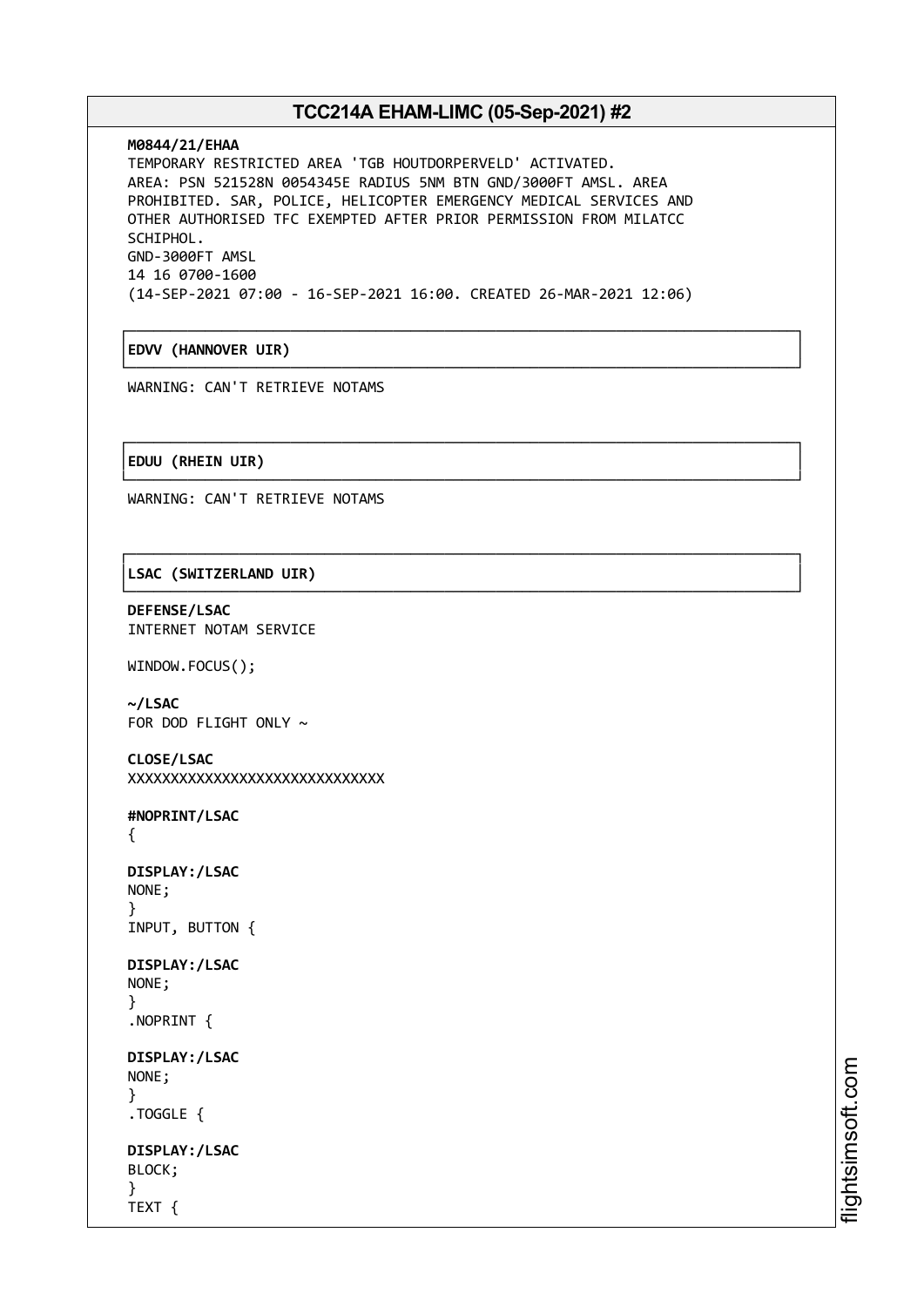```
DISPLAY: BLOCK;
}
#NOSHOW {
DISPLAY:/LSAC
NONE;
}
.NOSHOW {
DISPLAY:/LSAC
NONE;
}
FUNCTION/LSAC
SUBMITFORM(ACTION) {
VAR/LSAC
OLDACTION = "PRINTRETRIEVALMAPACTION.DO";
IF/LSAC
(ACTION == "SAVEASPDF") {
DOCUMENT.NOTAMRETRIEVALFORM.ACTION/LSAC
= 'SAVENOTAMASPDF?SEL=FALSE&GEO=FALSE';
ELSE/LSAC
{
DOCUMENT.NOTAMRETRIEVALFORM.ACTION/LSAC
= OLDACTION;
SORT/LSAC
BY:
DEFAULT/LSAC
REPORT
EFFECTIVE/LSAC
DATE
EXPIRATION/LSAC
DATE
CREATED/LSAC
DATE
KEYWORD/LSAC
SORT:
DATA/LSAC
CURRENT AS OF:
SUN,/LSAC
05 SEP 2021 12:50:00 GMT
```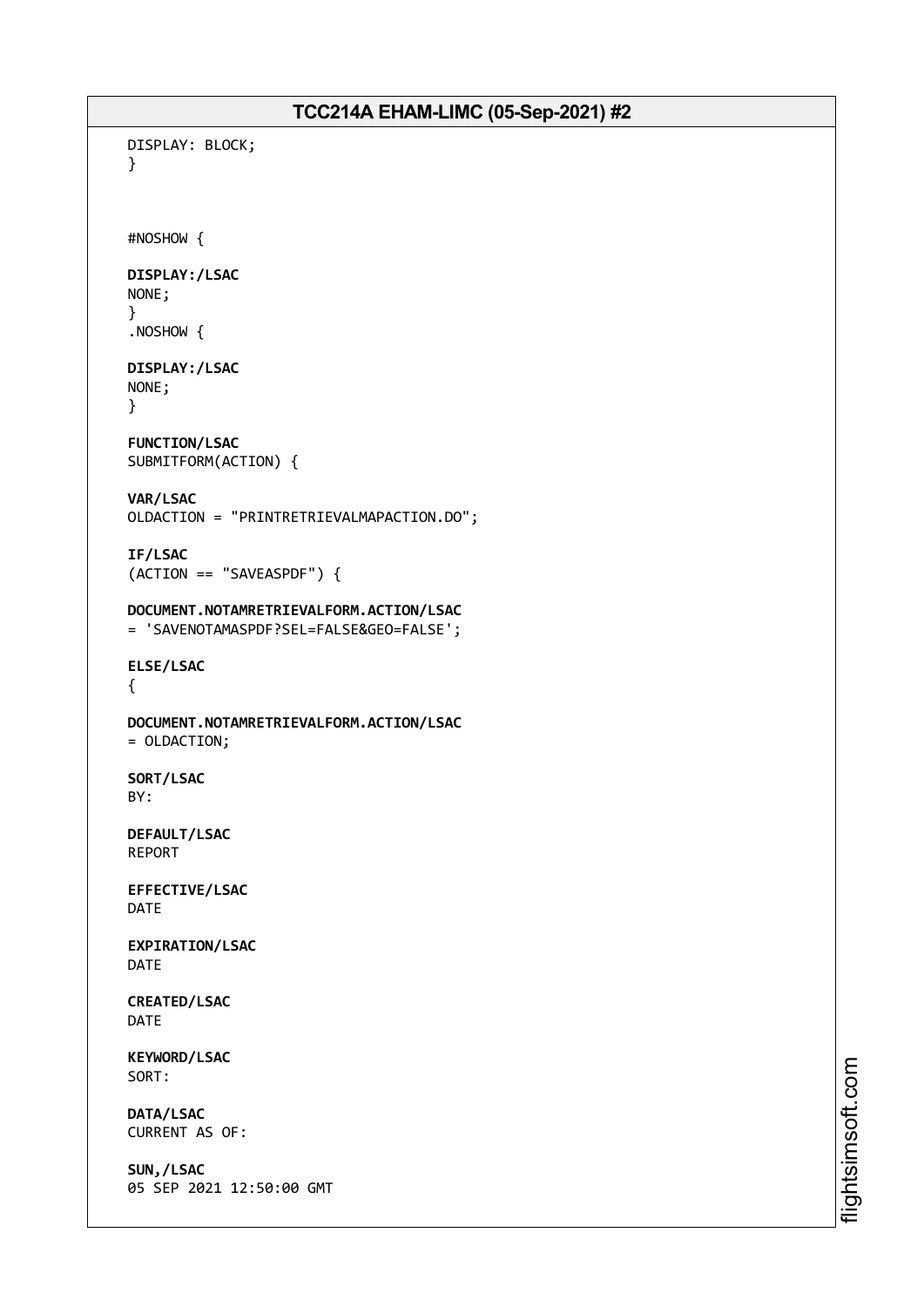└──────────────────────────────────────────────────────────────────────────────┘

┌──────────────────────────────────────────────────────────────────────────────┐

└──────────────────────────────────────────────────────────────────────────────┘

**LOCATION/LSAC** NOT COVERED BY

**THE/LSAC** US NOTAM SYSTEM.

### ┌──────────────────────────────────────────────────────────────────────────────┐ │**LIMM (MILAN FIR/UIR)** │

WARNING: CAN'T RETRIEVE NOTAMS

### │**LSAS (SWITZERLAND FIR)** │

#### **W1849/21/LSAS**

TEMPO R-AREA ESTABLISHED DUE TO LASER TESTS CENTRED AT SANTIS RADIUS 5.0 KM (471457N0092032E RADIUS 2.7 NM). ENTRY PROHIBITED WHEN ACT EXC ACFT INVOLVED IN TEST MISSIONS AND HEL EMERG MEDICAL SER (HEMS). HEMS CTC +41 77 493 28 40. 8000FT AMSL-FL660 (06-SEP-2021 13:00 - 07-SEP-2021 02:00. CREATED 05-SEP-2021 08:37)

### **W1846/21/LSAS**

TEMPO R-AREA ESTABLISHED DUE TO LASER TESTS CENTRED AT SANTIS RADIUS 5.0 KM (471457N0092032E RADIUS 2.7 NM). ENTRY PROHIBITED WHEN ACT EXC ACFT INVOLVED IN TEST MISSIONS AND HEL EMERG MEDICAL SER (HEMS). HEMS CTC +41 77 493 28 40. 8000FT AMSL-FL660 (05-SEP-2021 10:00 - 06-SEP-2021 04:00. CREATED 04-SEP-2021 09:51)

### **W1844/21/LSAS**

FRNG WILL TAKE PLACE AREA 6.8 KM SW ELM, 465503N0090450E 465340N0090757E 465214N0090638E 465229N0090355E 465317N0090244E 465424N0090227E 465503N0090450E (465353N0090509E RADIUS 1.9 NM). REF DABS FRNG NR 3502 AVBL AT WWW.SKYBRIEFING.COM. GND-14800FT AMSL 03 0600-1500, 07-09 0700-2100 (03-SEP-2021 12:13 - 09-SEP-2021 21:00. CREATED 03-SEP-2021 12:13)

### **W1842/21/LSAS** R-AREA LS-R3 SPEER ACT. FL100-FL130 (06-SEP-2021 11:40 - 06-SEP-2021 12:20. CREATED 03-SEP-2021 10:17)

#### **W1841/21/LSAS**

FRNG WILL TAKE PLACE AREA 4.9 KM NNW LE SEPEY, 462535N0070619E 462505N0070619E 462319N0070336E 462219N0070007E 462154N0065754E 462251N0065705E 462526N0070016E 462549N0070303E 462535N0070619E (462409N0070144E RADIUS 3.5 NM). REF DABS FRNG NR 3503 AVBL AT WWW.SKYBRIEFING.COM. GND-14800FT AMSL 06 13 21 27 0800-2100, 07 0630-2100, 14-16 22-23 0530-2100, 17 24 0530-1400 (06-SEP-2021 08:00 - 27-SEP-2021 21:00. CREATED 03-SEP-2021 10:03)

### **W1839/21/LSAS** FRNG WILL TAKE PLACE AREA 6.5 KM WSW HINTERRHEIN, 463152N0090730E

i⊒<br>⊫

htsim soft.c o

m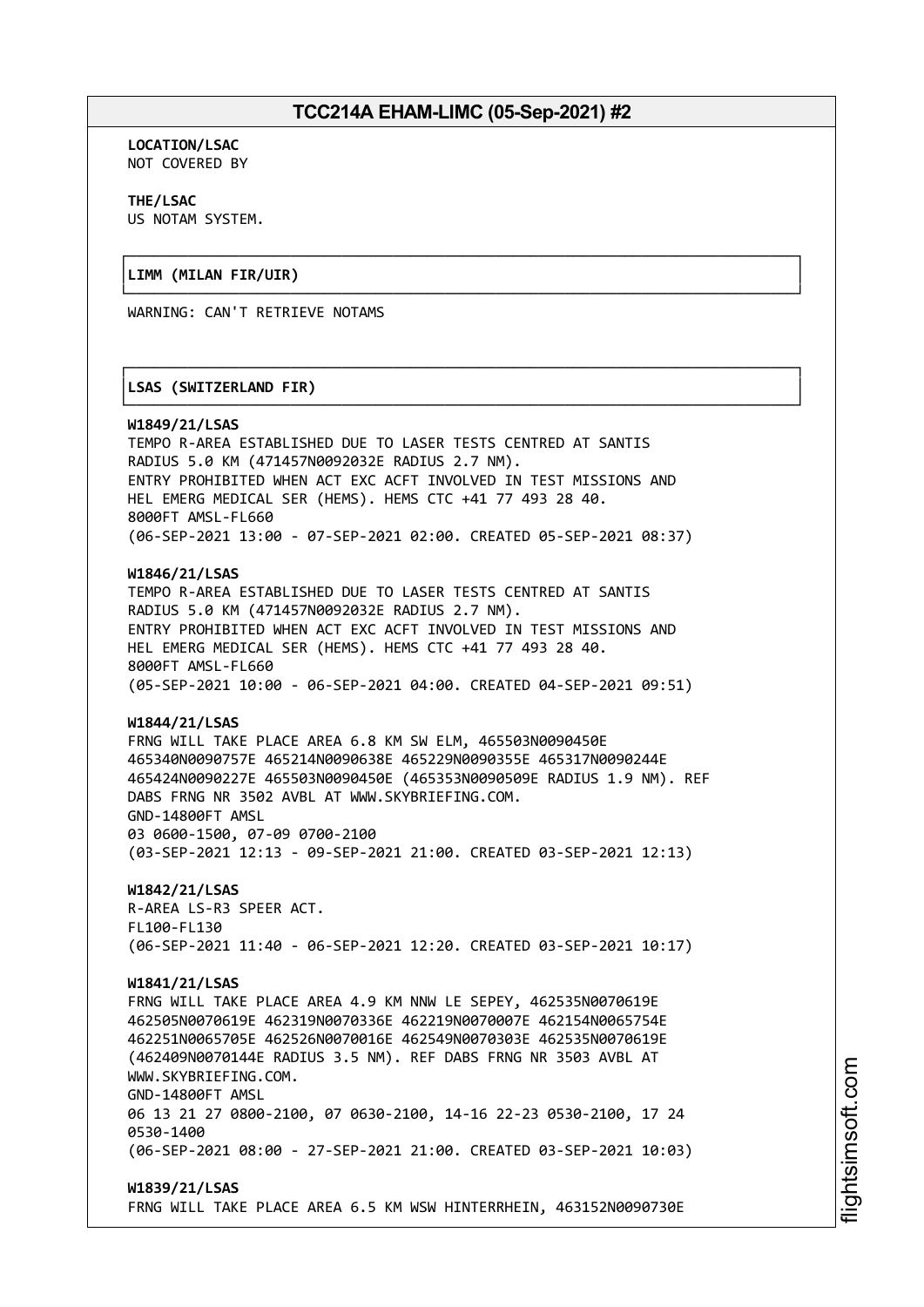463113N0091107E 462926N0090956E 462823N0090453E 462913N0090405E 463152N0090730E (463013N0090736E RADIUS 2.6 NM). REF DABS FRNG NR 3902 AVBL AT WWW.SKYBRIEFING.COM. GND-14800FT AMSL 01 0500-1500, 04 0700-2000, 05-07 12-14 19-21 0600-2000, 08 0600-1500, 11 0600-1600, 15 0600-1400, 18 0800-2000 (01-OCT-2021 05:00 - 21-OCT-2021 20:00. CREATED 03-SEP-2021 07:59) **W1838/21/LSAS** R-AREA LS-R39C STOOS ACT. LOWER LIMIT 9000FT AMSL OR 2000FT GND WHICHEVER IS HIGHER. 9000FT AMSL-FL130 (06-SEP-2021 08:00 - 06-SEP-2021 10:00. CREATED 03-SEP-2021 06:35) **W1837/21/LSAS** R-AREA LS-R39B BRISEN ACT. LOWER LIMIT 9000FT AMSL OR 2000FT GND WHICHEVER IS HIGHER. 9000FT AMSL-FL130 (06-SEP-2021 08:00 - 06-SEP-2021 10:00. CREATED 03-SEP-2021 06:34) **W1836/21/LSAS** R-AREA LS-R39A HEITLI ACT. LOWER LIMIT 9000FT AMSL OR 2000FT GND WHICHEVER IS HIGHER. 9000FT AMSL-FL130 (06-SEP-2021 08:00 - 06-SEP-2021 10:00. CREATED 03-SEP-2021 06:34) **W1826/21/LSAS** FRNG WILL TAKE PLACE AREA 6.5 KM WSW HINTERRHEIN, 463152N0090730E 463113N0091107E 462926N0090956E 462823N0090453E 462913N0090405E 463152N0090730E (463013N0090736E RADIUS 2.6 NM). REF DABS FRNG NR 3501 AVBL AT WWW.SKYBRIEFING.COM. GND-14800FT AMSL 23 0700-1830, 24 0630-1500, 27 0730-1930, 28-30 0600-2000 (23-SEP-2021 07:00 - 30-SEP-2021 20:00. CREATED 02-SEP-2021 08:25) **W1820/21/LSAS** FRNG WILL TAKE PLACE AREA 6.0 KM ENE FLUEHLI, 465433N0080308E 465225N0080419E 465159N0080700E 465313N0080701E 465511N0080629E 465512N0080411E 465433N0080308E (465331N0080526E RADIUS 1.9 NM). REF DABS FRNG NR 3601 AVBL AT WWW.SKYBRIEFING.COM. GND-10200FT AMSL 09 17 0600-1900, 10 0600-1400, 15-16 20-23 0600-2100, 27-29 0500-2100 (09-SEP-2021 06:00 - 29-SEP-2021 21:00. CREATED 01-SEP-2021 09:34) **W1817/21/LSAS** TEMPO D-AREA ESTABLISHED 4.7 KM SW TAEGERWILEN DUE TO PARAGLIDER TOWING, RADIUS 0.6 KM (473745N0090519E RADIUS 0.3 NM). HEL EMERG MEDICAL SER (HEMS) AND SWISS AIR FORCE CTC PHONE +41 79 568 13 51. GND-3300FT AMSL 1000-1600 (02-SEP-2021 10:00 - 05-SEP-2021 16:00. CREATED 01-SEP-2021 08:03) **W1818/21/LSAS** TEMPO D-AREA ESTABLISHED 1.2 KM SSE UNTERSTAMMHEIM DUE TO PARAGLIDER TOWING, RADIUS 0.6 KM (473730N0084731E RADIUS 0.3 NM). HEL EMERG MEDICAL SER (HEMS) AND SWISS AIR FORCE CTC TEL +41 79 568 13 51.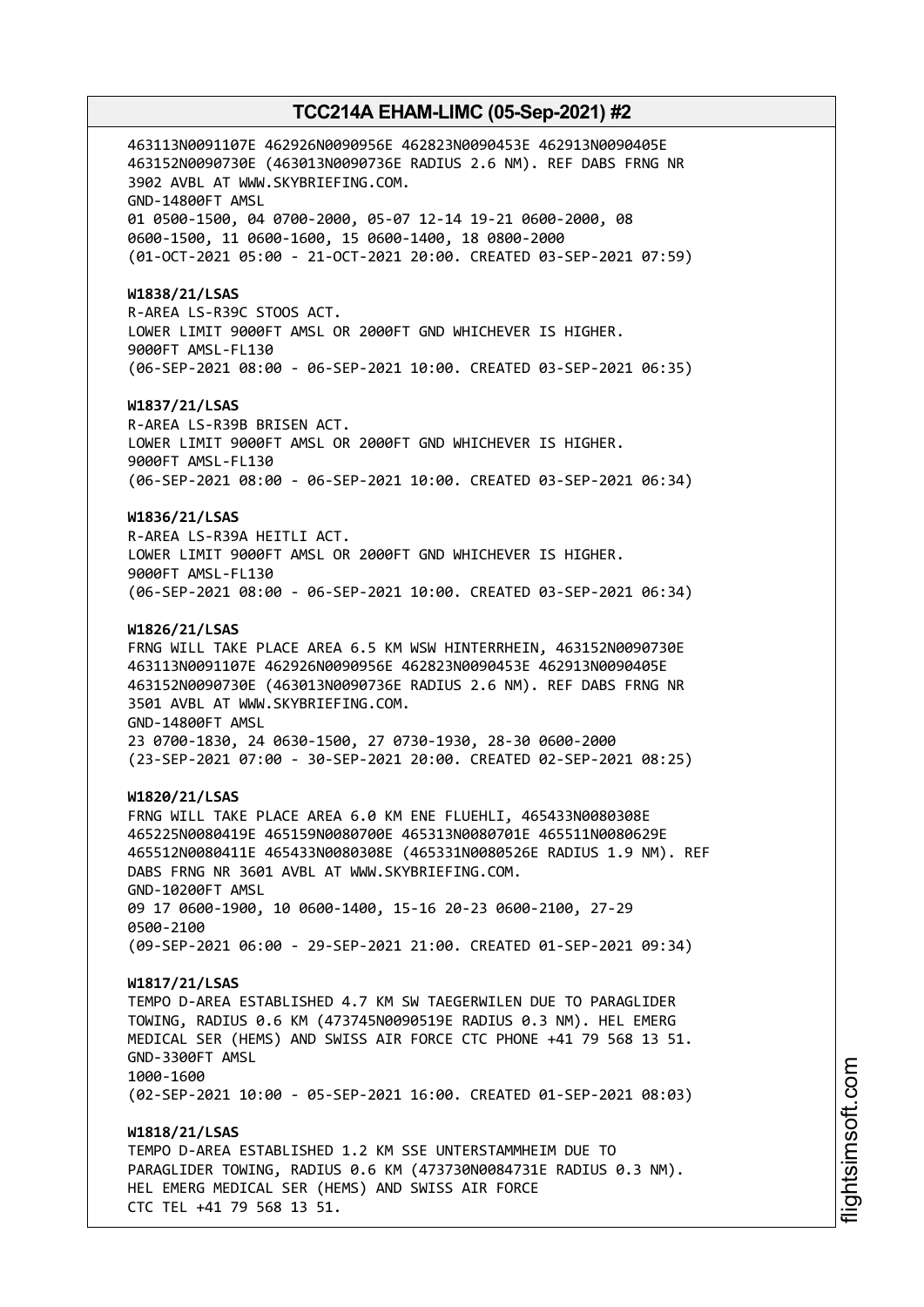GND-2800FT AMSL 1000-1600 (02-SEP-2021 10:00 - 05-SEP-2021 16:00. CREATED 01-SEP-2021 08:03) **W1816/21/LSAS** TEMPO D-AREA ESTABLISHED 6.6 KM WNW FRAUENFELD DUE TO PARAGLIDER TOWING, RADIUS 0.6 KM (473426N0084841E RADIUS 0.3 NM). HEL EMERG MEDICAL SER (HEMS) AND SWISS AIR FORCE CTC PHONE +41 79 568 13 51. GND-2650FT AMSL 1000-1600 (02-SEP-2021 10:00 - 05-SEP-2021 16:00. CREATED 01-SEP-2021 08:02) **W1813/21/LSAS** D-AREA LS-D19 BIERE ACT. GND-5950FT AMSL 06 09 0600-1500, 08 1100-1900, 10 0800-1600 (06-SEP-2021 06:00 - 10-SEP-2021 16:00. CREATED 01-SEP-2021 06:21) **A0524/21/LSAS** CHECKLIST YEAR=2021 0381 0412 0469 0481 0482 0489 0491 0503 0504 0505 0506 0507 0508 0509 0510 0511 0513 0514 0515 0516 0517 0519 0520 0521 LATEST PUBLICATIONS: AIRAC AIP AMDT 09/21 EFFECTIVE 07 OCT 2021 AIRAC AIP SUP 01/21 EFFECTIVE 17 JUN 2021 AIP AMDT 08/21 VFR MANUAL AMDT 08/21 AIP SUP 03/19 VFR MANUAL SUP 01/21 AIC A 04/21 VALID AIP SUPPLEMENTS AIRAC SUP: NIL<br>AIP SUP: 07/ 07/18 09/18 VFR MANUAL SUP: 05/16 03/18 05/18 04/19 01/20 VALID AIC SERIES A 02/17 08/17 02/20 02/21 03/21 04/21 (01-SEP-2021 06:10 - 01-OCT-2021 23:59 EST. CREATED 01-SEP-2021 06:10) **B1103/21/LSAS** CHECKLIST YEAR=2021 0670 0740 0753 0811 0819 0820 0821 0828 0836 0843 0844 0860 0906 0920 0925 0927 0930 0932 0935 0939 0941 0942 0948 0964 0973 0974 0976 0992 1000 1001 1043 1044 1050 1051 1052 1053 1054 1057 1058 1063 1065 1067 1068 1069 1073 1074 1078 1081 1082 1083 1086 1087 1088 1089 1090 1091 1092 1095 1096 1097 1098 1099 1100 (01-SEP-2021 06:10 - 01-OCT-2021 23:59 EST. CREATED 01-SEP-2021 06:10) **W1812/21/LSAS CHECKLIST** YEAR=2020 2105 2106 2112 YEAR=2021 0063 0064 0067 0131 0133 0457 0458 0695 0717 1297 1301 1490 1498 1500 1503 1504 1505 1539 1540 1545 1546 1637 1644 1649 1650 1677 1688 1701 1717 1740 1741 1742 1754 1755 1756 1757 1758 1759 1763 1768 1771 1773 1783 1792 1795 1796 1807 1811 (01-SEP-2021 06:10 - 01-OCT-2021 23:59 EST. CREATED 01-SEP-2021 06:10)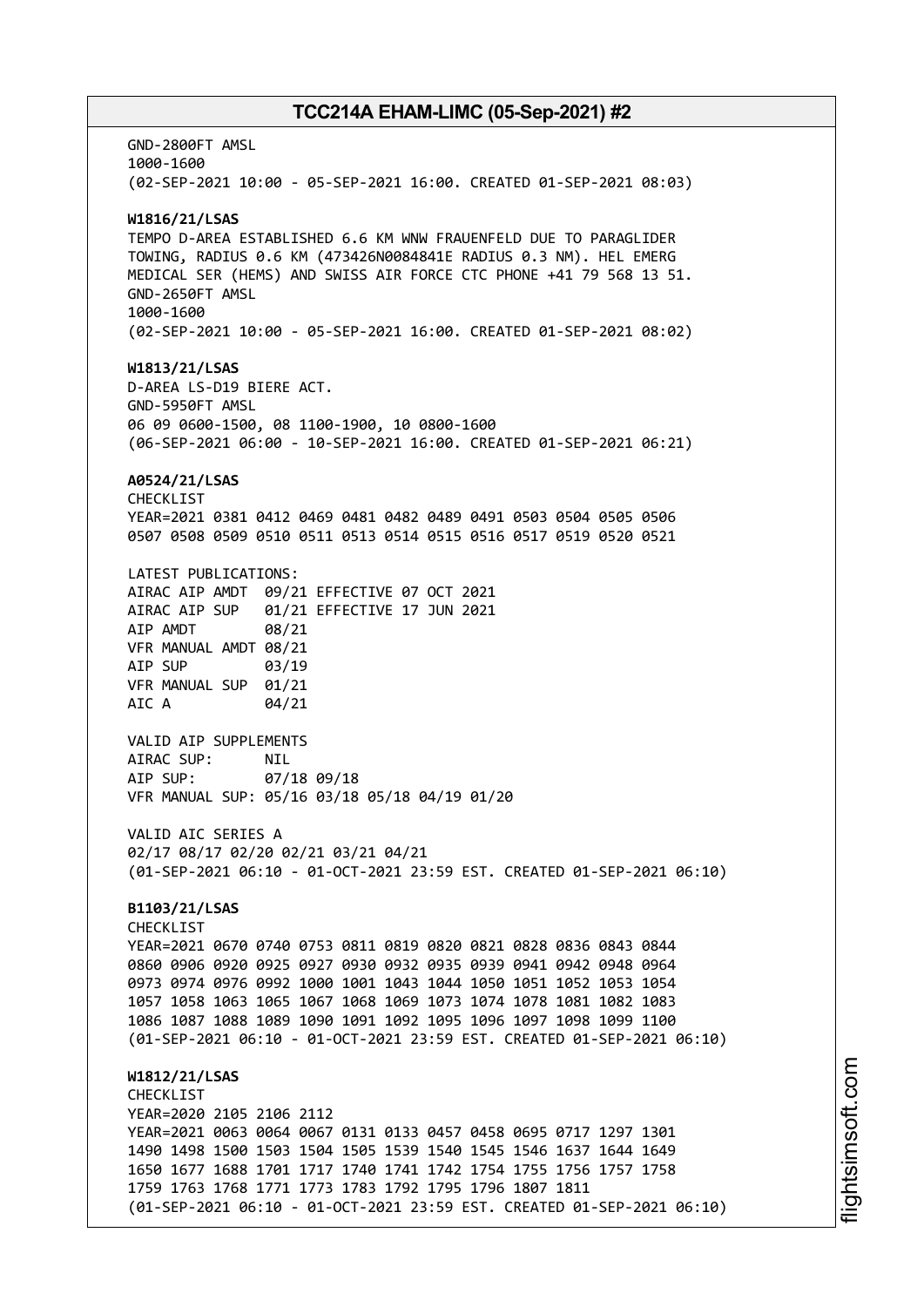**W1795/21/LSAS** D-AREA LS-D15 CHUR ACT. GND-5950FT AMSL 06-10 13-17 0700-1000 1100-1600 (06-SEP-2021 07:00 - 17-SEP-2021 16:00. CREATED 30-AUG-2021 08:02) **W1792/21/LSAS** FRNG WILL TAKE PLACE AREA 5.0 KM SSE OBERALPPASS, 463930N0084037E 463432N0084017E 463451N0084221E 463608N0084235E 463930N0084037E (463700N0084035E RADIUS 2.5 NM). REF DABS FRNG NR 3701 AVBL AT WWW.SKYBRIEFING.COM. GND-12800FT AMSL 13 1600-2100, 14-15 0500-0700 1600-2100 (13-SEP-2021 16:00 - 15-SEP-2021 21:00. CREATED 30-AUG-2021 06:31) **B1090/21/LSAS** BUOCHS/ALPNACH/EMMEN INFO 134.130 U/S DUE TO MAINT. CTC ZURICH INFO 124.700 FOR STS OF BUOCHS/ALPNACH/EMMEN CTR AND EMMEN TMA. (16-SEP-2021 11:00 - 16-SEP-2021 12:15. CREATED 30-AUG-2021 05:40) **A0511/21/LSAS** COVID-19: PAX RESTRICTIONS EXCEPTIONS FM PRESENTATION OF MEDICAL CERTIFICATE WITH A NEG CORONAVIRUS (COVID-19) TEST: AIRLINES MAY CARRY FLW PAX WO THESE PAX BEING REQUIRED TO PRODUCE NEG TEST RESULT: A. CHILDREN UNDER SIXTEEN YEARS OF AGE B. PERSONS WHO CAN PROVIDE A MEDICAL CERTIFICATE TO PROVE THAT THEY MUST BE TRANSPORTED TO SWITZERLAND AS A MATTER OF URGENCY ON MEDICAL **GROUNDS** C. PERSONS WHO HAVE SWISS CITIZENSHIP OR HOLD A RESIDENCE PERMIT ISSUED BY SWITZERLAND AND WHO ARE UNA TO BE TESTED FOR SARS-COV-2 WI A REASONABLE TIME OR AT REASONABLE EXPENSE, THE PERSONS CONCERNED MUST SIGN A DECLARATION CONFIRMING THE LACK OF OPPORTUNITY D. PERSONS WHO ARE USING A SWISS AP WHILE IN TRANSIT WO LVE THAT AP BFR CONTINUING THEIR JOURNEY E. PERSONS PROVIDING EVIDENCE THAT THEY HAVE BEEN VACCINATED AGAINST SARS-COV-2 OR ARE CONSIDERED TO HAVE RECOVERED FM SARS-COV-2 (REGULATED IN ANNEX 2 OF COVID-19 ORDINANCE ON INTL PAX TRANSPORT MEASURES). RULE NOT APPLICABLE TO PERSONS ARR FM COUNTRIES AND REGIONS ACCORDING ANNEX 1 NR 1 OF COVID-19 ORDINANCE ON INTL TRANSPORT MEASURES. F. PERSONS WHO CAN PROVIDE A MEDICAL CERTIFICATE TO PROVE THAT THEY ARE UNA ON MEDICAL GROUNDS TO PROVIDE THE NASOPHARYNGEAL SWAB REQUIRED FOR THE SARS-COV-2 TEST. REF WWW.BAG.ADMIN.CH/ENTRY (27-AUG-2021 11:34 - 30-NOV-2021 23:59 EST. CREATED 27-AUG-2021 11:34) **A0510/21/LSAS** COVID-19: PAX RESTRICTIONS ALL ARRIVAL PAX (EXC CHILDREN UNDER THE AGE OF SIXTEEN) MUST HAVE A MEDICAL CERTIFICATE WITH A NEGATIVE CORONAVIRUS (COVID-19) PCR TEST

RESULT WHICH IS NOT OLDER THAN 72 HOURS OR A RAPID IMMUNOLOGICAL TEST WHICH IS NOT OLDER THAN 24 HOURS BFR DEP. PAX ENTERING SWITZERLAND FROM A COUNTRY, CONSIDERED A STATE OR

REGION MENTIONED IN ANNEX 1,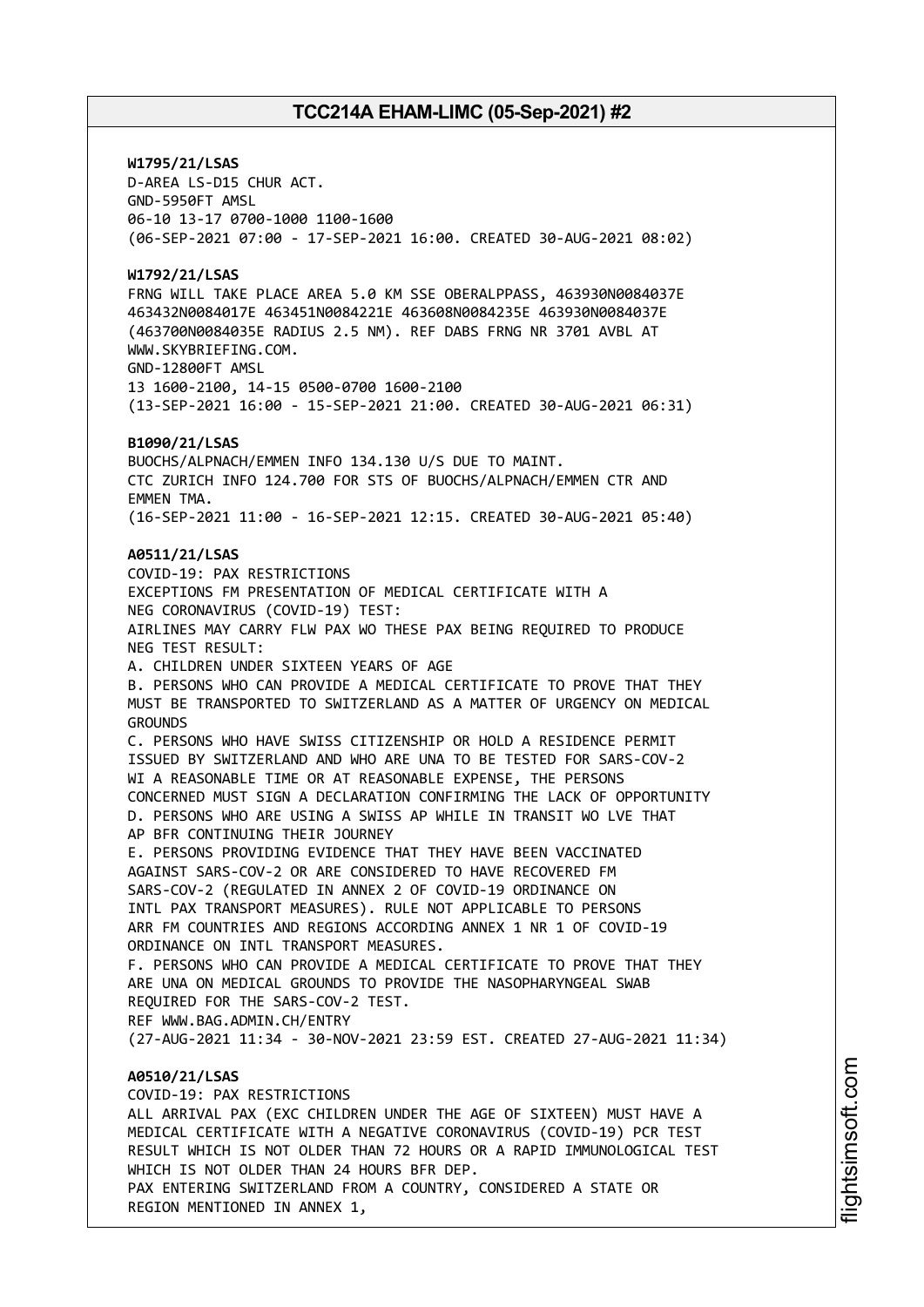HAVE TO GO INTO QUARANTINE DESPITE A NEGATIVE CORONAVIRUS (COVID-19) PCR OR RAPID IMMUNOLOGICAL TEST RESULT. ALL PAX MUST PROVIDE THE CONTACT DETAILS, EITHER ELECTRONICALLY VIA THE PLATFORM PROVIDED BY THE FEDERAL OFFICE OF PUBLIC HEALTH (FOPH) FOR THE COLLECTION OF CONTACT DATA FOR TRAVELERS (SWISSPLF.ADMIN.CH) OR ON THE CONTACT CARDS PROVIDED BY THE FOPH IN PAPER FORM. MORE DETAILS AND INFORMATION ON EXEMPTIONS OF QUARANTINE AND TEST REQUIREMENTS CAN BE FOUND IN THE CORRESPONDING ORDONNANCE: WWW.BAG.ADMIN.CH/ENTRY FOR EXCEPTIONS FROM THE PRESENTATION OF A MEDICAL CERTIFICATE WITH A NEGATIVE CORONAVIRUS (COVID-19) TEST AND FROM THE OBLIGATION TO PROVIDE CONTACT DETAILS REFER TO SEPARATELY PUBLISHED NOTAM. (27-AUG-2021 11:34 - 30-NOV-2021 23:59 EST. CREATED 27-AUG-2021 11:34) **A0509/21/LSAS** COVID-19: FLIGHT RESTRICTIONS CONTINUATION FROM NOTAM A0508/21 7. PAX WITH D VISA ISSUED BY SWITZERLAND. 8. PAX WITH SCHENGEN C VISA ISSUED BY SWITZERLAND AFT 16 MAR 2020. 9. PAX WHO CAN PROVE THAT THEY HAVE BEEN FULLY VACCINATED AGAINST COVID-19 WITHIN THE LAST 12 MONTHS WITH A VACCINE APPROVED BY SWITZERLAND, BY THE EUROPEAN MEDICINES AGENCY OR ACCORDING TO THE WHO EMERGENCY USE LISTING. 10. UNVACCINATED PAX YOUNGER THAN 18 YEARS IF THEY ARE TRAVELLING WITH THEIR FULLY VACCINATED GUARDIANS. 11. PAX WHO REPRESENT JUSTIFIED INDIVIDUAL CASE OF HARDSHIP, IN CASE OF PERSONS EXEMPTED FM VISA RQMNTS, SWISS REPRESENTATIONS ABROAD MAY CERTIFY EXISTENCE OF JUSTIFIED INDIVIDUAL CASE OF HARDSHIP. 12. ALL CREW AND MNM SUPPORT STAFF REQUIRED TO CARRY OUT CARGO AND PAX FLT. (27-AUG-2021 08:45 - 30-NOV-2021 23:59 EST. CREATED 27-AUG-2021 08:45) **A0508/21/LSAS** COVID-19: FLIGHT RESTRICTIONS AS PRESCRIBED BY THE SWISS FEDERAL COUNCIL, ENTRY INTO SWITZERLAND REFUSED TO ALL FOREIGN NATIONALS WHO WISH TO ENTER SWITZERLAND EXCEPTIONS: 1. NATIONALS OF EEA MEMBER STATES AND SWITZERLAND. 2. PAX ARR FM SCHENGEN MEMBER STATES. 3. PAX ARR DIRECTLY (OR INDIRECTLY VIA ONE OR MORE TRANSIT AIRPORTS - GIVEN THAT THEY DO NOT LEAVE INTL TRANSIT ZONE OF THE AIRPORT) FM ALBANIA, ANDORRA, ARMENIA, AUSTRALIA, AZERBAIJAN, BOSNIA AND HERZEGOVINA, BRUNEI, BULGARIA, CANADA, CROATIA, CYPRUS, HONG KONG, IRELAND (REP.), ISRAEL, JAPAN, JORDAN, KOREA (REP.), KOSOVO, LEBANON, MACAU, MOLDOVA, MONACO, MONTENEGRO, NEW ZEALAND, NORTH MACEDONIA, QATAR, ROMANIA, SAN MARINO, SAUDI ARABIA, SERBIA, SINGAPORE, TAIWAN, UKRAINE, UNITED STATES OF AMERICA AND VATICAN CITY (HOLY SEE). 4A.FAMILY MEMBERS OF NATIONALS OF EEA MEMBER STATES. THEY MUST PRESENT PROOF OF THEIR RELATIONSHIP. 4B.FAMILY MEMBERS OF NATIONALS OF CITIZENS OF THE UNITED KINGDOM OF GREAT BRITAIN AND NORTHERN IRELAND HOLDING A SWISS RESIDENCE

- PERMIT ISSUED BEFORE THE 1ST OF JANUARY 2021 OR CONTAINS A REFERENCE TO THE CH-UK AGREEMENT FROM 25.02.2019. THEY MUST PRESENT PROOF OF THEIR RELATIONSHIP.
- 5. RESIDENTS OF LIECHTENSTEIN AND SWITZERLAND.
- 6. RESIDENTS OF SCHENGEN MEMBER STATES RETURN DIRECTLY VIA SWITZERLAND TO THEIR COUNTRY OF RESIDENCE.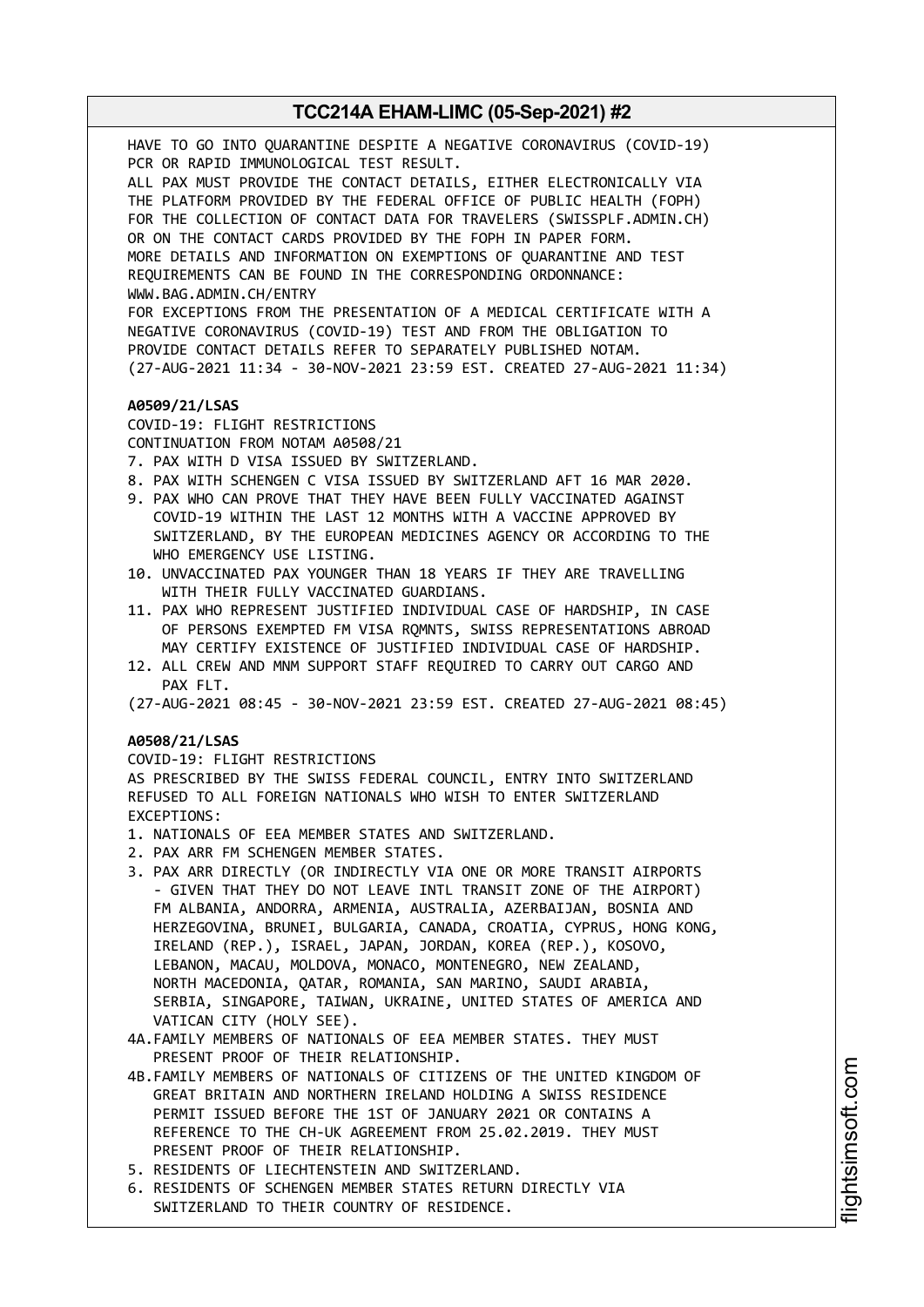TO BE CONTINUED IN NOTAM A0509/21 (27-AUG-2021 08:45 - 30-NOV-2021 23:59 EST. CREATED 27-AUG-2021 08:45) **A0507/21/LSAS** SWISS AIR CARRIERS AND COMMANDERS OF AIRCRAFT IN CHARGE OF AIR SERVICE MANAGED BY CARRIERS HOLDERS OF OPERATING LICENCE ISSUED BY SWITZERLAND, WHETHER THEY ARE CONTRACTUAL CARRIERS AND/OR DE FACTO CARRIERS, OR PERFORMING AIR SERVICE WITH COMMERCIAL CHARTER AGREEMENT OR WITH CODE SHARING AND TO ALL FLIGHT PERFORMED WITH SWISS AIRCRAFT REGISTRATION, ARE REQUESTED TO CONSULT EASA SIB-2021-10 AND ARE REQUESTED TO AVOID MINSK FIR (UMMV). FOREIGN AIR CARRIERS INBOUND SWITZERLAND ARE RECOMMENDED TO AVOID MINSK FIR (UMMV). (27-AUG-2021 08:21 - 30-SEP-2021 23:59 EST. CREATED 27-AUG-2021 08:21) **A0505/21/LSAS** TRIGGER NOTAM - PERM AIRAC AMDT 009/2021: ENR HLDG BERSU AND MOSIT INBD TR CHANGED. (07-OCT-2021 00:00 - 21-OCT-2021 23:59. CREATED 26-AUG-2021 06:00) **W1768/21/LSAS** D-AREA LS-D7 GRANDVILLARD ACT. GND-9000FT AMSL 11 13 0630-0930 1130-1430, 12 0630-0930 1130-1430 1730-1900 (11-OCT-2021 06:30 - 13-OCT-2021 14:30. CREATED 26-AUG-2021 05:33) **W1759/21/LSAS** FRNG WILL TAKE PLACE AREA 3.2 KM SSW BEDRETTO, 462939N0082940E 462940N0083024E 462904N0083051E 462839N0083103E 462800N0083100E 462754N0082935E 462803N0082909E 462827N0082841E 462845N0082843E 462917N0082906E 462939N0082940E (462844N0083002E RADIUS 1.0 NM). REF DABS FRNG NR 4002 AVBL AT WWW.SKYBRIEFING.COM. GND-14800FT AMSL 07 15 0700-1500, 08 0700-1400, 18-20 0700-2000 (07-OCT-2021 07:00 - 20-OCT-2021 20:00. CREATED 25-AUG-2021 10:01) **W1758/21/LSAS** FRNG WILL TAKE PLACE AREA 3.7 KM WNW S. BERNARDINO, 462932N0091009E 462925N0090810E 462845N0090640E 462756N0090814E 462747N0091005E 462823N0091055E 462859N0091009E 462932N0091009E (462834N0090848E RADIUS 1.5 NM). REF DABS FRNG NR 4101 AVBL AT WWW.SKYBRIEFING.COM. GND-16450FT AMSL 11 21 0600-1600, 12-14 19-20 0600-2000, 15 0600-1400, 18 0800-2000 (11-OCT-2021 06:00 - 21-OCT-2021 16:00. CREATED 25-AUG-2021 09:47) **B1073/21/LSAS** CABLES 3.3KM NNW ALPNACH, MARKED, LEN 2865M, 465807N0081544E, 231.0M / 757.9FT AGL, 2092.0M / 6863.6FT AMSL. (25-AUG-2021 05:39 - PERM. CREATED 25-AUG-2021 05:39) **W1742/21/LSAS** D-AREA LS-D12 SIHLTAL ACT. GND-9850FT AMSL 10 17 0700-1100 1200-1700, 14-16 0700-1100 1200-2100 (10-DEC-2021 07:00 - 17-DEC-2021 17:00. CREATED 24-AUG-2021 11:51)

**W1741/21/LSAS**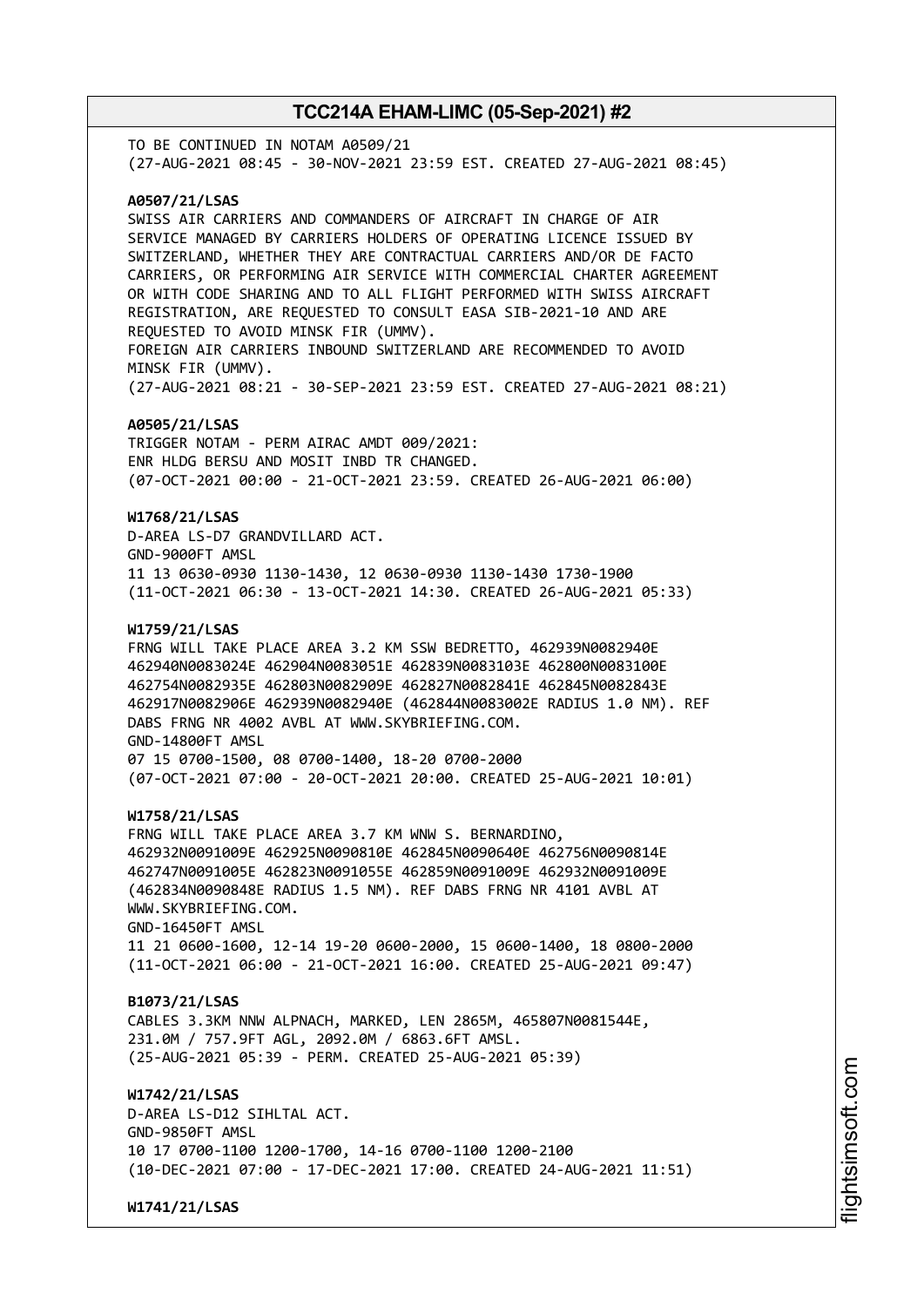D-AREA LS-D12 SIHLTAL ACT. GND-9850FT AMSL NOV 16-18 0700-1100 1200-2100, 19 0700-1100 1200-1700, 23-25 0700-1100 1200-2100, 26 0700-1100 1200-1700, 30-DEC 02 0700-1100 1200-2100, 03 0700-1100 1200-1700, 07 09 0700-1100 1200-2100 (16-NOV-2021 07:00 - 09-DEC-2021 21:00. CREATED 24-AUG-2021 11:42) **W1740/21/LSAS** D-AREA LS-D12 SIHLTAL ACT. GND-9850FT AMSL OCT 19-21 25-28 0600-1000 1100-2100, NOV 02-04 08-11 0700-1100 1200-2100 (19-OCT-2021 06:00 - 11-NOV-2021 21:00. CREATED 24-AUG-2021 11:34) **W1717/21/LSAS** MIL ON: UPPER LIMIT AIRSPACE ECHO OVER ALPS FL130. FL130-FL150 AUG 26 0530-2000, 27 30-SEP 03 06-08 0530-1600, 09 0530-1505 (26-AUG-2021 05:30 - 09-SEP-2021 15:05. CREATED 20-AUG-2021 11:02) **B1052/21/LSAS** OBST RED LGT U/S AT ANTENNA BRAMBRUESCH 4.7 KM E DOMAT (464946N0093055E), 192.6 FT AGL / 5447.7 FT AMSL. OBST NR 247-GR-30142 (20-AUG-2021 09:47 - 31-OCT-2021 18:00 EST. CREATED 20-AUG-2021 09:47) **W1688/21/LSAS** FRNG WILL TAKE PLACE AREA 4.9 KM NNW LE SEPEY, 462535N0070619E 462505N0070619E 462319N0070336E 462219N0070007E 462154N0065754E 462251N0065705E 462526N0070016E 462549N0070303E 462535N0070619E (462409N0070144E RADIUS 3.5 NM). REF DABS FRNG NR 3901 AVBL AT WWW.SKYBRIEFING.COM. GND-14800FT AMSL SEP 28-30 0530-2100, OCT 01 0530-1400 (28-SEP-2021 05:30 - 01-OCT-2021 14:00. CREATED 17-AUG-2021 12:28) **W1650/21/LSAS** FRNG WILL TAKE PLACE AREA 4.5 KM E ISONE, 460844N0090002E 460820N0090403E 460732N0090458E 460659N0090245E 460750N0085928E 460844N0090002E (460741N0090213E RADIUS 1.9 NM). REF DABS FRNG NR 4001 AVBL AT WWW.SKYBRIEFING.COM. GND-9500FT AMSL 07 0600-2100, 08 0500-1600, 13-14 18-21 25-26 0530-2100, 15 22 0530-1600 (07-OCT-2021 06:00 - 26-OCT-2021 21:00. CREATED 12-AUG-2021 12:31) **W1637/21/LSAS** D-AREA LS-D12 SIHLTAL ACT. GND-5900FT AMSL AUG 11 16-19 23-26 30-SEP 02 06-09 13-16 20-23 27-30 OCT 04-07 11-14 18 0600-1000 1100-2100 (11-AUG-2021 06:35 - 18-OCT-2021 21:00. CREATED 11-AUG-2021 06:35) **A0482/21/LSAS** CRANE 5.5KM 128DEG GEO ARP LFSB, MARKED, LIGHTED, 473336N0073512E, 64.5M / 211.7FT AGL, 320.4M / 1051.2FT AMSL.

(07-AUG-2021 04:32 - 29-AUG-2023 23:59 EST. CREATED 07-AUG-2021 04:32)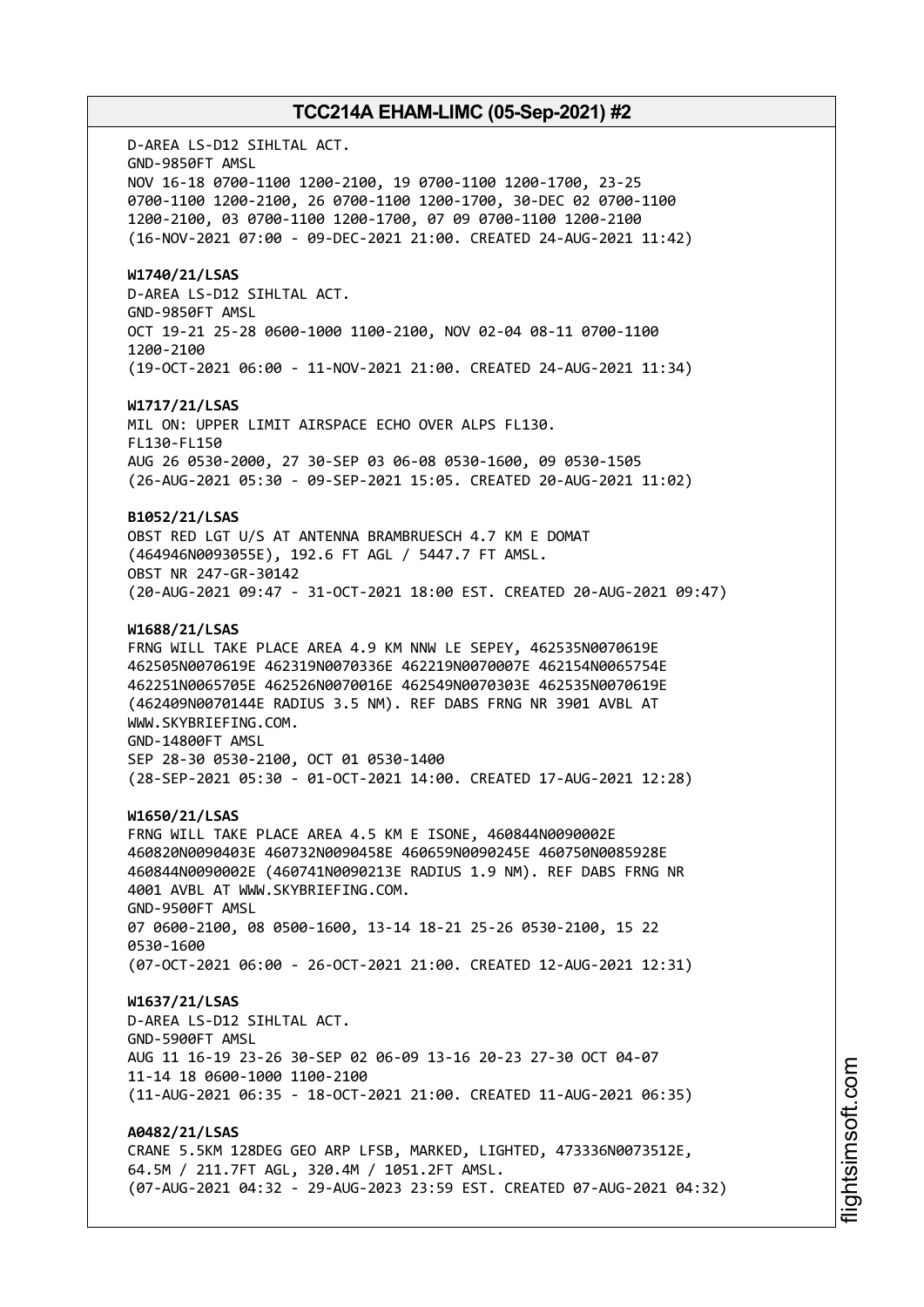**W1546/21/LSAS** R-AREA LS-R8A DAMMASTOCK ACT. 9200FT AMSL-FL210 OCT 25-29 0650-1430, NOV 02-05 0750-1530 (25-OCT-2021 06:50 - 05-NOV-2021 15:30. CREATED 28-JUL-2021 10:11) **W1545/21/LSAS** R-AREA LS-R8 DAMMASTOCK ACT. GND-FL210 OCT 25-29 0650-1430, NOV 02-05 0750-1530 (25-OCT-2021 06:50 - 05-NOV-2021 15:30. CREATED 28-JUL-2021 10:10) **B0948/21/LSAS** CRANES 4.5KM N TEUFEN, MARKED, LGTD, 472552N0092316E, 89.0M / 292.0FT AGL, 750.0M / 2460.7FT AMSL. (27-JUL-2021 06:45 - PERM. CREATED 27-JUL-2021 06:45) **B0939/21/LSAS** EXP IFR MOV OF HEMS (HEL EMERG MEDICAL SER) BTN ZOFINGEN AND NEUENKIRCH (4.0KM SSE SEMPACH) ALONG BOTH SHORES OF LAKE SEMPACH WI AIRSPACE E AND G GND/6000FT AMSL. (23-JUL-2021 12:24 - 26-OCT-2021 23:59 EST. CREATED 23-JUL-2021 12:24) **B0935/21/LSAS** CONST POSTS 6.6KM WSW MEGGEN, MARKED, LGTD, 470135N0081806E, 99.0M / 324.9FT AGL, 548.3M / 1798.7FT AMSL. (23-JUL-2021 06:10 - 25-JUL-2023 23:59 EST. CREATED 23-JUL-2021 06:10) **W1505/21/LSAS** R-AREA LS-R6 AXALP ACT. 6000FT AMSL-FL130 0645-1430 (11-OCT-2021 06:45 - 15-OCT-2021 14:30. CREATED 19-JUL-2021 09:44) **W1504/21/LSAS** R-AREA LS-R6 AXALP ACT. 6000FT AMSL-FL130 0645-1430 (04-OCT-2021 06:45 - 08-OCT-2021 14:30. CREATED 19-JUL-2021 09:42) **W1503/21/LSAS** R-AREA LS-R6 AXALP ACT. 6000FT AMSL-FL130 08-12 0745-1100 1230-1530 (08-NOV-2021 07:45 - 12-NOV-2021 15:30. CREATED 19-JUL-2021 09:41) **W1500/21/LSAS** R-AREA LS-R4 LAC DE NEUCHATEL ACT. GND-8900FT AMSL 08-12 0800-1100 1230-1500 (08-NOV-2021 08:00 - 12-NOV-2021 15:00. CREATED 19-JUL-2021 09:40) **W1498/21/LSAS** R-AREA LS-R4A LAC DE NEUCHATEL ACT. 5000FT AMSL-8900FT AMSL 08-12 0800-1100 1230-1500 (08-NOV-2021 08:00 - 12-NOV-2021 15:00. CREATED 19-JUL-2021 09:39)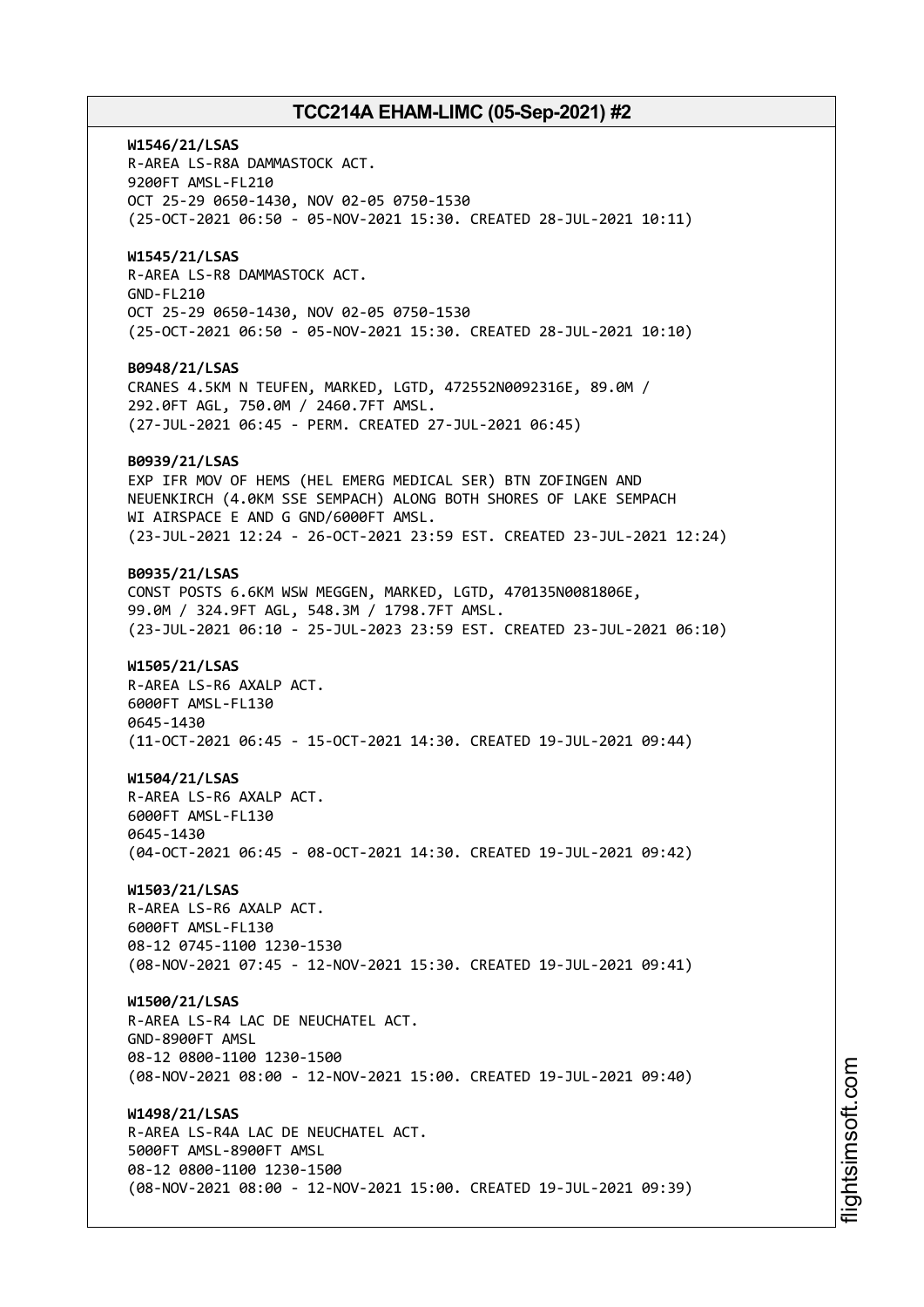**A0412/21/LSAS** CRANE 4.2KM 161DEG GEO ARP LFSB, MARKED, LGTD, 473316N0073249E, 58.0M / 190.3FT AGL, 334.3M / 1096.6FT AMSL. (07-JUL-2021 06:16 - 28-MAY-2022 23:59 EST. CREATED 07-JUL-2021 06:16) **A0381/21/LSAS** COVID-19: PAX RQMNTS WEARING OF FACE MASKS MANDATORY FOR PAX ON BOARD OF SKED OR CHARTER FLT OPR FM OR TO SWITZERLAND AND AT ALL INTERIORS OF THE AIRPORTS. EXCEPTIONS: A) CHILDREN UNDER THE AGE OF 12 B) PEOPLE WHO CANNOT WEAR A FACE MASK FOR SPECIAL OR MEDICAL REASONS (25-JUN-2021 13:51 - 30-SEP-2021 23:59 EST. CREATED 25-JUN-2021 13:51) **B0820/21/LSAS** EXP IFR MOV OF HEMS (HEL EMERG MEDICAL SER) ALONG RDL 333 TO AND FM KANTONSSPITAL WINTERTHUR, AXIS WINTERTHUR CITY - ANDELFINGEN. GND/5000FT AMSL. (24-JUN-2021 14:42 - 30-SEP-2021 23:59 EST. CREATED 24-JUN-2021 14:42) **B0819/21/LSAS** EXP IFR MOV OF HEMS (HEL EMERG MEDICAL SER) OVER LAKE ZURICH AND ALONG BOTH SHORES BTN LSPV AND ZURICH CITY WI AIRSPACE E AND G. GND/6000FT AMSL. (24-JUN-2021 14:25 - 30-SEP-2021 23:59 EST. CREATED 24-JUN-2021 14:26) **W1301/21/LSAS** INTENSE MIL FLT ACT BY PC7 ACFT WI AREA TICINO AND VALLE MESOLCINA/MISOX (SOUTHERN PART OF SWITZERLAND), RADIUS 37.0 KM CENTERED GIORNICO (4624N00853E RADIUS 20.0 NM) GND-FL130 AUG 16 0630-1000 1115-1500, 17-20 23-27 30-SEP 03 06-10 13-14 0600-1000 1115-1500 (16-AUG-2021 06:30 - 14-SEP-2021 15:00. CREATED 23-JUN-2021 10:50) **W1297/21/LSAS** D-AREA ESTABLISHED AT LODRINO AD DUE TO INTENSE MIL FLT ACT WI: 461500N0085940E 462015N0085650E 462050N0085905E 461535N0090155E 461500N0085940E (461755N0085923E RADIUS 2.9 NM). INFO AVBL ON FREQ 119.625. GND-6000FT AMSL AUG 16 0630-1000 1115-1500, 17-20 23-27 30-SEP 03 06-10 13-14 0600-1000 1115-1500 (16-AUG-2021 06:30 - 14-SEP-2021 15:00. CREATED 23-JUN-2021 08:43) **B0811/21/LSAS** CRANE 7.7KM SSW ESCHENBACH, MARKED, LIGHTED, 470413N0081645E, 66.8M / 219.2FT AGL, 505.3M / 1657.9FT AMSL. (23-JUN-2021 05:26 - 29-NOV-2022 23:59 EST. CREATED 23-JUN-2021 05:26) **W0458/21/LSAS** D-AREA LS-D7 GRANDVILLARD ACT. GND-5500FT AMSL 20-23 28-29 0630-0930 1130-1430 (20-SEP-2021 06:30 - 29-SEP-2021 14:30. CREATED 27-FEB-2021 08:33) **W0133/21/LSAS** TEMPO D-AREA WASSERFALLEN ACT 4.4 KM ENE FLUEHLI,

RADIUS 5.0 KM (465410N0080401E RADIUS 2.7 NM),